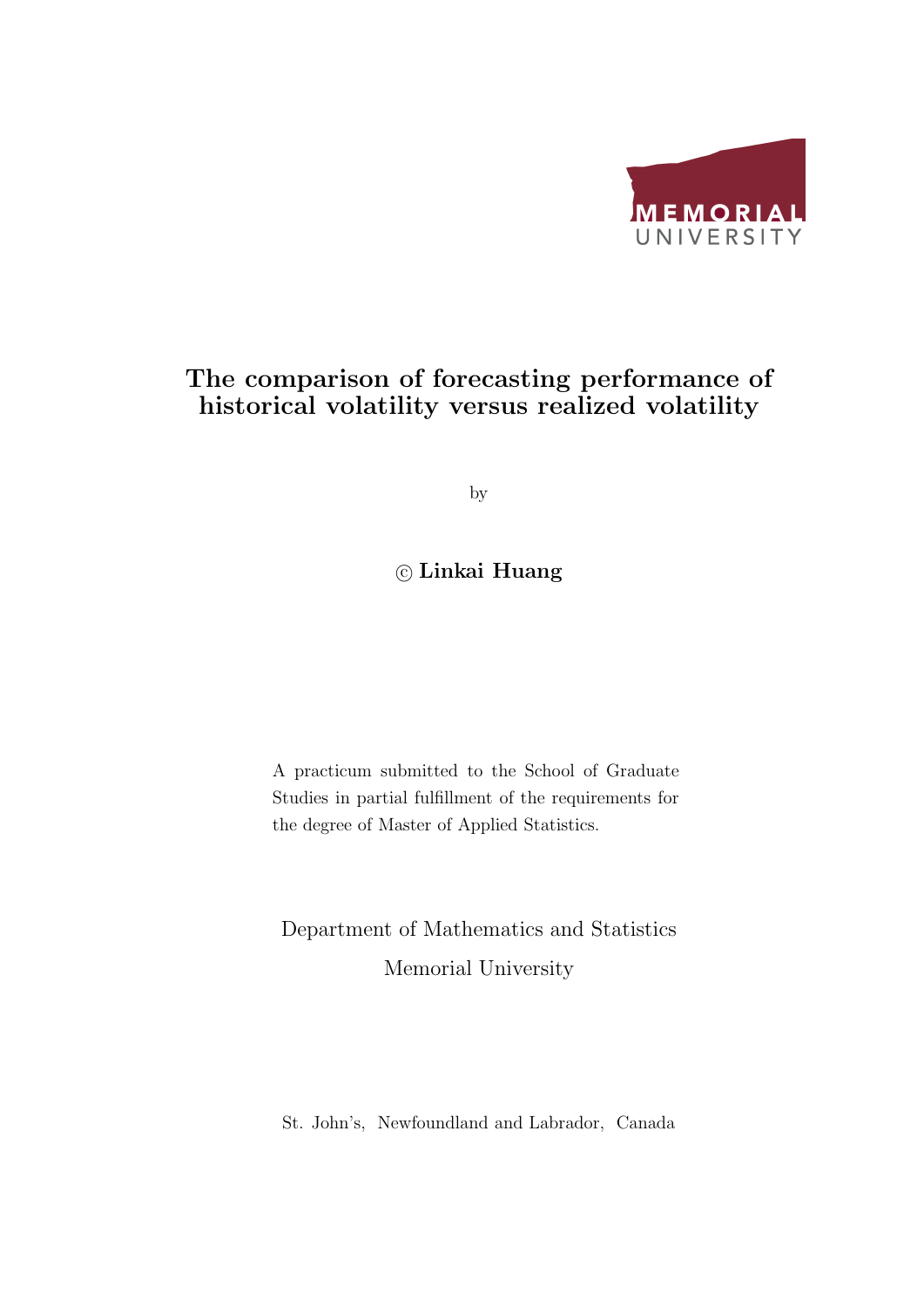## Abstract

When forecasting stock market volatility with a standard volatility method (GARCH), it is common that the forecast evaluation criteria often suggests that the realized volatility (the sum of squared high-frequency returns) has a better prediction performance compared to the historical volatility (extracted from the close-to-close return). Since many extensions of the GARCH model have been developed, we follow the previous works to compare the historical volatility with many new GARCH family models (i.e., EGARCH, TGARCH, and APARCH model) and realized volatility with the ARMA model. Our analysis is based on the S&P 500 index from August 1*st*, 2018 to February 1*st*, 2019 (127 trading days), and the data has been separated into an estimation period (90 trading days) and an evaluation period (37 trading days). In the evaluation period, by taking realized volatility as the proxy of the true volatility, our empirical result shows that the realized volatility with ARMA model provides more accurate predictions, compared to the historical volatility with the GARCH family models.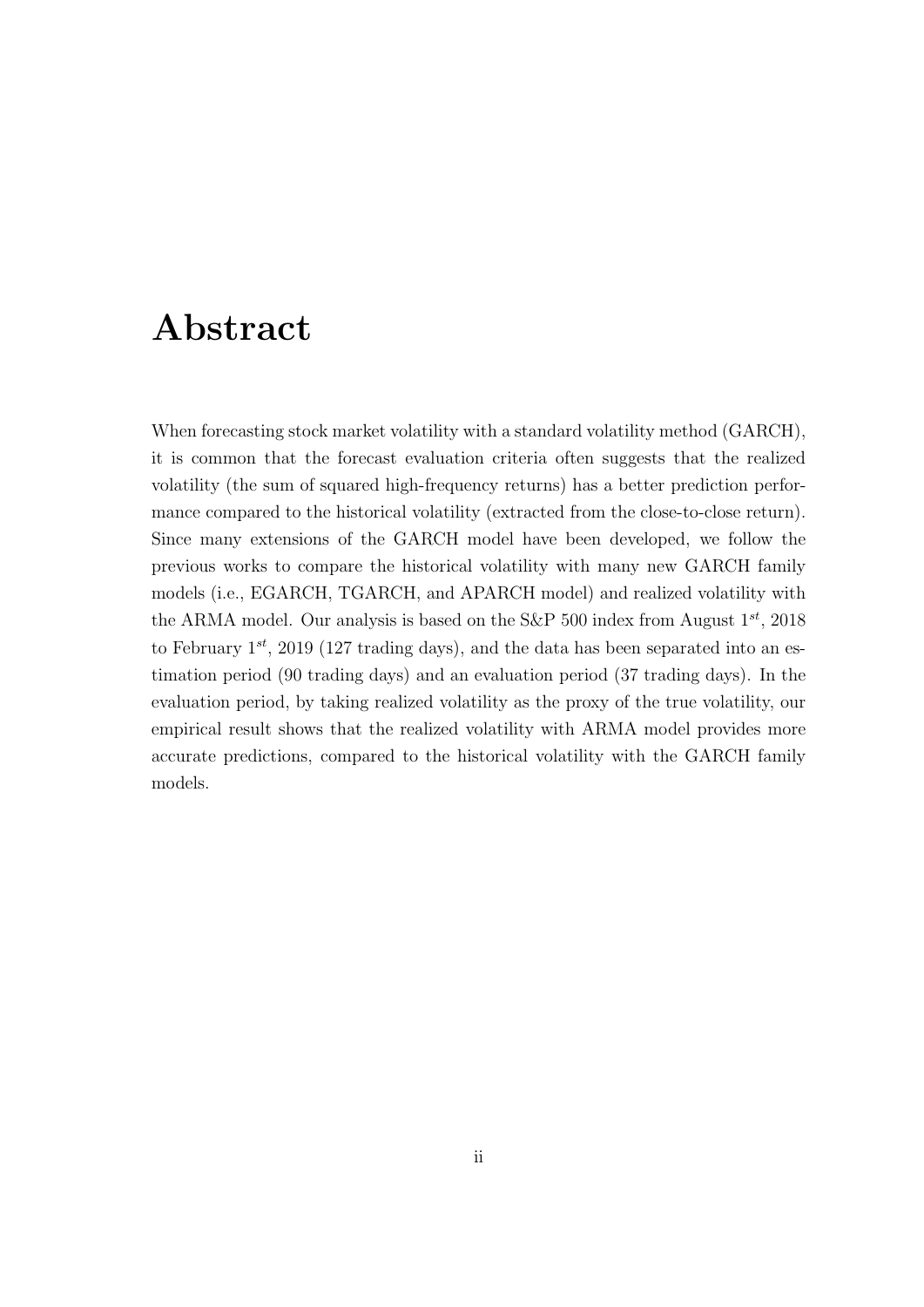## Table of contents

|              | Title page |                   |                                                                            | $\mathbf{i}$   |
|--------------|------------|-------------------|----------------------------------------------------------------------------|----------------|
|              | Abstract   |                   |                                                                            | <i>ii</i>      |
|              |            | Table of contents |                                                                            | iii            |
|              |            | List of tables    |                                                                            | $\mathbf{v}$   |
|              |            | List of figures   |                                                                            | vi             |
| $\mathbf{1}$ |            | Introduction      |                                                                            | $\mathbf{1}$   |
| $\mathbf{2}$ |            |                   | Stock return and models                                                    | $\overline{4}$ |
|              | 2.1        |                   |                                                                            | $\overline{4}$ |
|              | 2.2        |                   |                                                                            | $\overline{5}$ |
|              | 2.3        |                   |                                                                            | 6              |
|              | 2.4        |                   | Autoregressive conditional heteroskedasticity model and its extension . 11 |                |
|              |            | 2.4.1             |                                                                            | 11             |
|              |            | 2.4.2             |                                                                            | 16             |
|              |            | 2.4.3             | The extensions of GARCH model                                              | 19             |
| 3            |            |                   | Data and empirical results                                                 | 24             |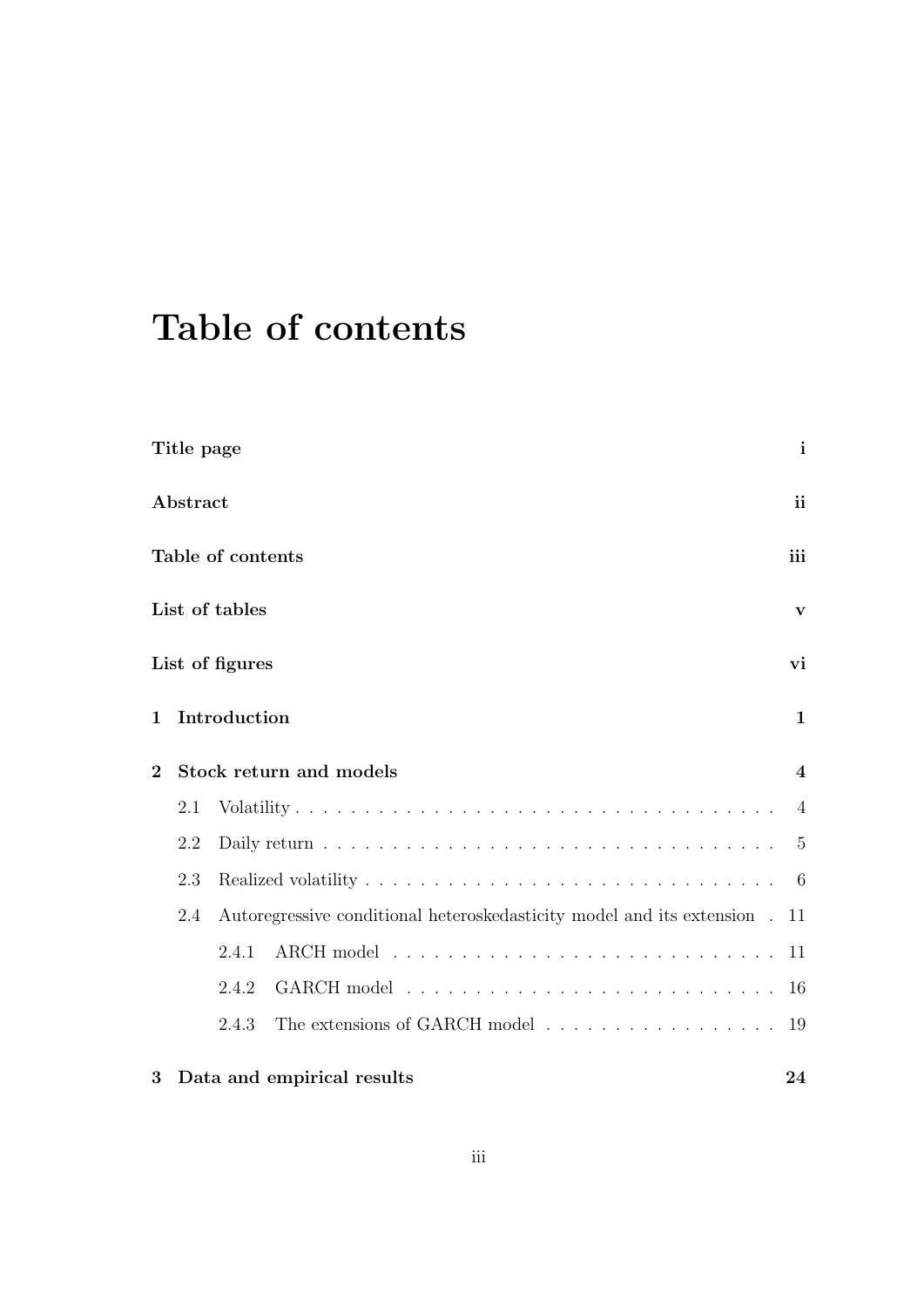| <b>Bibliography</b><br>49                  |                                              |  |  |  |  |  |  |
|--------------------------------------------|----------------------------------------------|--|--|--|--|--|--|
| 4 Forecast evaluation and conclusion<br>46 |                                              |  |  |  |  |  |  |
|                                            | 3.5 ARMA model of the realized volatility 41 |  |  |  |  |  |  |
|                                            |                                              |  |  |  |  |  |  |
|                                            |                                              |  |  |  |  |  |  |
|                                            |                                              |  |  |  |  |  |  |
|                                            |                                              |  |  |  |  |  |  |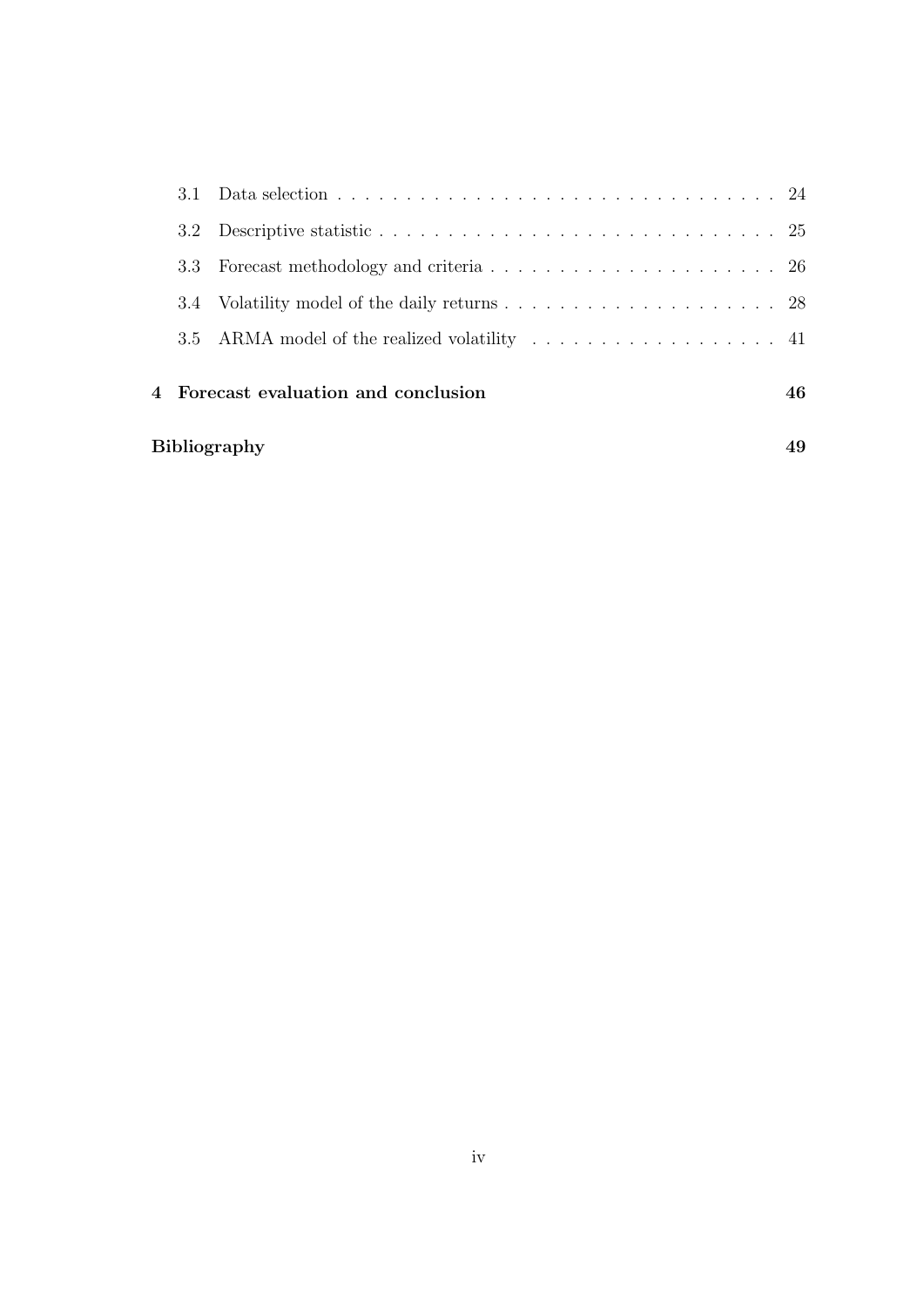## List of tables

| 3.1 | Summary statistics of the daily return and realized volatility of S&P                 |           |
|-----|---------------------------------------------------------------------------------------|-----------|
|     | 500 index from August 1st, 2018 to December 7th, 2019. $\dots \dots$                  | <b>25</b> |
| 3.2 |                                                                                       |           |
| 3.3 | Summary statistics of the sample periodic model. $\ldots \ldots \ldots \ldots$ 31     |           |
| 3.4 | Summary statistics of the AR(8) model. $\dots \dots \dots \dots \dots \dots \dots$ 34 |           |
| 3.5 |                                                                                       |           |
| 3.6 | Summary statistics of the $ARMA(2,2)$ model. 35                                       |           |
| 3.7 | Summary statistics of the $AR(8)$ , $MA(9)$ and $ARMA(2,2)$ model once                |           |
|     | zero-coefficients are removed from the models. 36                                     |           |
| 3.8 | Summary statistics of the $GARCH(1,1)$ model of sample squared resid-                 |           |
|     |                                                                                       |           |
| 3.9 |                                                                                       |           |
|     |                                                                                       |           |
|     | 3.11 Summary statistics of the AR(10) and MA(9) model with sample $D_t$               |           |
|     | once zero-coefficients are removed from the models. $\dots \dots \dots$               |           |
| 4.1 | Evaluation criteria: HMAE and HRMSE with prediction results. 47                       |           |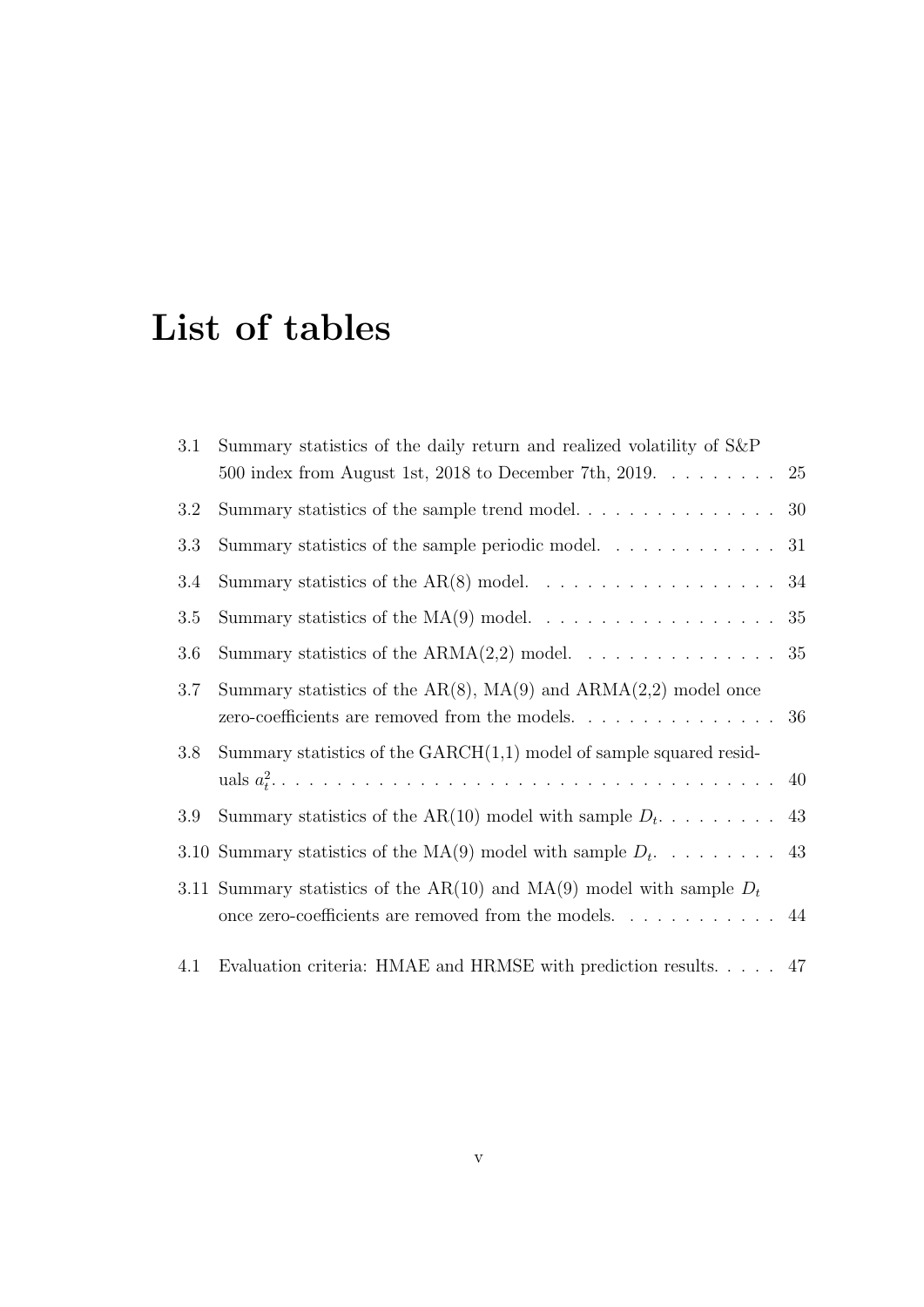# List of figures

| 3.1  | The daily return (first row) and daily realized volatility (second row)<br>with linear plot (first column), histogram (second column) and auto-<br>correlogram (third column). The graphs relate to the data of S&P 500 | 26 |
|------|-------------------------------------------------------------------------------------------------------------------------------------------------------------------------------------------------------------------------|----|
| 3.2  | The logged daily close price of S&P 500 index from August 1st, 2018<br>to December 7th, $2019. \ldots \ldots \ldots \ldots \ldots \ldots \ldots \ldots \ldots$                                                          | 29 |
| 3.3  | The time series and auto-correlogram of the innovation $z_t$                                                                                                                                                            | 30 |
| 3.4  | The fitted series of our periodic model and innovation $z_t$ (first row);<br>Residuals from the fitted periodic model (second row). $\dots \dots \dots$                                                                 | 32 |
| 3.5  |                                                                                                                                                                                                                         | 33 |
| 3.6  | The auto-correlogram and partial auto-correlogram of the sample daily                                                                                                                                                   | 34 |
| 3.7  | The auto-correlogram and partial auto-correlogram of the residuals<br>from $AR(8)$ (first row), $MA(9)$ (second row) and $ARMA(2,2)$ (third                                                                             | 37 |
| 3.8  | The auto-correlogram and partial auto-correlogram of the squared resid-                                                                                                                                                 | 37 |
| 3.9  | Model checking of the GARCH $(1,1)$ model in equation $(3.1)$ .                                                                                                                                                         | 39 |
| 3.10 | The time series, auto-correlogram and partial auto-correlogram of the<br>sample realized volatility $RV_t$ from August $1^{st}$ , 2018 to December $7^{th}$ ,                                                           | 41 |
|      |                                                                                                                                                                                                                         |    |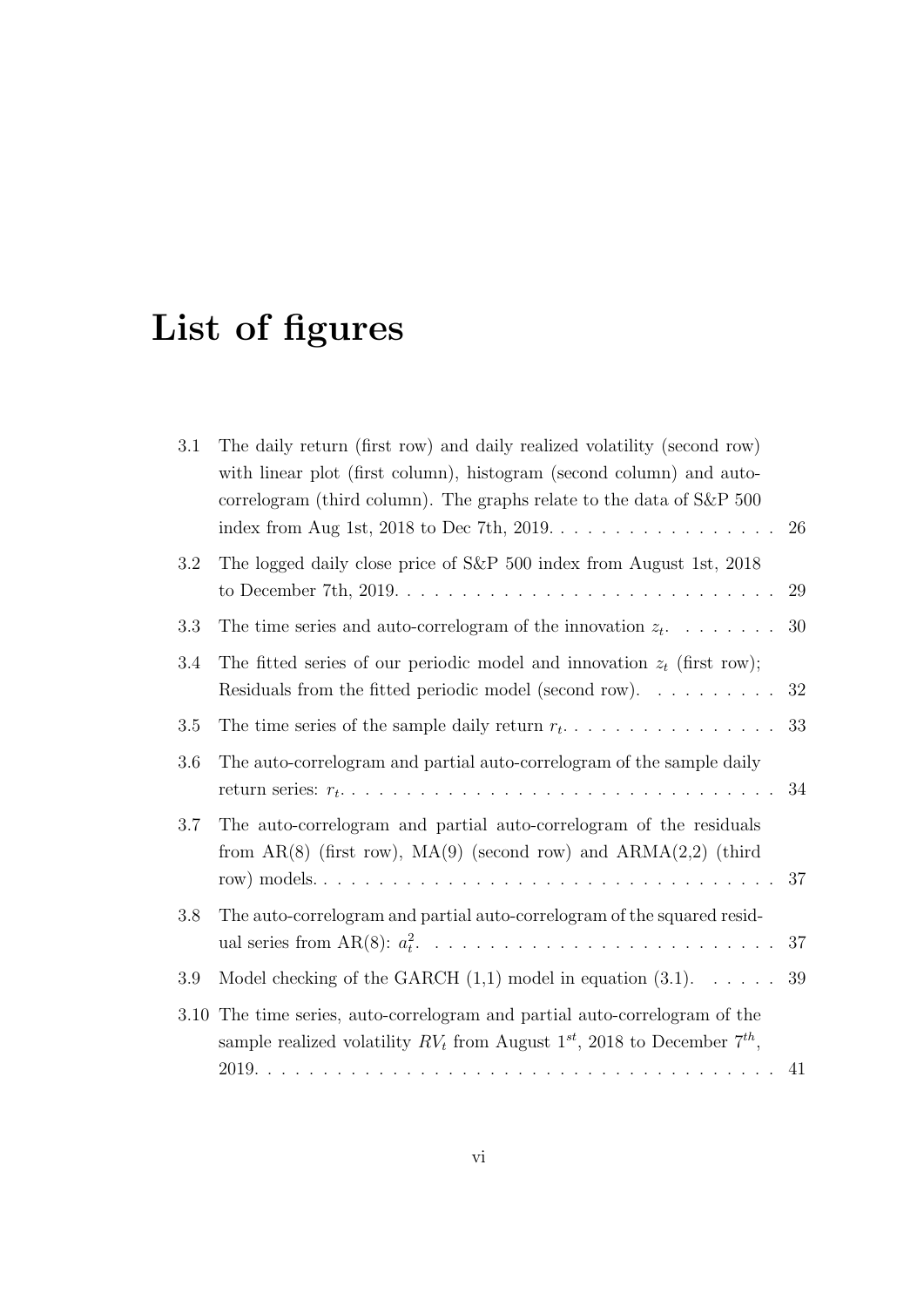| 3.11 The time series, auto-correlogram and partial auto-correlogram of the        |  |
|-----------------------------------------------------------------------------------|--|
|                                                                                   |  |
| 3.12 The auto-correlogram and partial auto-correlogram of the residuals           |  |
| from $AR(10)$ model (first row) and $MA(9)$ model (second row) about              |  |
|                                                                                   |  |
| 3.13 The time series of the residuals from $MA(9)$ model about sample $RV_t$ . 45 |  |
| 4.1 One-day ahead forecasting results of historical volatility (first row) and    |  |
| realized volatility (second row) from the evaluation period (displayed            |  |

in red dash). The black solid line presents the realized volatility.  $\therefore$  . . 47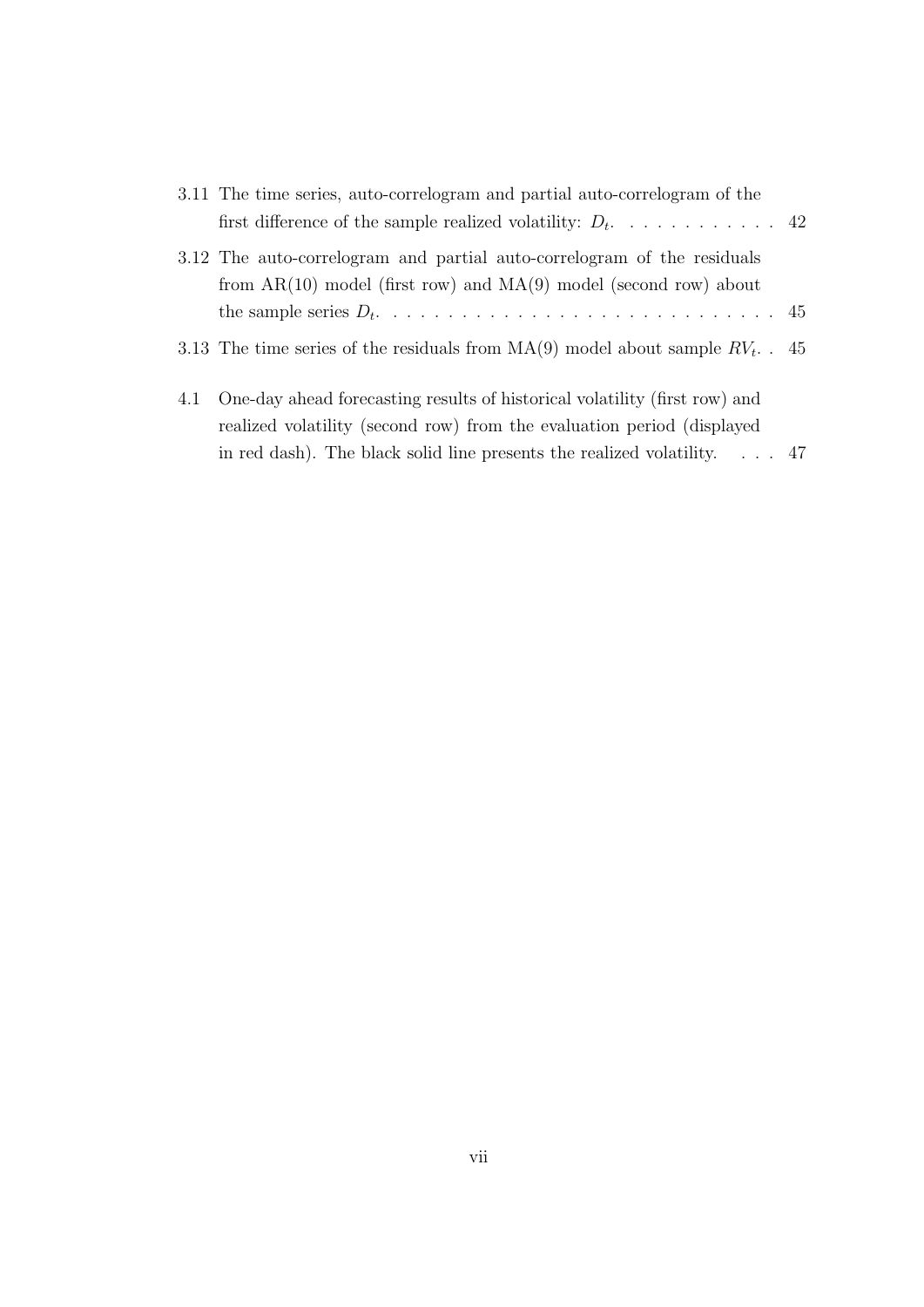## Chapter 1

## Introduction

Volatility is an index for measuring a stock's trading price changes over time. It is thought to be a good measurement of risk: higher volatility indicates higher risk and vice versa.

Volatility is not directly observable, but it can be estimated through the return, which is defined as a measure of stock price change. In finance, volatility is normally measured as the (conditional) standard deviation or variance of the return. Investors often measure and forecast the daily volatility through daily returns, which measure the profit of holding a stock over a day. However, many researchers argued that using the daily return with standard volatility models (generalized autoregressive conditional heteroskedasticity: GARCH- family models) provides a poor forecasting ( e.g., Koopman et al., 2005 ). Andersen and Bollerslev (1998) argued that in a 24 hours currency exchange market, the standard volatility model does provide a good estimate and forecast of the true volatility, but the associated data, the innovation of the daily return  $a = \sigma \epsilon$ , is very noisy due to the error term  $\epsilon$ . They also pointed out that the sum of the squared intraday returns provides a better measurement of the true volatility theoretically and empirically. Martens (2002) showed that the sum of squared intraday returns could also be used to measure the true daily volatility of a stock, but the data need to be adjusted first since the stock market do not trade on a 24-hours basis. With GARCH(1,1) model, it is shown that using the rescaled sum of squared intraday returns improves not only the measurement, but also the prediction of the daily volatility of a stock.

In the last two decades, because of the availability of high-frequency data, realized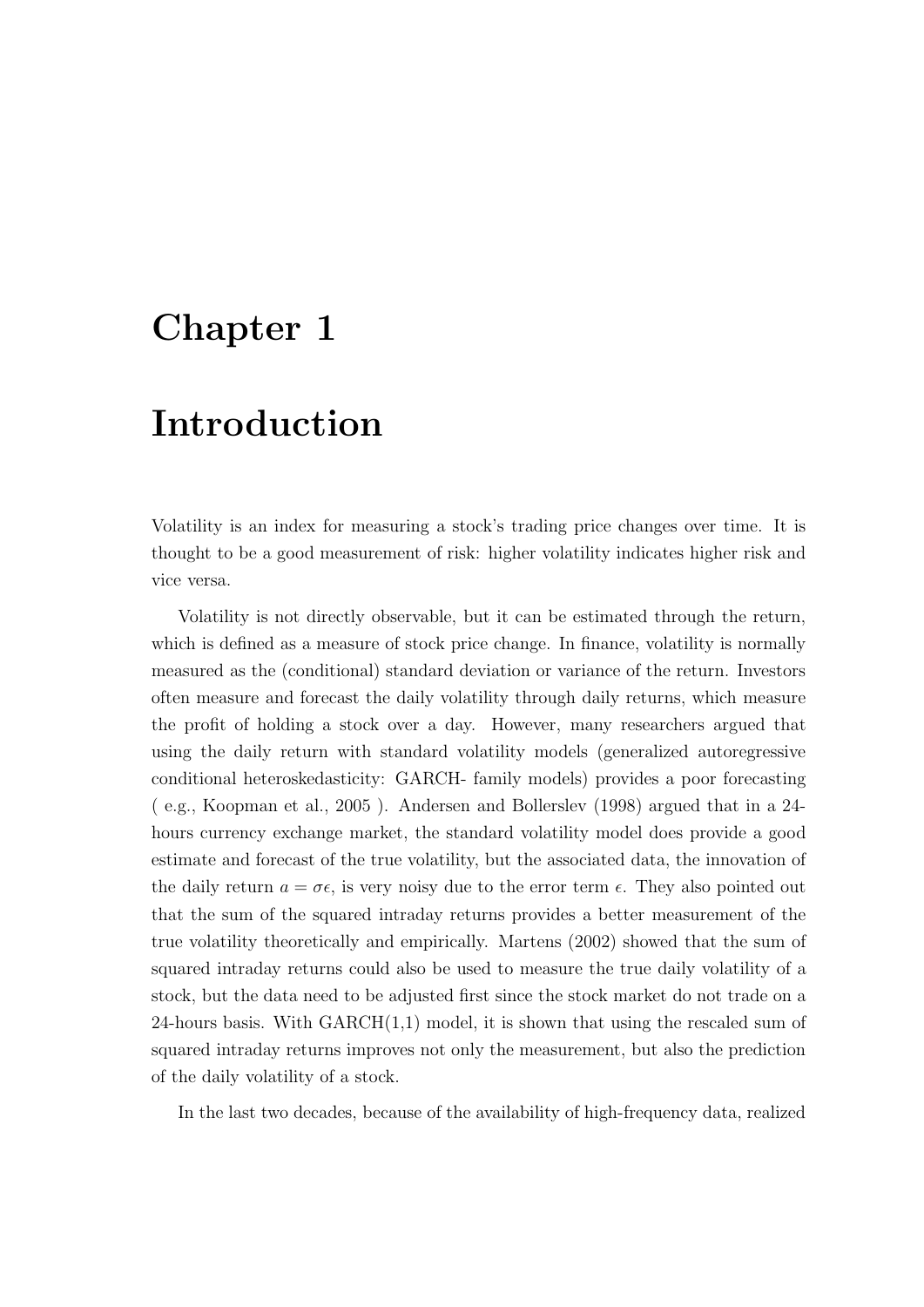volatility has gained popularity not only among researchers but also investors. However, in contrast to the simple daily return, which can be obtained online free of cost, access to accurate high-frequency data is often expensive. Consequently, many small investors still prefer to use the daily return to estimate and forecast daily volatility, and it is still the most popular approach among practitioners.

To overcome the shortcomings of the standard GARCH model, many new models, which are the extensions of the standard GARCH model, have been developed in the past two decades. Nelson (1991) proposed the exponential-GARCH model, which allows for asymmetric effects between positive and negative shock (leverage effect). Ding et al. (1993) proposed the asymmetric power autoregressive conditional heteroscedastic (APARCH) model which also allows the leverage effect. And it has been reported as significantly improve the goodness of fit of the model.

The previous studies showed that the sum of squared intraday returns has a good performance on measuring and predicting the true volatility, but they only used the standard GARCH model for the comparison, and other models from the GARCH family were not considered in their studies.

For this practicum, we obtained the Standard & Poor's 500 (S&P 500) index from August 01, 2018 to February 01, 2019 with 127 trading days for empirical data. Opening, closing and tick-by-tick prices were available for all trading days in our sample. The one-step-ahead predictions were generated by sub-samples which contain 90 observations each through the last 37 trading days. We used the GARCH family models with the daily return data to conduct forecasting. This process involved model selection, which means we tried different models and select the one which could better explain the data. Using the autoregressive moving average (ARMA) model, we conducted forecasting based on the realized volatility, the results from which are considered as the benchmark to compare with. Forecast evaluation was based on two loss functions: heteroscedasticity adjusted mean square error (HRMSE) and heteroscedasticity mean absolute error (HMAE), which are also used in the studies of Andersen et al. (1999) and Martens (2002). Since the true volatility is not directly observable, the realized volatility was taken as the estimation of the true volatility, and used in the loss function.

The result shows that the volatility forecasting conducted based on the realized volatility does provide a better forecast performance compared to the forecasting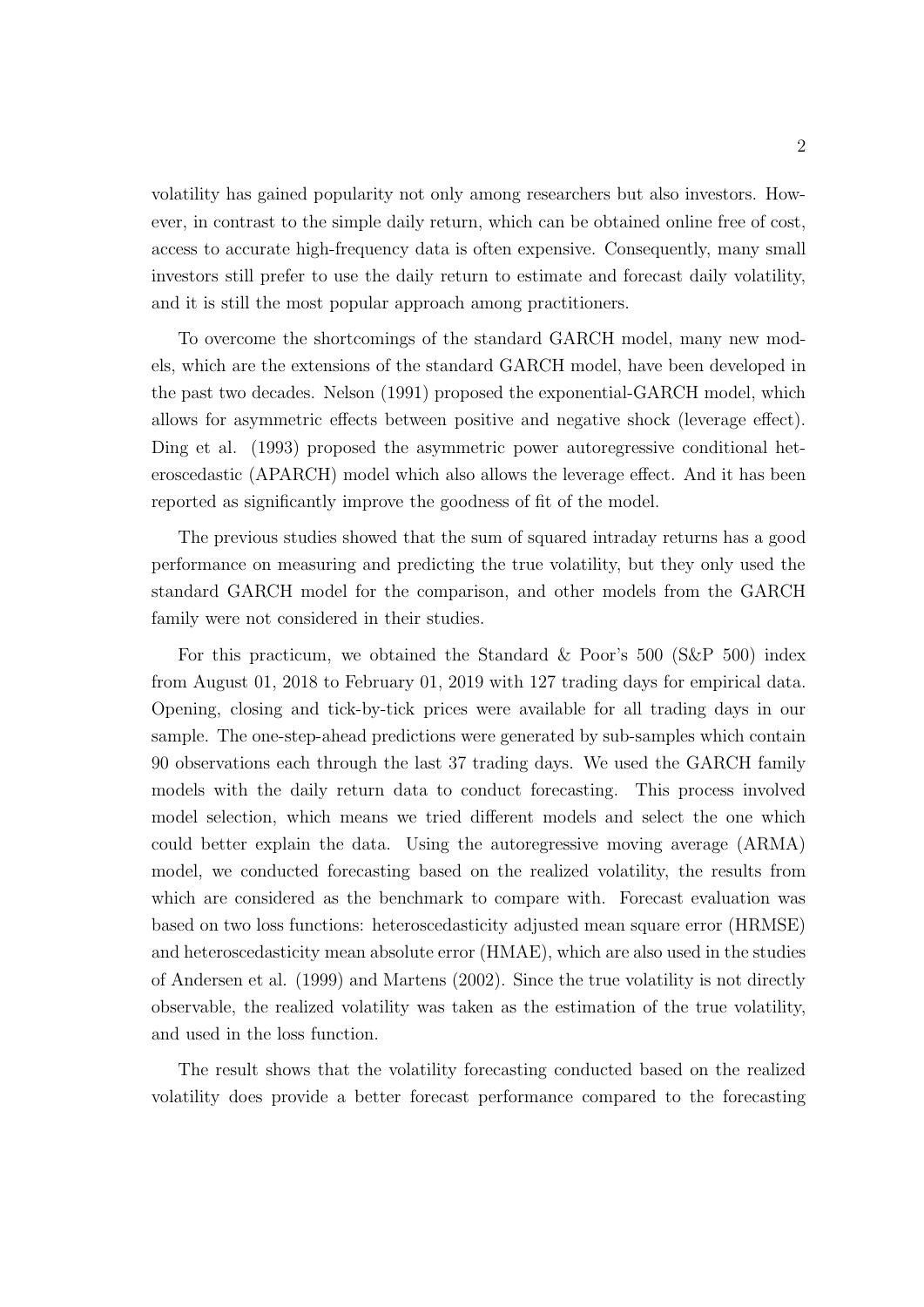using the daily return. The daily return is not able to estimate and forecast the daily volatility accurately.

The remainder of this practicum is organized as follows. In the next chapter, we present some considerations about the daily return, realized volatility, and the GARCH family models. In Chapter 3, we introduce our sample set and discuss the forecasting methodology. Meanwhile, we offer examples for explaining our forecast methodology in detail. The forecast evaluation and conclusions are presented in Chapter 4.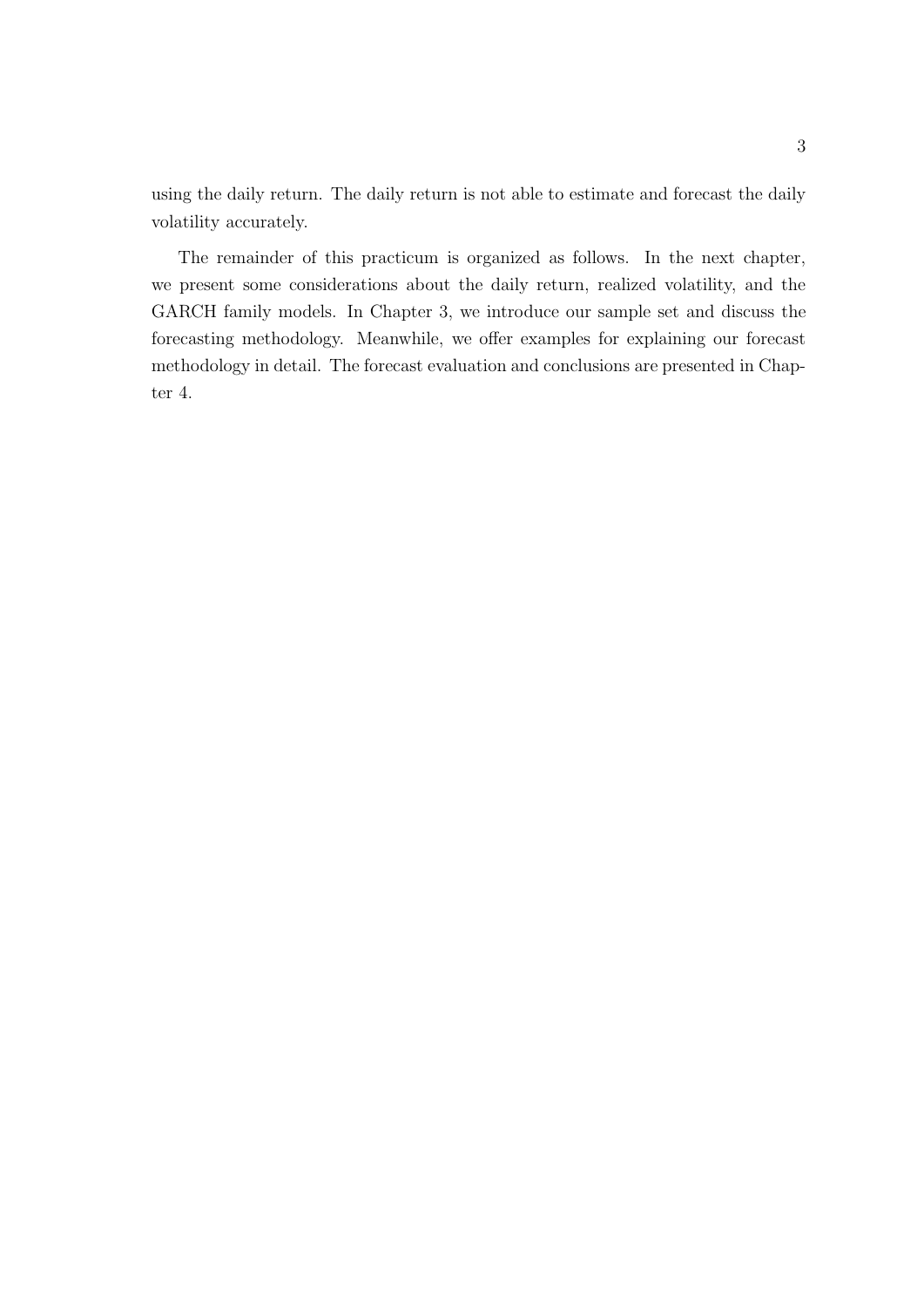## Chapter 2

## Stock return and models

### 2.1 Volatility

Stocks, are common financial assets. Investors purchase stocks which they think will increase value. Meanwhile, they sell stocks that to be believed at risk. The behavior of investors can influence the demand and supply of stocks, that ultimately may affect the prices. Price fluctuation is a common phenomenon in stock markets as a result of investors adjusting their opinions constantly due to newly released information such as updated economic data, companies leadership, policy moves, and political change.

Volatility can be defined as an index of variation of a stock's trading price over time. It is a good measurement of risk: higher volatility indicates higher risk and vice versa. In finance, volatility is normally measured as the conditional standard deviation or the variance of the return (Tsay, 2014).

Historical volatility, realized volatility and implied volatility are the three most popular indices of volatility. While historical volatility measures daily return by using close to close price, realized volatility measures the price variability of intraday returns. In that way, realized volatility is an index of intraday price risk.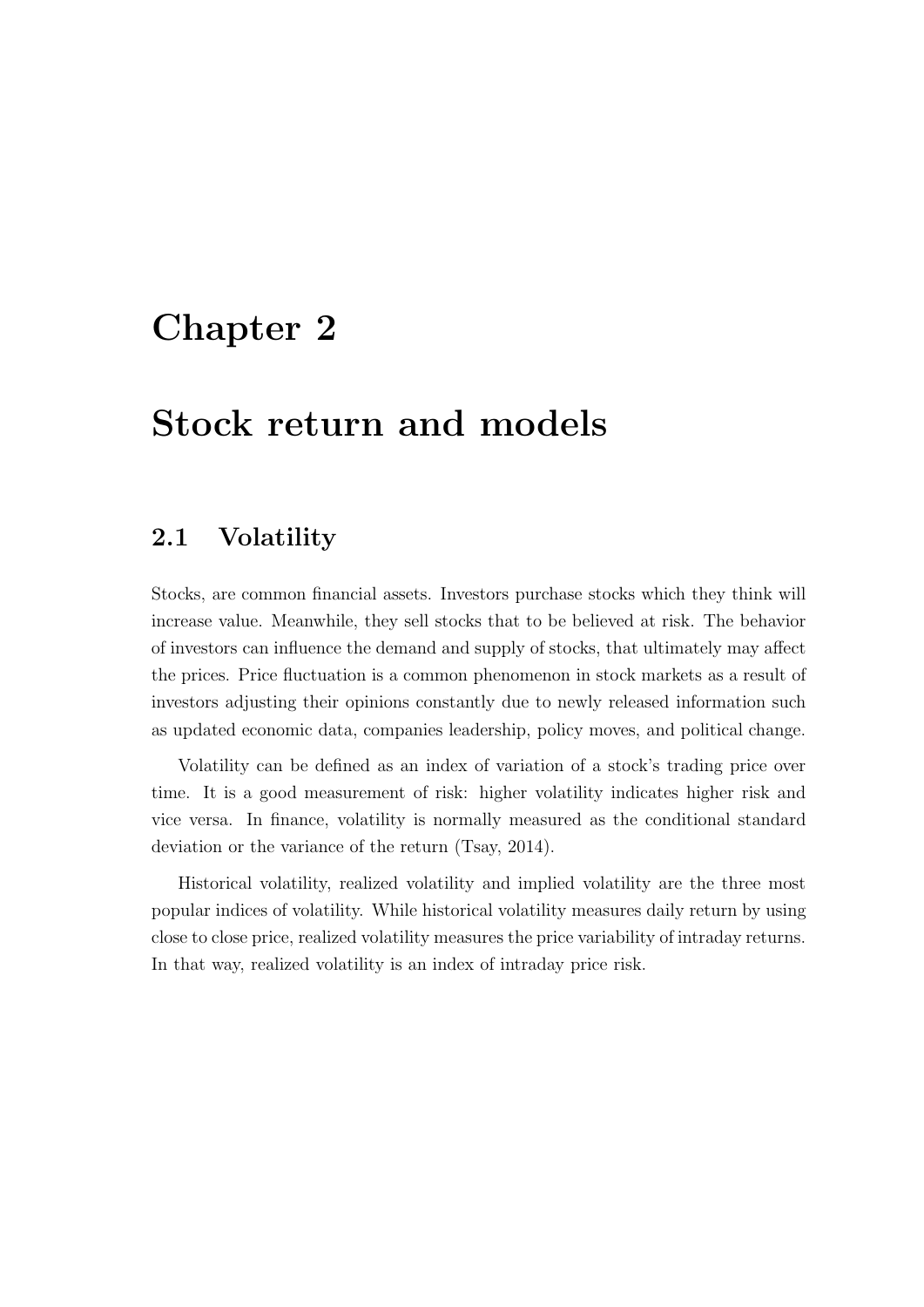### 2.2 Daily return

Historical volatility measures the underlying securities by tracing the price changes during a certain period. To calculate it, we normally use "return".

Assume the closing price of a stock on time  $t$  and  $t-1$  are  $P_t$  and  $P_{t-1}$ , respectively. Suppose a stock does not experience any dividends taking during the period from time  $t-1$  to time *t*. The simple gross return  $R_t + 1$  is defined as:

$$
R_t + 1 = \frac{P_t}{P_{t-1}}
$$

where  $R_t$  is the simple return. Notice that, when  $R_t$  is small, we have that  $\log(1+R_t) \approx$ *R*<sub>t</sub> (Tsay, 2014). Because of this, we refer to logarithm of the ratio  $\frac{P_t}{P_{t-1}}$  as the return. In percentage, the return is expressed as

$$
r_t = 100 \log(R_t + 1) = 100(\log(P_t) - \log(P_{t-1}))
$$

If we let the time  $t$  be day  $t$ , the  $r_t$  presents the daily return.

One property of this transformation for the return  $R_t$  is its additivity through multiperiod returns (Tsay, 2014). For example, The sum of *k* single-period returns has the same form of the one for a single period return,

$$
r_t[k] = 100 \log(R_t[k] + 1)
$$
  
=  $100 \log(\frac{P_t}{P_{t-k}})$   
=  $100 \log(\frac{P_t}{P_{t-1}} \frac{P_{t-1}}{P_{t-2}} \dots \frac{P_{t-k+1}}{P_{t-k}})$   
=  $r_t + r_{t-1} + \dots + r_{t-k+1}$   
=  $\sum_{i=0}^{k-1} r_{t-i}$  (2.1)

In general, a *k*-period simple gross return is defined as the product of *k* one-period simple gross return: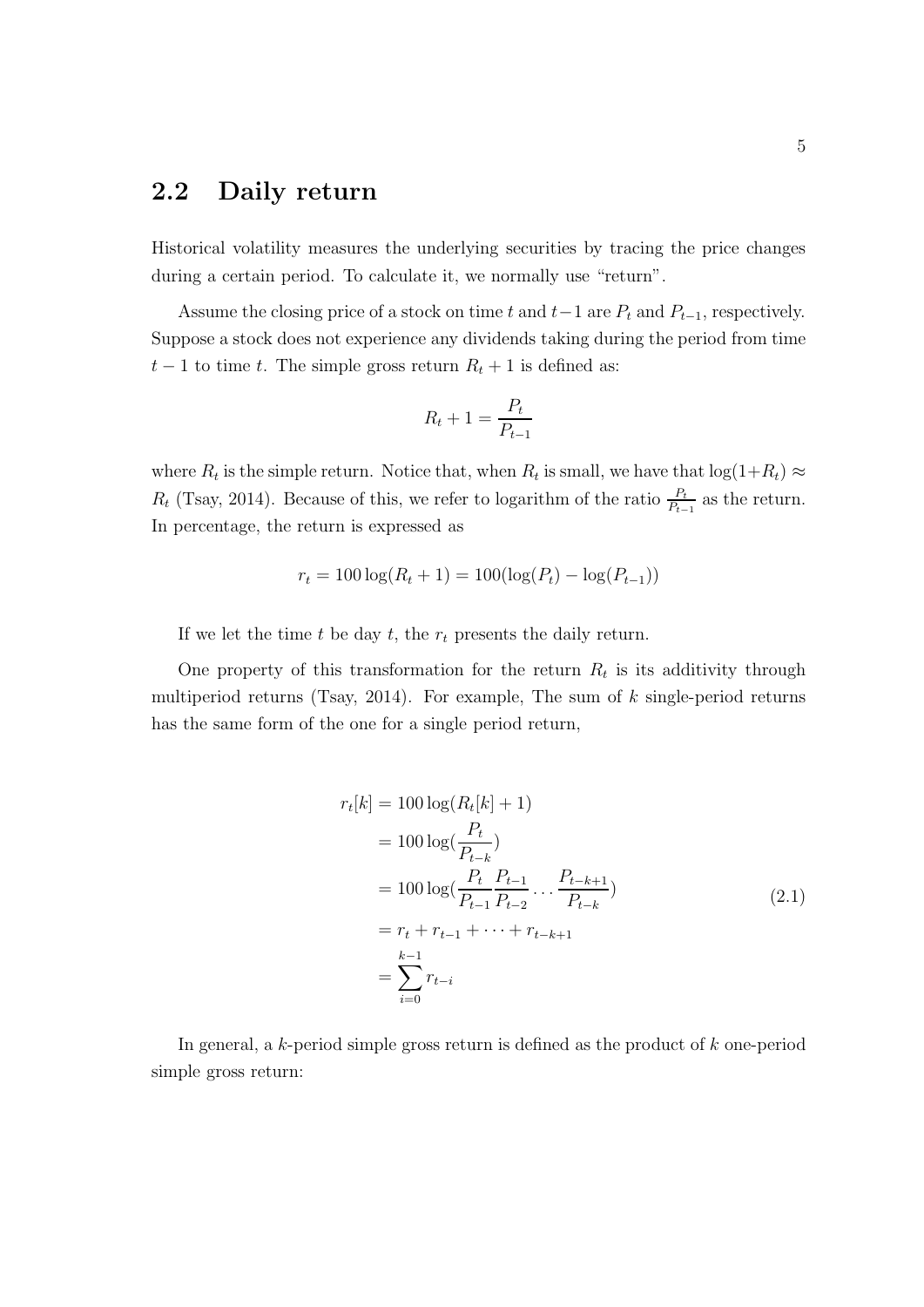$$
1 + R_t[k] = \frac{P_t}{P_{t-k}}= \frac{P_t}{P_{t-1}} \frac{P_{t-1}}{P_{t-2}} \dots \frac{P_{t-k+1}}{P_{t-k}}= (1 + R_t)(1 + R_{t-1}) \dots (1 + R_{t-k+1})= \prod_{i=0}^{k-1} (1 + R_{t-i})
$$
(2.2)

Simple gross return exhibits an equivalent property as the additivity of the return, that is valid when the value of simple return is small. For example,  $k = 2$  by  $(2.2)$ :

$$
R_t[2] = (1 + R_t)(1 + R_{t-1}) - 1
$$
  
=  $R_t + R_{t-1} + R_t R_{t-1}$  (2.3)

When  $R_t$  and  $R_{t-1}$  are small,  $R_t R_{t-1} \approx 0$ . Thus,  $R_t[2] \approx R_t + R_{t-1}$ . In general, for any *k* period:

$$
R_t[k] \approx \sum_{i=0}^{k-1} R_{t-i}
$$

### 2.3 Realized volatility

French et al. (1987) proposed a method of estimating the volatility of low-frequency return through high-frequency data. In recent years, this approach has attracted the interest of many people due to the availability of high-frequency data. Some studies point out that the daily realized volatility estimates, which is constructed from intraday returns, perform better on forecasting than the volatility estimates based on simple daily return.

In realized volatility, it is assumed that there are *n* equally spaced intraday returns through day *t*, and the length of each space is determined as  $\Delta_t$ . Thus the trading period in day t is  $T = \Delta_t d$ . Let  $r_{t,i}$  be the return on the market over the *i*<sup>th</sup> period on day *t*:

$$
r_{t,i} = 100(\log(P_{t,i}) - \log(P_{t,i-1})); \quad i = 1, ..., d
$$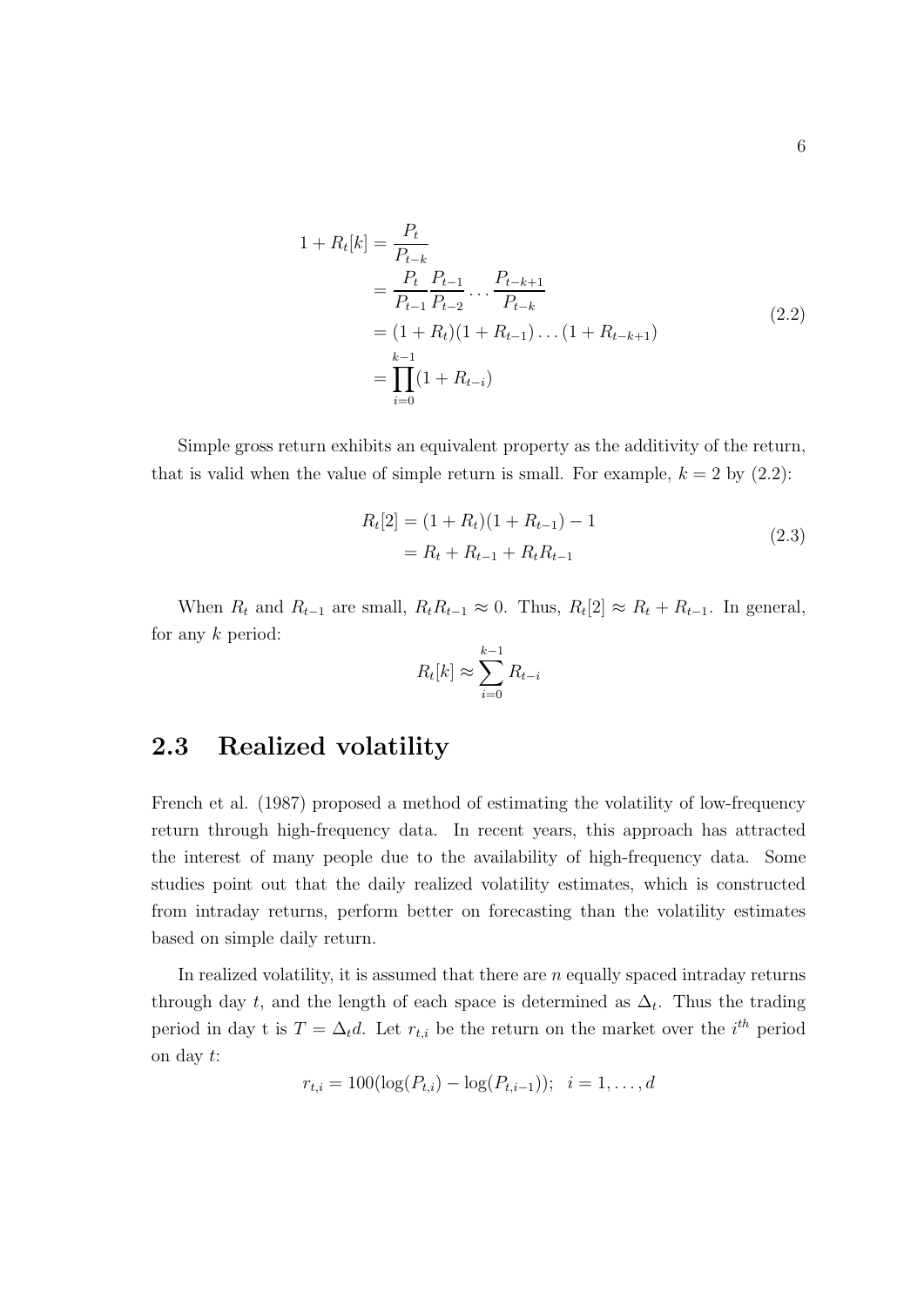$P_{t,i}$  is the stock price at the end of  $i^{th}$  time interval on day t. Realized volatility assume  $r_{t,i}$  follows the model:

$$
r_{t,i} = \mu_i \Delta_t + \delta_i \epsilon_i \sqrt{\Delta_t} \quad i = 1, \dots, d
$$

Here,  $\mu_i$  and  $\delta_i$  are the drift rate and diffusion rate of  $r_{t,i}$ ;  $\epsilon_i$  are i.i.d random variables independent of the information available on day  $t-1$ ,  $\mathcal{F}_{t-1}$  and it follows a standard normal distribution. From equation (2.1):

$$
r_t[n] = \sum_{i=1}^d r_{t,i}
$$
  
= 
$$
\sum_{i=1}^d (\mu_i \Delta_t + \delta_i \epsilon_i \sqrt{\Delta_t})
$$
 (2.4)

Let us assume that all information on day  $t-1$  is available  $\mathcal{F}_{t-1}$ , and intraday returns are uncorrelated  $Cov(r_{t,i}, r_{t,j} | \mathcal{F}_{t-1}) = 0, i \neq j$ , we can get the realized volatility  $(RV_t)$ , which is the conditional variance of the sum of *d* returns on day *t*:

$$
RV_{t} = Var(r_{t}[d] | \mathcal{F}_{t-1})
$$
  
\n
$$
= Var(\sum_{i=1}^{d} (\mu_{i}\Delta_{t} + \delta_{i}\epsilon_{i}\sqrt{\Delta_{t}}) | \mathcal{F}_{t-1})
$$
  
\n
$$
= \sum_{i=1}^{d} Var((\mu_{i}\Delta_{t} + \delta_{i}\epsilon_{i}\sqrt{\Delta_{t}}) | \mathcal{F}_{t-1})
$$
  
\n
$$
= \sum_{i=1}^{d} Var(\delta_{i}\epsilon_{i}\sqrt{\Delta_{t}} | \mathcal{F}_{t-1})
$$
  
\n
$$
= \sum_{i=1}^{d} \Delta_{t} Var(\delta_{i}\epsilon_{i} | \mathcal{F}_{t-1})
$$
  
\n
$$
= \sum_{i=1}^{d} \delta_{i}^{2} \Delta_{t} Var(\epsilon_{i})
$$
  
\n
$$
= \sum_{i=1}^{d} \delta_{i}^{2} \Delta_{t}
$$
  
\n(2.5)

In stock markets, the drift  $\mu_i$  is assumed to be close to zero when time interval  $\Delta_t$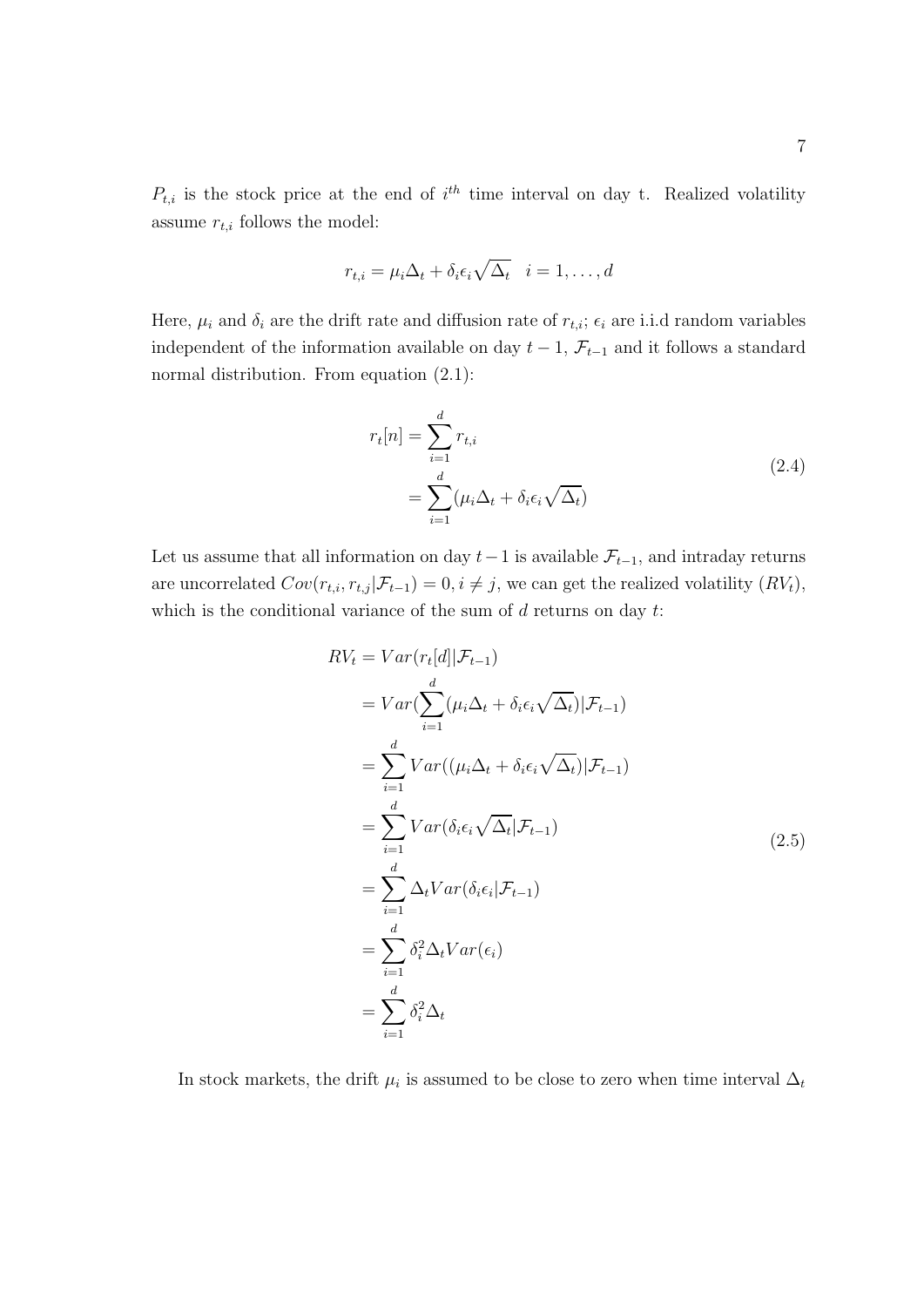is small. Thus,

$$
r_{t,i} \approx \delta_i \epsilon_i \sqrt{\Delta_t}
$$

and,

$$
E[\sum_{i=1}^{d} (r_{t,i})^2 | \mathcal{F}_{t-1}] = E[\sum_{i=1}^{d} \delta_i^2 \epsilon_i^2 \Delta_t | \mathcal{F}_{t-1}]
$$
  
\n
$$
= \sum_{i=1}^{d} \Delta_t \delta_i^2 E(\epsilon_t^2 | \mathcal{F}_{t-1})
$$
  
\n
$$
= \sum_{i=1}^{d} \Delta_t \delta_i^2 Var(\epsilon_t | \mathcal{F}_{t-1})
$$
  
\n
$$
= \sum_{i=1}^{d} \delta_i^2 \Delta_t
$$
\n(2.6)

Hence, the realized volatility  $\sum_{i=1}^{d} (r_{t,i})^2$  is the conditional unbiased estimator of  $\Delta_t \sigma_t^2 = \sum_{i=1}^d \delta_i^2 \Delta_t.$ 

We can approximate the above equation to obtain the realized variance as:

$$
RV_t \approx \sum_{i=1}^d r_{t,i}^2 \tag{2.7}
$$

Although tick-by-tick returns is the finest interval returns which we can use in practice, the observed returns are distorted by microstructure noise from the market. Two common examples of microstructure noise are nonsynchronous trading and bidask bounce.

Nonsynchronous trading is caused by timing effects and trading effects. Timing effects occur due to different time zones of stock markets or different schedules of stock trading, while trading effects relate to infrequency trading, which means that stocks are not traded every consecutive interval (Miller et al., 1994). Bid-ask bounce refers to the situation that a stock price jumps up and down between ask-price and bid-price in a limited time.

Such noises may cause bias when we are using the empirical quadratic variation to estimate the underlying volatility, and the problem becomes more serious when the intervals become finer. Accordingly, an appropriate time interval must be sought in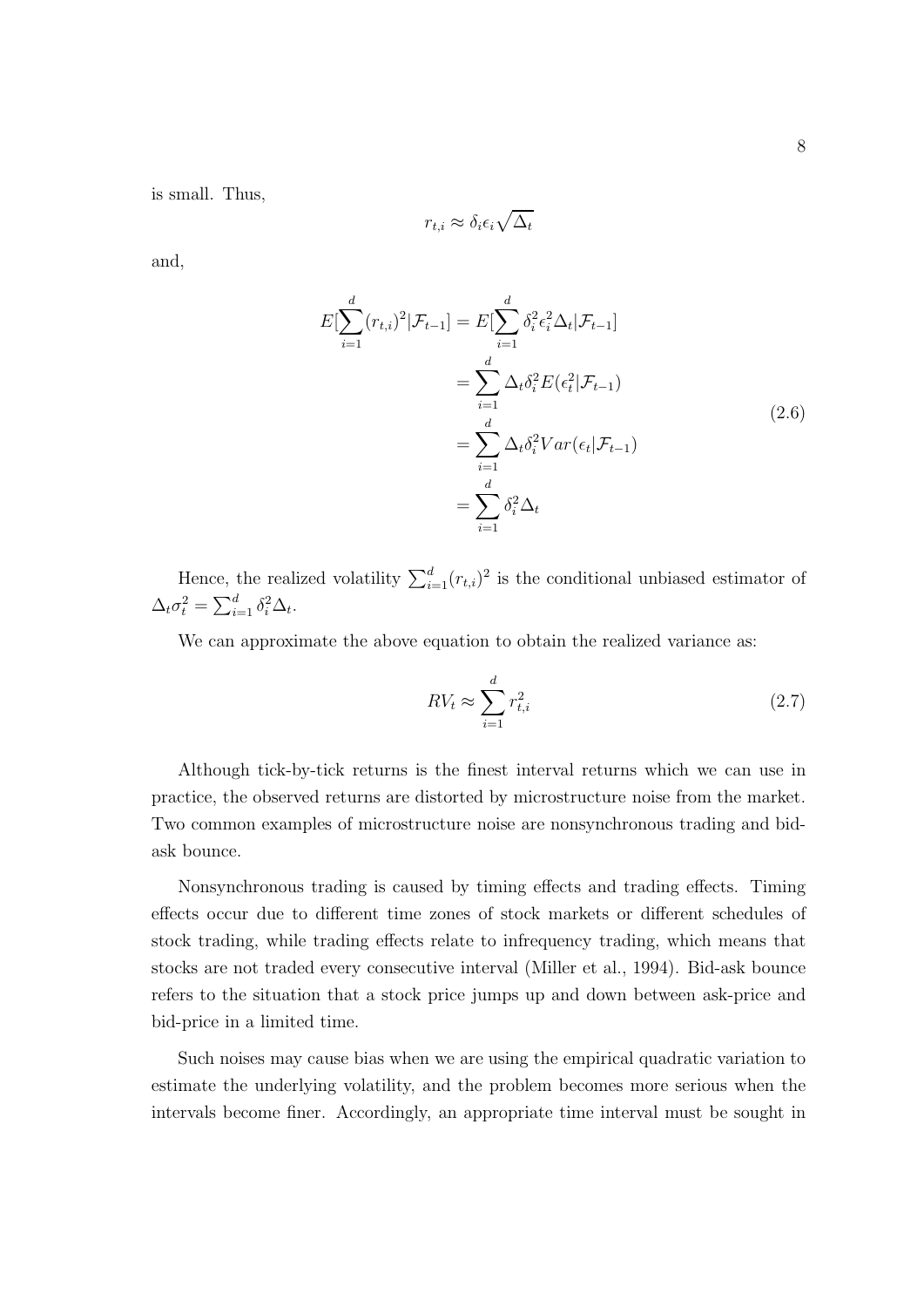order to acquire the bias-corrected data. Five-minute returns are generally acknowledged as the highest frequency returns which avoid most of the distortions from the effect of the microstructure (Areal and Taylor, 2002).

Andersen and Bollerslev (1998) constructed realized volatility estimates via cumulative squared intraday returns. They conducted simulations based on five-minute currency exchange rate of Deutsche Mark-U.S. Dollar and Japanese Yen-U.S. Dollar from October 1st, 1987 to September 30th, 1992, which excluded weekends due to the closure of the market. In their study, 288 squared five-minute intraday returns were summed as the daily realized volatility estimate, and total 260 daily realized volatility estimates were included:

$$
RV_t = \sum_{i=1}^{288} r_{t,i}^2 \quad t = 1, \dots, 260
$$

However, the stock market is not like the currency exchange market which operates 24 hours a day. In fact, different stock markets also have different lengths of daily operation time. For example, New York Stock Exchange (NYSE) has regular trading hours from 9:30 am to 4 pm, Eastern Standard Time (EST); while Nasdaq also operates pre-market trading hours from 4 am to 9:30 am, and after-hours trading extends from 4 pm to 8 pm, EST. Thus, the number of 5-minute returns depends on stock market operations time with the absence of overnight 5-minutes returns and weekend returns. Under this circumstance, it is reasonable to consider the realized volatility as the combination of 5-minutes daytime returns and an overnight return (Martens, 2002).

$$
RV_t = r_{t,0}^2 + \sum_{i=1}^d r_{t,i}^2
$$

Here, and  $r_{t,i}$  represents the  $i^{th}$  intraday return on day  $t$ ;  $r_{t,0}$  represents the overnight return on day *t*:  $r_{t,0} = \log(P_{t,0}) - \log(P_{t-1,d})$ ,  $P_{t,0}$  is the opening price on day *t* and  $P_{t-1,d}$  is the closing price on day  $t-1$ .

The overnight return is more "noisy" than daytime 5-minutes return. Martens (2002) pointed out that market-related news, which is mostly international news, commonly released during night time, causing the changes of returns to be relatively large during the evening, comparing to daytime trading hours. However, an overnight return is not capable of showing all changes occur during a night. For example, after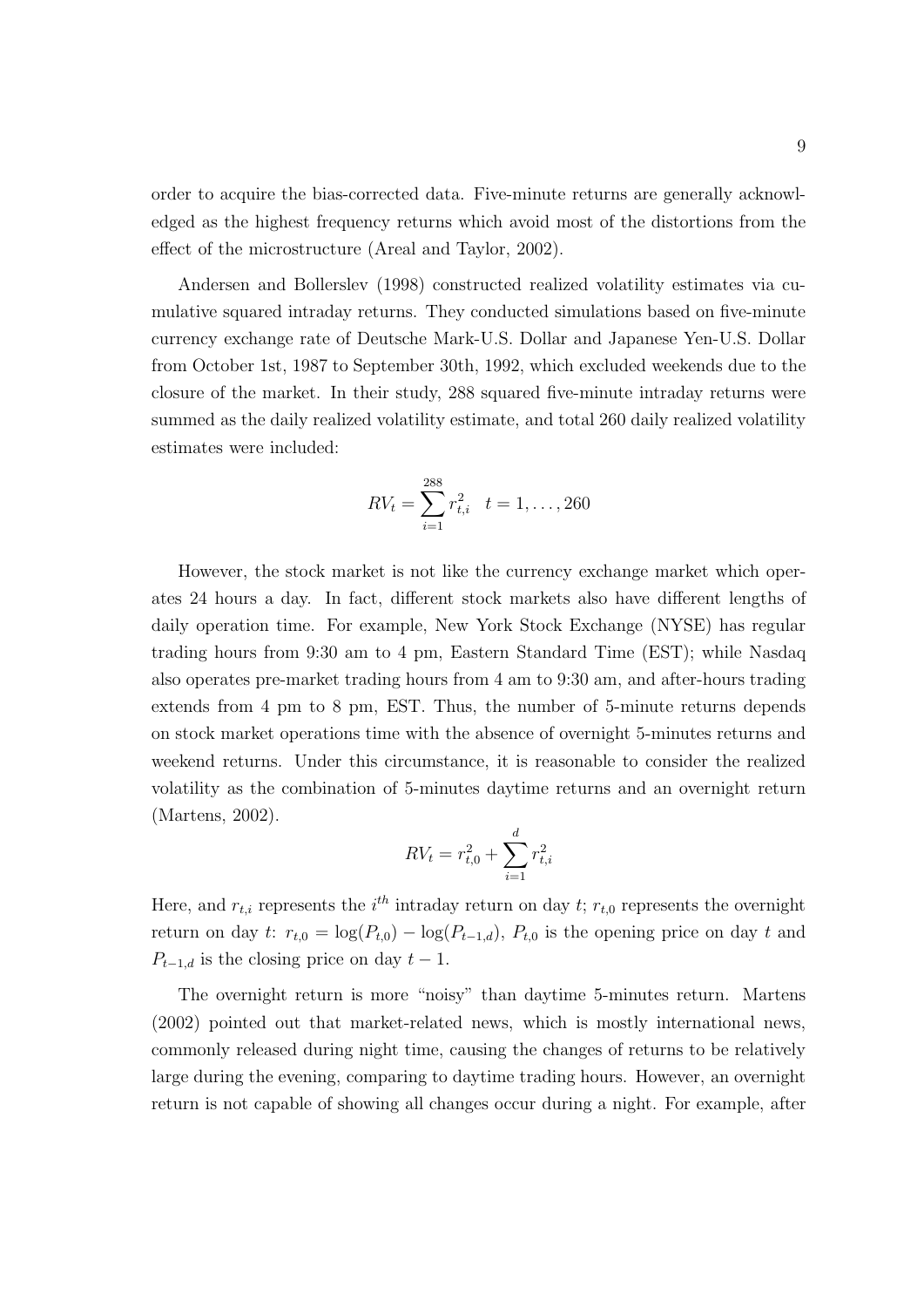an intense, volatile night, the open price of day *t* is the same as the close price of the day  $t-1$ . Accordingly, the overnight return is 0. In order to account for the situation that nontrading hours stock returns are more volatile compares to trading hours stock returns, Martens (2002) suggested to remove the close-to-open return *rt,*<sup>0</sup> and construct a rescaled sum of intraday returns for *RVt*:

$$
RV_t = (1 + c) \sum_{i=1}^{d} r_{t,i}^2
$$

*c* is a constant parameter so that *RV<sup>t</sup>* measures daily volatility.

In the absence of overnight return, it is reasonable to consider  $c \sum_{i=1}^{d} r_{t,i}^2$  as an estimate of the sum of overnight intraday returns. Martens (2002) recommended to measure *c* as:  $Var_{ac}$ 

$$
c = \frac{1}{Var_{oc}}
$$
  

$$
Var_{oc} = \frac{1}{N} \sum_{t=1}^{N} (\log(P_{t,d}) - \log(P_{t,0}))^{2}
$$
  

$$
Var_{co} = \frac{1}{N} \sum_{t=1}^{N} (\log(P_{t,0}) - \log(P_{t-1,d}))^{2}
$$

We can correspondingly obtain realized volatility as:

$$
RV_{t} = \frac{Var_{oc} + Var_{co}}{Var_{oc}} \sum_{i=1}^{d} r_{t,i}^{2}
$$
 (2.8)

Notice that *V aroc* and *V arco* are the average squared open-to-close return and the average squared close-to-open return, respectively from day 1 to day *N*.

Another method, which is proposed by Areal and Taylor (2002), assigned different weights to intraday squared returns, according to the distribution of each period squared return in the total daily intraday squared returns. Hansen and Lunde (2002) proposed an alternative approach by removing the close-to-open return from (2.8) and define  $1 + c$  as the proportion of average variance of daily intraday squared returns in the average daily intraday squared returns  $\frac{1}{N} \sum_{i=1}^{N} (\sum_{i=1}^{d} r_{t,i}^2)$ .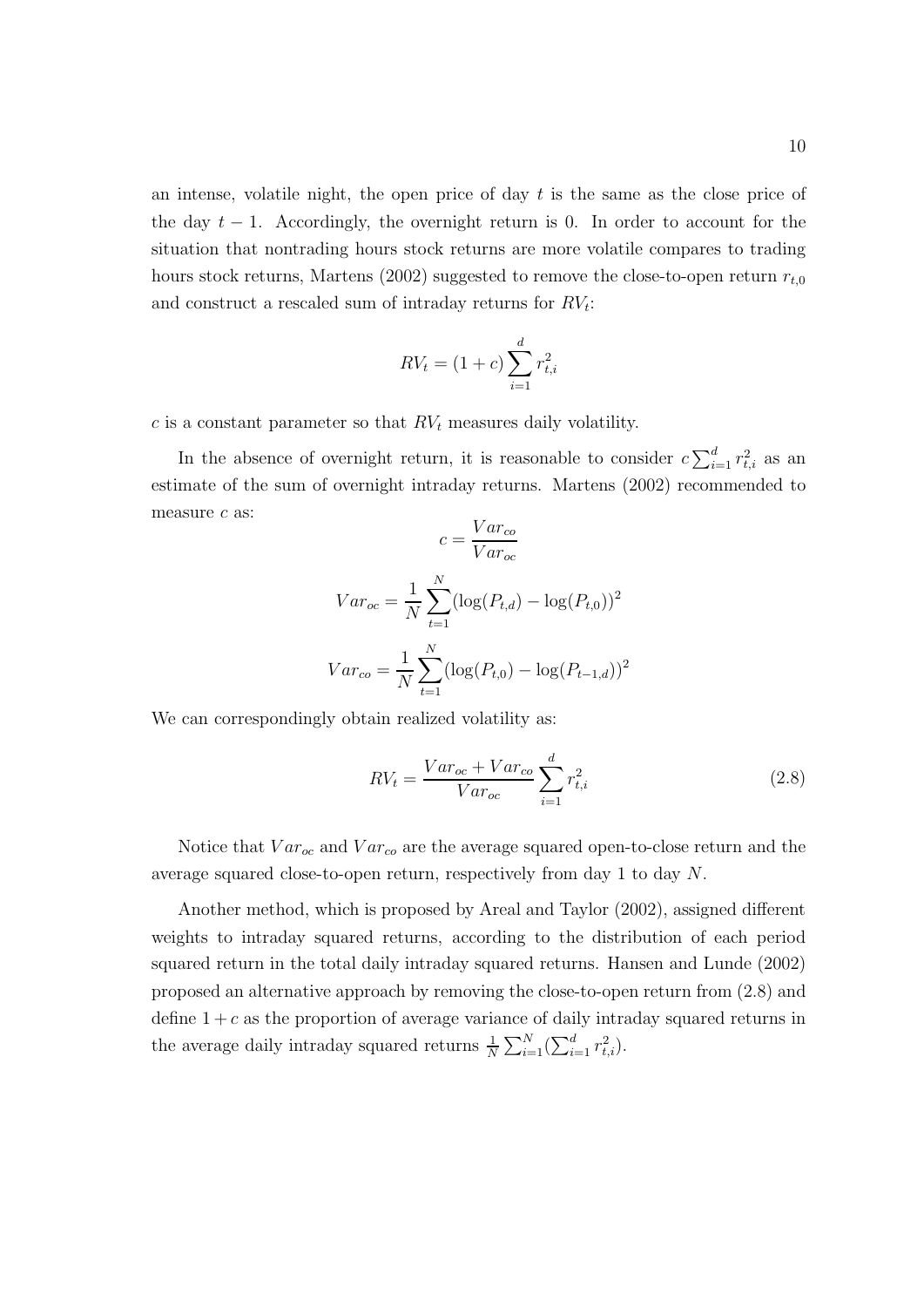### 2.4 Autoregressive conditional heteroskedasticity model and its extension

#### 2.4.1 ARCH model

From section (2.2), we defined the stock return at time *t* as  $r_t$ ,  $r_t = 100(\log(P_t)$  $log(P_{t-1})$ ). In order to understand  $r_t$  in a proper perspective, we can first consider its conditional mean  $\mu_t$  and variance  $\sigma_t^2$ :

$$
\mu_t = E(r_t|\mathcal{F}_{t-1}), \quad \sigma_t^2 = Var(r_t|\mathcal{F}_{t-1}) = E((r_t - \mu_t)^2|\mathcal{F}_{t-1})
$$

Note that  $\mathcal{F}_{t-1}$  is the information available at time  $t-1$  (Tsay, 2014).

In finance, the mean and variance of an asset return play important roles in risk measurement. If an asset return evolves in a continuous manner (Tsay, 2014) and jump is rare, the mean and variance of the return is predictable. Understanding the return evolution helps us predict the price changes and control the associated risks. In this project, our goal is to understand the evolution pattern of the conditional variance and build an appropriate model for  $\sigma_t^2$ .

In regular time series, we normally assume the error term comes from a white noise process, which means errors are uncorrelated with mean and variance constant. However, in financial time series, it is very likely that volatility is at least autoregressive and conditionally heteroskedastic. Autoregression refers to a time series model that uses observations from previous time steps as input to a regression equation to predict the value at the next time step. Heteroskedasticity refers to the situation that the collection of variables have different variances (overtime, in our case). Therefore, we need a proper model to describe this phenomenon.

Autoregressive conditional heteroskedasticity(ARCH) model is one of the most popular models for analyzing heteroskedastic data, which is proposed by Engle (1982). The ARCH model with *n* lags,  $ARCH(n)$ , is expressed as:

$$
r_t = \mu_t + a_t, \quad a_t = \sigma_t \epsilon_t, \quad \epsilon_t \sim N(0, 1)
$$

$$
\sigma_t^2 = \alpha_0 + \sum_{i=1}^n \alpha_i a_{t-i}^2
$$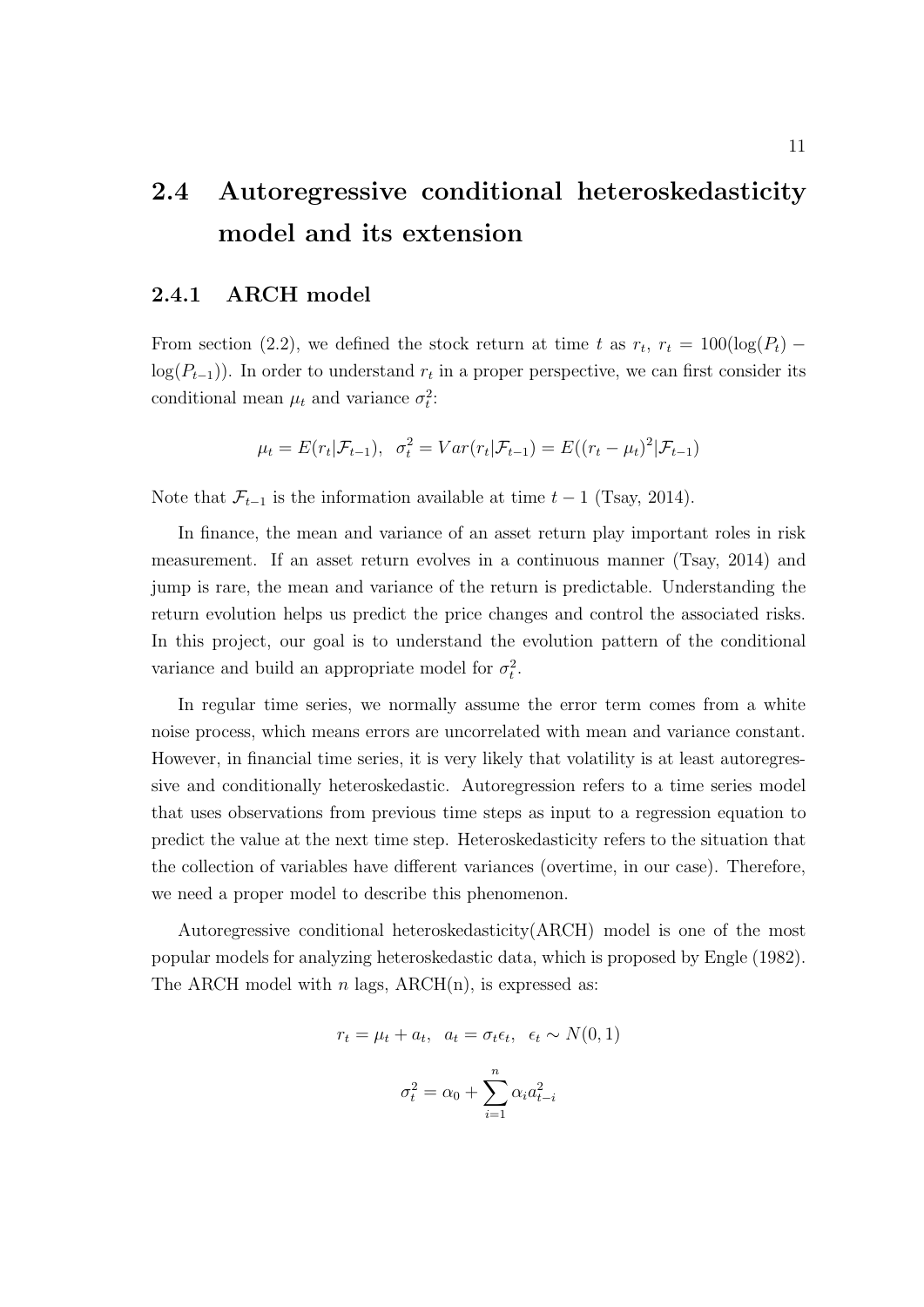where  $\alpha_0 > 0$ ,  $\alpha_i \ge 0$  and  $\sum_{i=1}^n a_i < 1$ .

We can obtain some basic properties of  $a_t$  from above expression.

$$
E(a_t) = E(\sigma_t \epsilon_t) = E(\sigma_t)E(\epsilon_t) = 0
$$
  

$$
Var(a_t) = E(a_t^2) = E(\sigma_t^2 \epsilon_t^2) = E(\sigma_t^2) = \alpha_0 + \sum_{i=1}^n \alpha_i E(a_{t-i}^2)
$$
 (2.9)

In order to estimate  $E(\sigma_t^2)$ , we need to first introduce an important concept in time series, which is called weak stationarity. A time series  $X_t$  is said to be weakly stationary if it has invariant first and second moments, i.e,  $E(X_t) = \mu$ ,  $Var(X_t) =$  $\vartheta^2$ ,  $\forall t \in \mathbb{Z}$ , and the covariance between  $X_t$  and  $X_{t-k}$  only depends on time lag *k*:  $Cov(X_t, X_{t-k}) = \gamma(k)$  (Tsay, 2014).

In an ARCH model, we assume  $a_t$  varies in a fixed range. Statistically, it indicates that  ${a_t}$  is a weak stationary time series (Tsay, 2014).

Let 
$$
E(a_t^2) = E(\sigma_t^2) = E(a_{t-i}^2) = \varsigma^2
$$
, from (2.9):  
\n
$$
E(\sigma_t^2) = \alpha_0 + \sum_{i=1}^n \alpha_i E(a_{t-i}^2)
$$
\n
$$
\Rightarrow \varsigma^2 = \alpha_0 + \sum_{i=1}^n \alpha_i \varsigma^2
$$
\n
$$
\Rightarrow (1 - \sum_{i=1}^n \alpha_i) \varsigma^2 = \alpha_0
$$
\n
$$
\Rightarrow \varsigma^2 = \frac{\alpha_0}{1 - \sum_{i=1}^n \alpha_i}
$$

Due to the fact that  $\varsigma^2 \geq 0$  and  $\alpha_0 > 0$ , we require  $1 - \sum_{i=1}^n \alpha_i > 0$ , thus  $0 \leq$  $\sum_{i=1}^{n} \alpha_i < 1.$ 

Because of this linear inequality constraint, we normally consider the lag n to be smaller than 3.

If we consider  $n = 3$ , give an ARCH(3) model:

$$
a_t = \sigma_t \epsilon_t, \ \epsilon_t \sim N(0, 1), \ \sigma_t^2 = \alpha_0 + \alpha_1 a_{t-1}^2 + \alpha_2 a_{t-2}^2 + \alpha_3 a_{t-3}^2
$$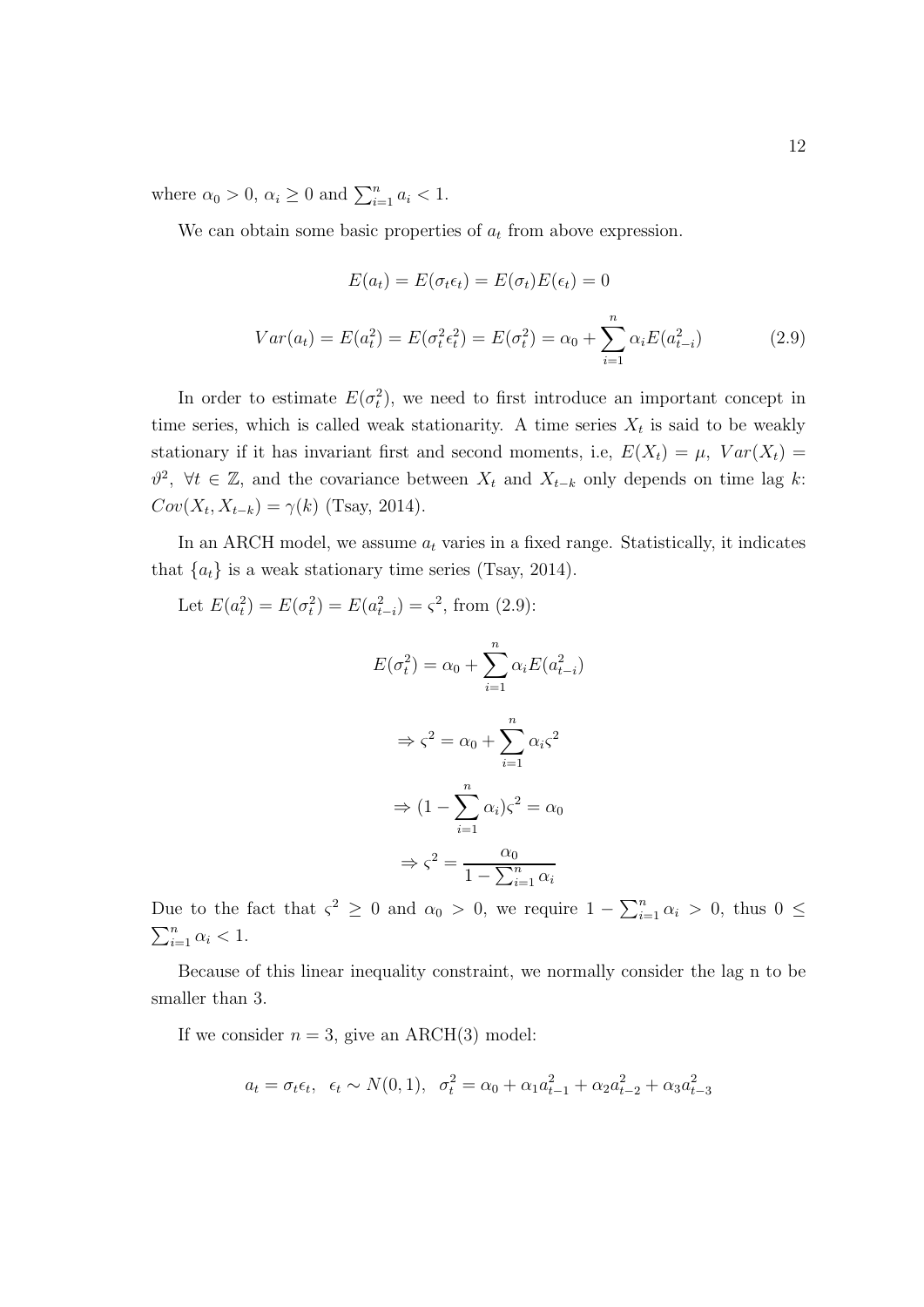with parameter constraints:  $\alpha_1, \alpha_2, \alpha_3 > 0$  and  $\alpha_1 + \alpha_2 + \alpha_3 < 1$ . From the constraint, we know that it is possible that at least one of the three parameters  $\alpha_p$  is smaller than 0.33. Under this circumstance, the dependency of  $\sigma_t^2$  on  $a_{t-p}^2$  is too weak to be considered in this ARCH model(3). Therefore, in practice, the ARCH model of order two is more parsimonious than a model of higher order, then it is preferred.

ARCH(1) is the most popular model among practitioners for the use of ARCH model. It can be expressed as:

$$
a_t = \sigma_t \epsilon_t, \quad \epsilon_t \sim N(0, 1), \quad \sigma_t^2 = \alpha_0 + \alpha_1 a_{t-1}^2 \tag{2.10}
$$

where  $\alpha_0 > 0$  and  $0 \leq \alpha_1 < 1$ .

Combine the (2.9) and (2.10), we can obtain the unconditional mean, variance and covariance of  $a_t$  of ARCH(1) model:

$$
E(a_t) = 0, \ Var(a_t) = \frac{a_0}{1 - a_1},
$$
  
\n
$$
Cov(a_t, a_{t-s}) = Cov(\sigma_t \epsilon_t, \sigma_{t-s} \epsilon_{t-s})
$$
  
\n
$$
= E[(\sigma_t \epsilon_t - 0)(\sigma_{t-s} \epsilon_{t-s} - 0)]
$$
  
\n
$$
= E(\sigma_t \epsilon_t \sigma_{t-s} \epsilon_{t-s})
$$
  
\n
$$
= E(\epsilon_t) E(\sigma_t \sigma_{t-s} \epsilon_{t-s})
$$
  
\n
$$
= 0.
$$
\n(2.11)

In applications, it is sometimes required the existence of higher order moments of  $a_t$  and additional constraints (Tsay, 2014). For example, for study the tail behavior of  $a_t$ , the fourth moments of it is required. With the assumption of  $\epsilon_t$  following a standard normal distribution:

$$
E(a_t^4) = E(\sigma_t^4 \epsilon_t^4) = E[\epsilon_t^4 (\alpha_0 + \alpha_1 a_{t-1}^2)^2]
$$
  
\n
$$
= E[\epsilon_t^4 (\alpha_0^2 + 2\alpha_0 \alpha_1 a_{t-1}^2 + \alpha_1^2 a_{t-1}^4)]
$$
  
\n
$$
= E(\epsilon_t^4) E(\alpha_0^2 + 2\alpha_0 \alpha_1 a_{t-1}^2 + \alpha_1^2 a_{t-1}^4)]
$$
  
\n
$$
= 3E(\alpha_0^2 + 2\alpha_0 \alpha_1 a_{t-1}^2 + \alpha_1^2 a_{t-1}^4)
$$
  
\n
$$
= 3[\alpha_0^2 + 2\alpha_0 \alpha_1 E(a_{t-1}^2) + \alpha_1^2 E(a_{t-1}^4)]
$$
\n(2.12)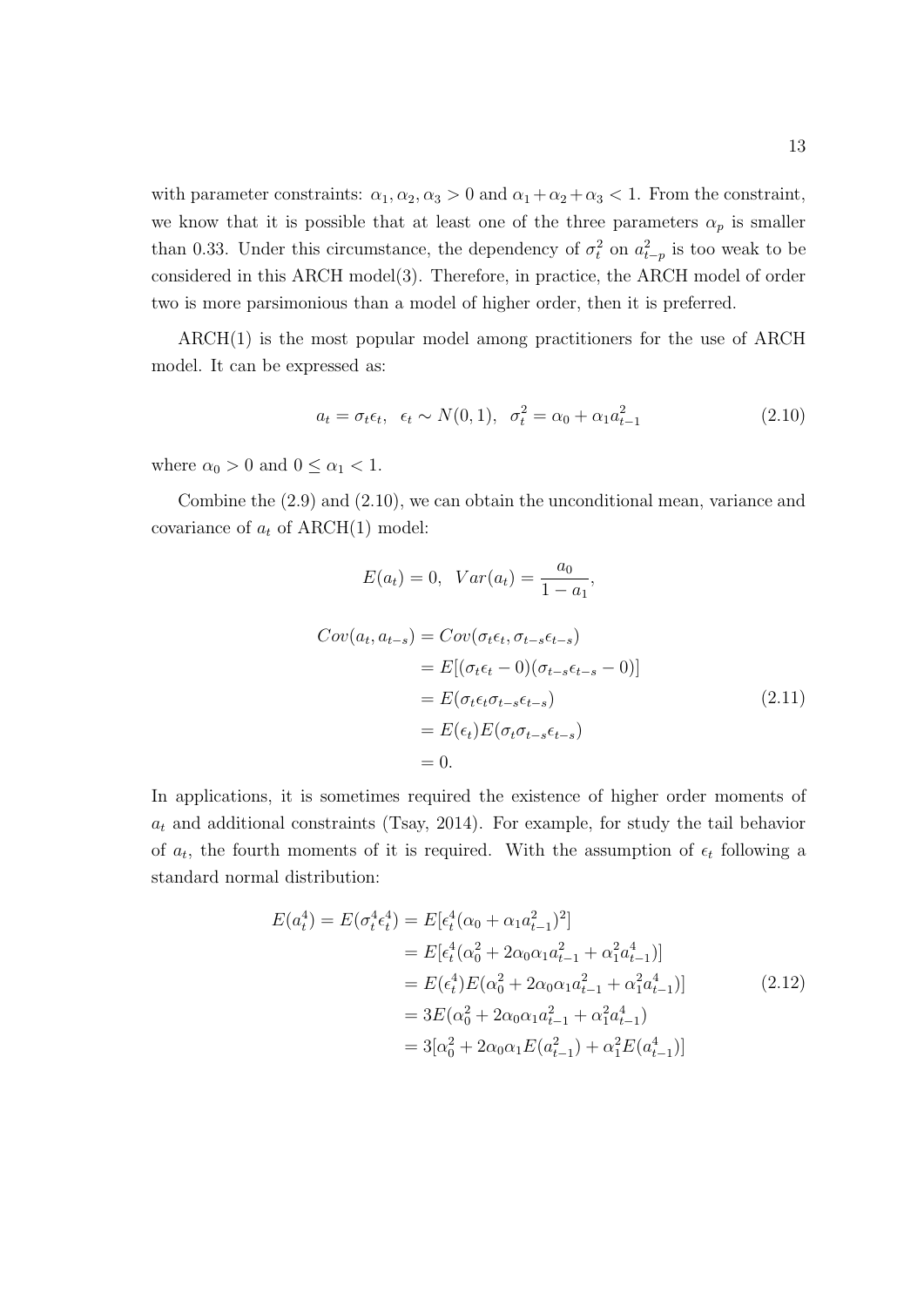Assume  $a_t$  is also fourth moment invariant,  $E(a_t^4) = M_4 > 0$ , from (2.11):

$$
M_4 = 3(\alpha_0^2 + 2\alpha_0\alpha_1\frac{\alpha_0}{1 - \alpha_1} + \alpha_1^2 M_4) > 0
$$
  

$$
\Rightarrow M_4 = \frac{3\alpha_0^2(1 + \alpha_1)}{(1 - 3\alpha_1^2)(1 - \alpha_1)} > 0
$$
  

$$
\Rightarrow 1 - 3\alpha_1^2 > 0
$$
  

$$
\Rightarrow \alpha_1^2 < \frac{1}{3}
$$
  

$$
\Rightarrow 0 \le \alpha_1 < \frac{1}{\sqrt{3}}
$$

Therefore, the unconditional kurtosis of *a<sup>t</sup>* is:

$$
\frac{E(a_t^4)}{[Var(a_t)]^2} = \frac{3\alpha_0^2(1+\alpha_1)}{(1-3\alpha_1^2)(1-\alpha_1)} \frac{(1-\alpha_1)^2}{\alpha_0^2} = \frac{3(1-\alpha_1)(1+\alpha_1)}{(1-3\alpha_1^2)} = \frac{3(1-\alpha_1^2)}{1-3\alpha_1^2}
$$

$$
\Rightarrow \frac{E(a_t^4)}{[Var(a_t)]^2} = \frac{3(1-\alpha_1^2)}{1-3\alpha_1^2} > 3
$$

The kurtosis of a normal distribution is 3. Therefore, the distribution of  $a_t$  has a heavier tail when compared to a standard normal distribution, which indicates that the  $a_t$  from ARCH(1) is more likely to produce "outliers" in contrast to a variable following a standard normal distribution (Tsay, 2014).

In  $(2.10)$ , the equation captures the phenomenon that a large shock  $a_{t-1}$  is normally followed by another large shock  $a_t$ , although the influence of the past shocks will decrease as time goes by. This identity is called cluster volatility in financial time series, which can cause volatility to be overestimated (Tsay, 2014).

The estimation of  $\text{ARCH}(1)$  is often conducted through maximum likelihood estimation under the assumption of normality of  $\epsilon_t$ . Due to the fact that  $\epsilon_t$  is a white noise process,  $E(a_t|\mathcal{F}_{t-1}) = E(\sigma_t|\mathcal{F}_{t-1})E(\epsilon_t|\mathcal{F}_{t-1}) = 0$  and

$$
Var(a_t|\mathcal{F}_{t-1}) = Var(\sigma_t \epsilon_t|\mathcal{F}_{t-1}) = E[\sigma_t^2 \epsilon_t^2|\mathcal{F}_{t-1}] = E(\sigma_t^2|\mathcal{F}_{t-1})E(\epsilon_t^2|\mathcal{F}_{t-1}) = E(\sigma_t^2|\mathcal{F}_{t-1})
$$
  
\n
$$
\Rightarrow Var(a_t|\mathcal{F}_{t-1}) = E(\sigma_t^2|\mathcal{F}_{t-1}) = \alpha_0 + \alpha_1 a_{t-1}^2 = \sigma_t^2,
$$

the conditional distribution of  $a_t$ :  $a_t | \mathcal{F}_{t-1}$  follows a normal distribution with mean 0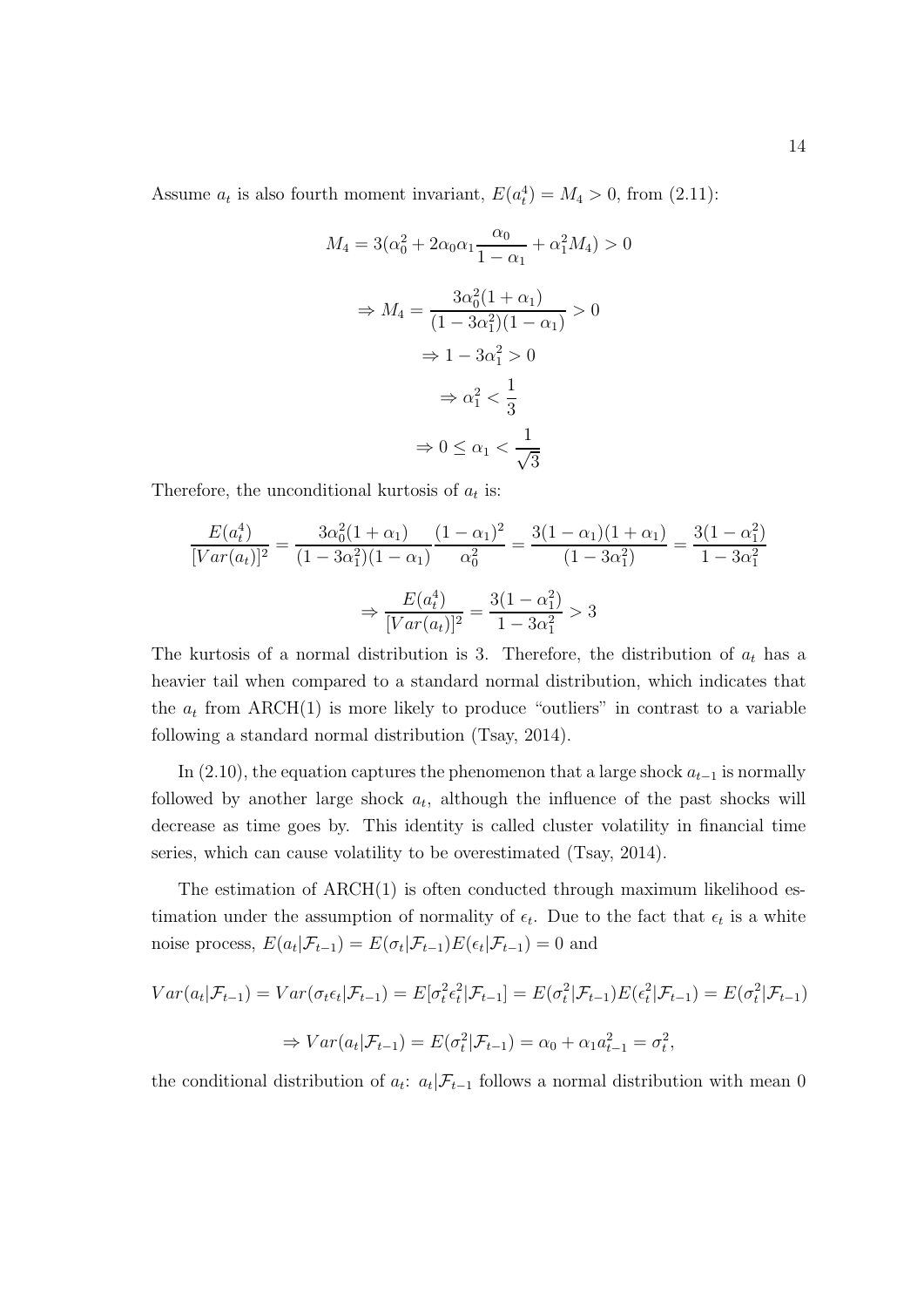and variance  $\sigma_t^2$ . The conditional density function of  $a_t$  is expressed as:

$$
f(a_t|\mathcal{F}_{t-1}) = \frac{1}{\sqrt{2\pi\sigma_t^2}} \exp(-\frac{a_t^2}{2\sigma_t^2})
$$

The joint density function  $f(a_T \dots a_t \dots a_1 | a_0)$  is:

$$
f(a_T \dots a_t \dots a_1 | a_0) = f(a_T | a_{T-1} \dots a_0) \dots f(a_t | a_{t-1} \dots a_0) \dots f(a_1 | a_0)
$$
  
=  $f(a_T | \mathcal{F}_{T-1}) \dots f(a_t | \mathcal{F}_{t-1}) \dots f(a_1 | \mathcal{F}_0)$   
=  $\prod_{t=1}^T f(a_t | \mathcal{F}_{t-1})$   
=  $\prod_{t=1}^T \frac{1}{\sqrt{2\pi \sigma_t^2}} \exp(-\frac{a_t^2}{2\sigma_t^2})$   
=  $(2\pi)^{-\frac{T}{2}} \prod_{t=1}^T (\sigma_t^2)^{-\frac{1}{2}} \exp(-\frac{1}{2} \sum_{t=1}^T \frac{a_t^2}{\sigma_t^2})$  (2.13)

$$
\ell(a_T \dots a_t \dots a_1 | a_0) = \log f(a_T \dots a_t \dots a_1 | a_0)
$$
  
= 
$$
-\frac{T}{2} \log(2\pi) - \frac{1}{2} \sum_{t=1}^T \log(\sigma_t^2) - \frac{1}{2} \sum_{t=1}^T \frac{a_t^2}{\sigma_t^2}
$$
(2.14)

Plug (2.10) into the above function:

$$
\ell(a_T \dots a_t \dots a_1 | a_0) = -\frac{1}{2} \sum_{t=1}^T \left[ \log(\alpha_0 + \alpha_1 a_{t-1}^2) + \frac{a_t^2}{\alpha_0 + \alpha_1 a_{t-1}^2} \right] - \frac{T}{2} \log(2\pi)
$$

We can obtain the maximum likelihood estimates of  $\alpha_0$  and  $\alpha_1$ :  $\hat{\alpha}_0$  and  $\hat{\alpha}_1$ , by maximizing  $\ell(a_T \ldots a_t \ldots a_1|a_0)$ .

The forecast of  $a_t$  is simple. Consider the a one-step ahead forecast of  $ARCH(1)$ , all information is available at time *t*.

$$
a_t(1) = \sigma_t(1)\epsilon_{t+1} \quad \sigma_t^2(1) = \hat{\alpha}_0 + \hat{\alpha}_1 a_t^2
$$

*a*<sub>*t*</sub>(1) and  $\sigma_t$ (1) denote the forecast of  $a_{t+1}$  and  $\sigma_{t+1}$ ,  $t = 1, \ldots, T$ .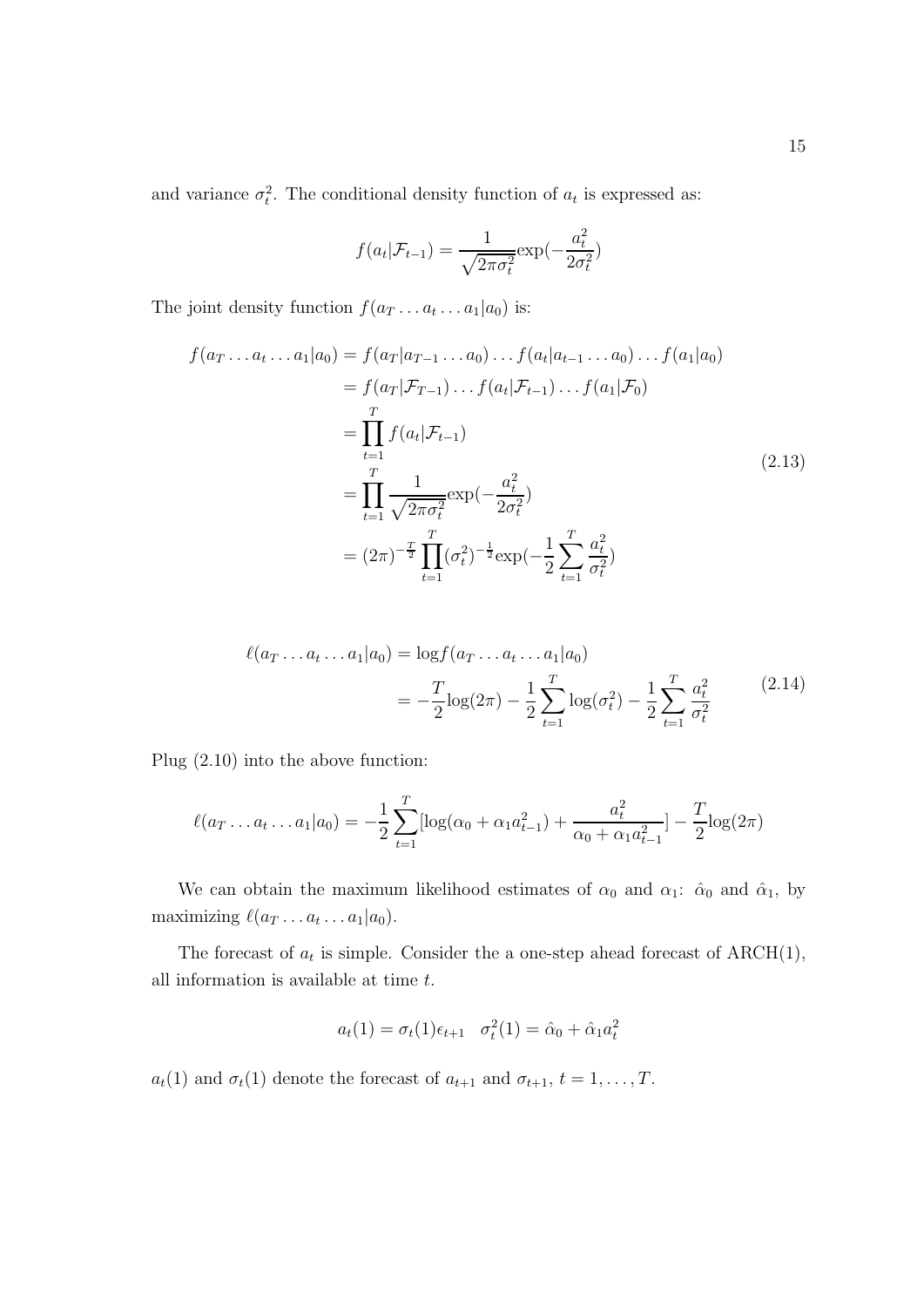When the forecast step  $l > 2$ , the forecasting model can be simplified (Tsay, 2014). Consider  $l = 2$ :

$$
\sigma_t^2(2) = \alpha_0 + \alpha_1 a_t^2(1) = \alpha_0 + \alpha_1 \sigma_t^2(1) \epsilon_{t+1}^2
$$

As  $E(\epsilon_{t+1}^2|\mathcal{F}_t) = 1$ , the 2-step ahead forecast becomes:

$$
\sigma_t^2(2) = \alpha_0 + \alpha_1 \sigma_t^2(1)
$$

Let  $l = 3$ :

$$
\sigma_t^2(3) = \alpha_0 + \alpha_1 a_t^2(2) = \alpha_0 + \alpha_1 \sigma_t^2(2)\epsilon_{t+2}^2 = \alpha_0 + \alpha_1[\alpha_0 + \alpha_1 \sigma_t^2(1)]\epsilon_{t+2}^2
$$

with the assumption of  $\epsilon_{t+2}^2 \sim N(0, 1)$ ,  $E(\epsilon_{t+2}^2 | \mathcal{F}_{t+1}) = 1$ . The 3-step ahead forecast satisfies:

$$
\sigma_t^2(3) = \alpha_0 + \alpha_0 \alpha_1 + \alpha_1^2 \sigma_t^2(1)
$$

In general, when the forecast step *l >* 1:

$$
\sigma_t^2(l) = \alpha_0(1 + \alpha_1 + \alpha_1^2 + \dots + \alpha_1^{l-2}) + \alpha_1^{t-1}\sigma_t^2(1) = \alpha_0 \frac{(1 - \alpha_1^{l-1})}{1 - \alpha_1} + \alpha_1^{l-1}\sigma_t^2(1)
$$

Therefore,

$$
\sigma_t^2(l) \to \frac{\alpha_0}{1 - \alpha_1}
$$
, as  $l \to \infty$ 

.

#### 2.4.2 GARCH model

ARCH model is simple, but not always efficient. In practice, it is often either not able to the variation well enough or requires too many parameters. An extension of ARCH model is proposed by Bollerslev(1986), which is called generalized autoregressive conditional heteroskedasticity (GARCH) model. This model allows the past volatilities to affect the present volatility. GARCH model can be written as:

$$
r_t = \mu_t + a_t, \quad a_t = \sigma_t \epsilon_t, \quad \epsilon_t \sim N(0, 1)
$$

$$
\sigma_t^2 = \alpha_0 + \sum_{i=1}^m \alpha_i a_{t-i}^2 + \sum_{j=1}^s \beta_j \sigma_{t-j}^2
$$
(2.15)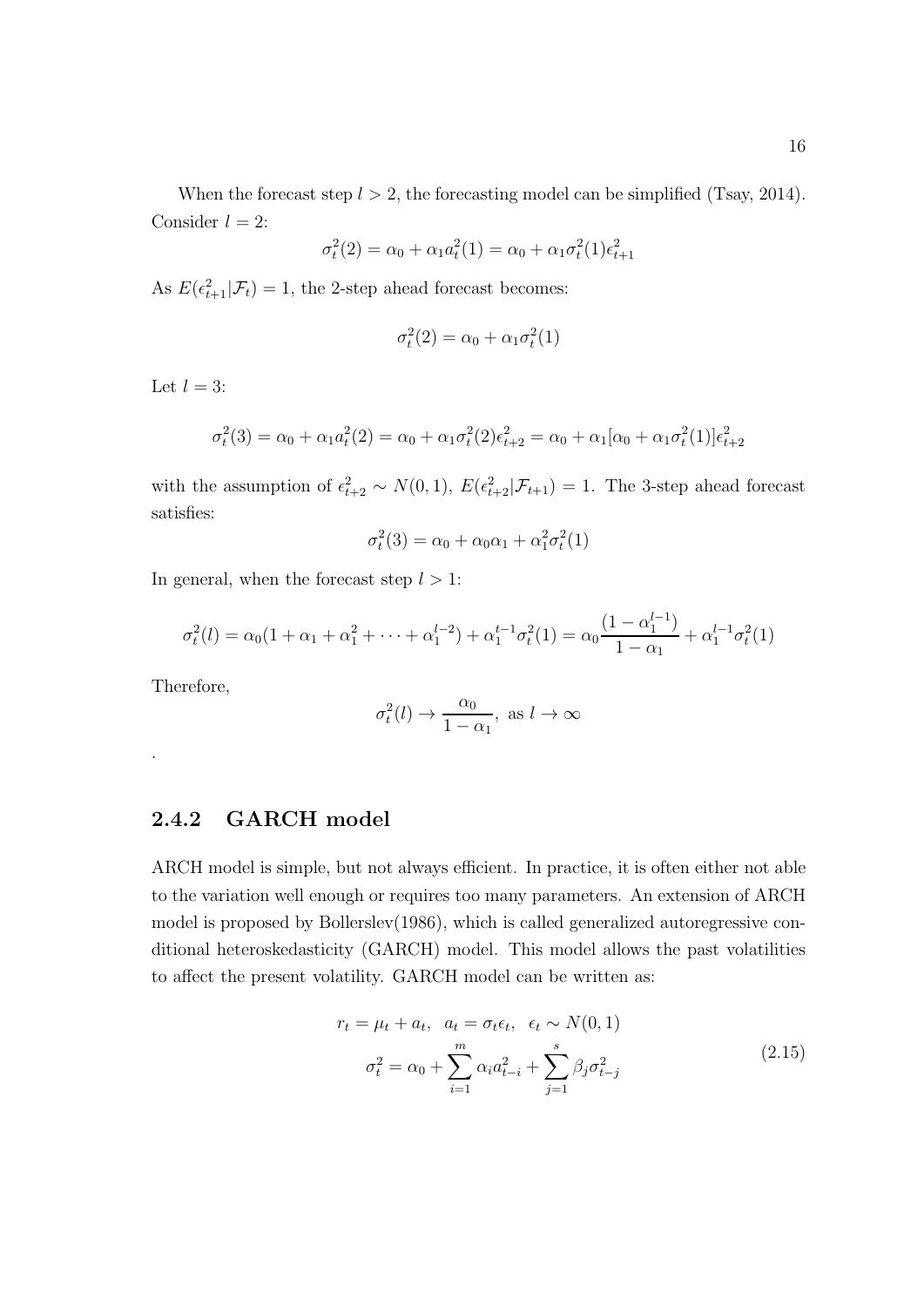with parameters constraints  $\sum_{i=1}^{m} \alpha_i + \sum_{j=1}^{s} \beta_j < 1$  and  $\alpha_0 > 0$ ,  $\alpha_i, \beta_j \ge 0$ .

In order to understand the parameter constraints and the properties of (2.15), let us define a new parameter  $\psi_t = a_t^2 - \sigma_t^2$ , so that  $\sigma_t^2 = a_t^2 - \psi_t$  and  $\sigma_{t-j}^2 = a_{t-j}^2 - \psi_{t-j}$  $T(\text{Tag}, 2014)$ . Therefore,  $E(\psi_t | \mathcal{F}_{t-1}) = E(a_t^2 - \sigma_t^2 | \mathcal{F}_{t-1}) = E(a_t^2 | \mathcal{F}_{t-1}) - E(\sigma_t^2 | \mathcal{F}_{t-1}) = E(a_t^2 | \mathcal{F}_{t-1})$ 0. Let us plug the new parameter  $\psi_t$  into (2.16):

$$
a_t^2 - \psi_t = \alpha_0 + \sum_{i=1}^m \alpha_i a_{t-i}^2 + \sum_{j=1}^s \beta_j (a_{t-j}^2 - \psi_{t-j})
$$
  
\n
$$
\Rightarrow a_t^2 - \psi_t = \alpha_0 + \sum_{i=1}^m \alpha_i a_{t-i}^2 + \sum_{j=1}^s \beta_j a_{t-j}^2 - \sum_{j=1}^s \beta_j \psi_{t-j}
$$
  
\n
$$
\Rightarrow a_t^2 - \sum_{i=1}^m \alpha_i a_{t-i}^2 - \sum_{j=1}^s \beta_j a_{t-j}^2 = \alpha_0 + \psi_t - \sum_{j=1}^s \beta_j \psi_{t-j}
$$
  
\n
$$
\Rightarrow E(a_t^2) - \sum_{i=1}^m \alpha_i E(a_{t-i}^2) - \sum_{j=1}^s \beta_j E(a_{t-j}^2) = \alpha_0 + E(\psi_t) - \sum_{j=1}^s \beta_j E(\psi_{t-j})
$$
  
\n(2.16)

In GARCH model, we assume  ${a_t}$  is a weak stationary series, which implies that  $E(a_t^2) = E(a_{t-i}^2)$ . By (2.17):

$$
E(a_t^2) - \sum_{i=1}^m \alpha_i E(a_{t-i}^2) - \sum_{j=1}^s \beta_j E(a_{t-j}^2) = \alpha_0 + E(\psi_t) - \sum_{j=1}^s \beta_j E(\psi_{t-j})
$$
  

$$
\Rightarrow (1 - \sum_{i=1}^m \alpha_i - \sum_{j=1}^s \beta_j) E(a_t^2) = \alpha_0
$$
  

$$
\Rightarrow E(a_t^2) = \frac{\alpha_0}{(1 - \sum_{i=1}^m \alpha_i - \sum_{j=1}^s \beta_j)}
$$
 (2.17)

 $E(a_t^2) \ge 0$ , and  $\alpha_0 > 0$ , thus  $1 - \sum_{i=1}^m \alpha_i - \sum_{j=1}^s \beta_j > 0$ , which implies  $0 \le \sum_{i=1}^m \alpha_i +$  $\sum_{j=1}^{s} \beta_j < 1.$ 

In practice, we often consider  $GARCH(1,1)$  as our target model:

$$
r_t = \mu_t + a_t, \ \ a_t = \sigma_t \epsilon_t, \ \ \epsilon_t \sim N(0, 1) \n\sigma_t^2 = \alpha_0 + \alpha_1 a_{t-1}^2 + \beta_1 \sigma_{t-1}^2
$$
\n(2.18)

where  $\alpha_0 > 0$ ;  $\alpha_1, \beta_1 \geq 0$  and  $0 \leq \alpha_1 + \beta_1 < 1$ .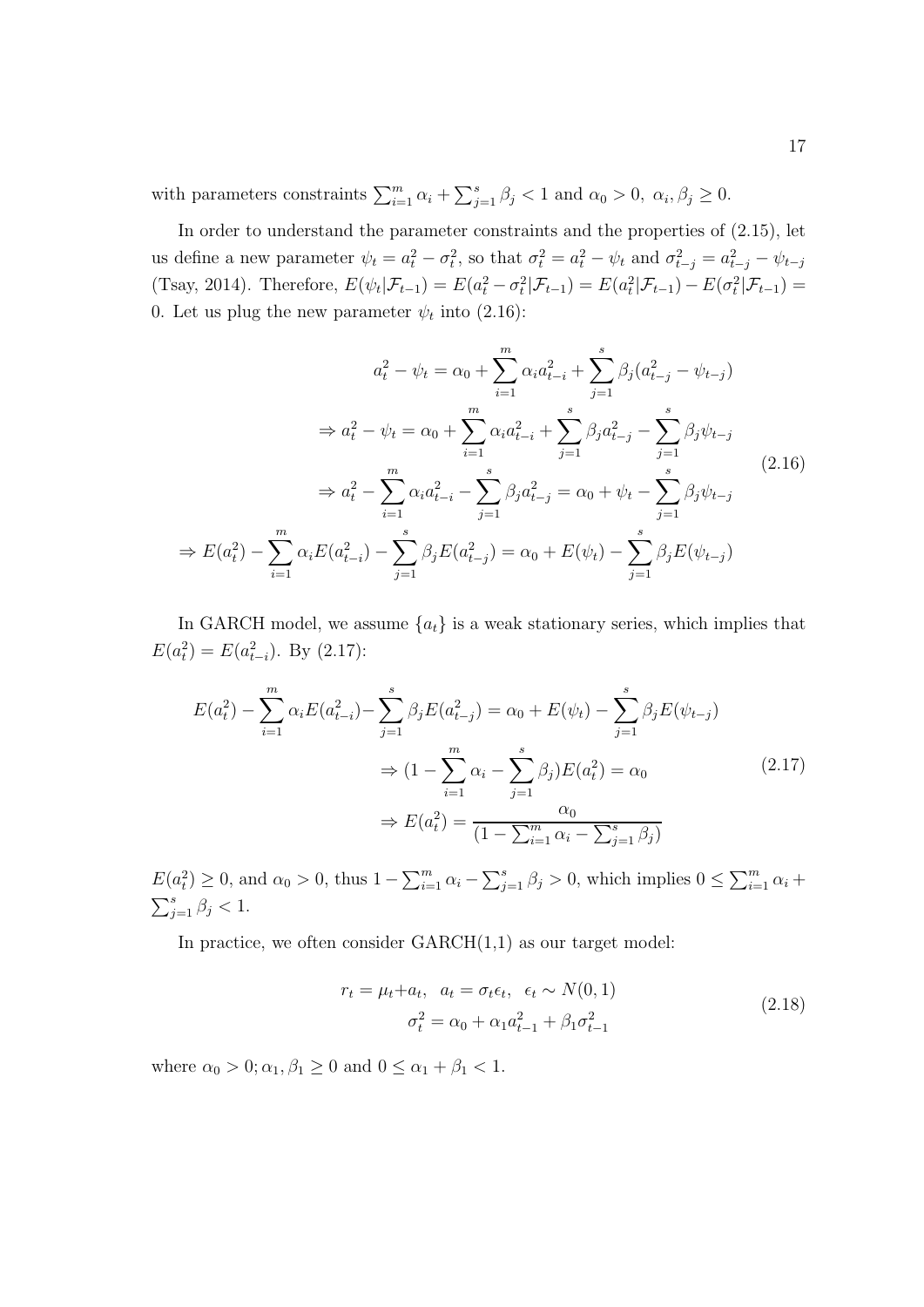The properties of GARCH(1,1) model can be easily obtained:

$$
E(a_t) = 0, Cov(a_t, a_{t-s}) = 0
$$
  

$$
Var(a_t) = E(a_t^2) = E(\sigma_t^2) = E(\alpha_0 + \alpha_1 a_{t-1}^2 + \beta_1 \sigma_{t-1}^2)
$$
  

$$
\Rightarrow E(a_t^2) = \alpha_0 + \alpha_1 E(a_{t-1}^2) + \beta_1 E(\sigma_{t-1}^2)
$$
  

$$
\Rightarrow E(a_t^2) = \alpha_0 + \alpha_1 E(a_{t-1}^2) + \beta_1 E(a_{t-1}^2)
$$
  

$$
\Rightarrow E(a_t^2) = \frac{\alpha_0}{1 - \alpha_1 - \beta_1}
$$

In order to calculate the unconditional kurtosis of  $a_t$ :  $\kappa_4$ , we need to know the expression of  $a_t^4$ :

$$
E(a_t^4) = E[\epsilon^4(\alpha_0 + \alpha_1 a_{t-1}^2 + \beta_1 \sigma_{t-1}^2)^2]
$$
  
\n
$$
= E(\epsilon_t^4)E(\alpha_0 + \alpha_1 a_{t-1}^2 + \beta_1 \sigma_{t-1}^2)^2
$$
  
\n
$$
= 3E[\alpha_0^2 + \alpha_1^2 a_{t-1}^4 + \beta_1^2 \sigma_{t-1}^4 + 2\alpha_0 \alpha_1 a_{t-1}^2 + 2\alpha_0 \beta_1 \sigma_{t-1}^2 + 2\alpha_1 \beta_1 a_{t-1}^2 \sigma_{t-1}^2]
$$
  
\n
$$
= 3[\alpha_0^2 + \alpha_1^2 E(a_{t-1}^4) + \beta_1^2 E(\sigma_{t-1}^4) + 2\alpha_0 \alpha_1 E(a_{t-1}^2) + 2\alpha_0 \beta_1 E(\sigma_{t-1}^2) + 2\alpha_1 \beta_1 E(a_{t-1}^2 \sigma_{t-1}^2)]
$$
  
\n
$$
= 3[\alpha_0^2 + \alpha_1^2 E(a_{t-1}^4) + \beta_1^2 E(\sigma_{t-1}^4) + 2\alpha_0 \alpha_1 E(a_{t-1}^2) + 2\alpha_0 \beta_1 E(\sigma_{t-1}^2) + 2\alpha_1 \beta_1 E(\epsilon_{t-1}^2 \sigma_{t-1}^4)]
$$
  
\n
$$
= 3[\alpha_0^2 + \alpha_1^2 E(a_{t-1}^4) + \beta_1^2 E(\sigma_{t-1}^4) + 2\alpha_0 \alpha_1 E(a_{t-1}^2) + 2\alpha_0 \beta_1 E(\sigma_{t-1}^2) + 2\alpha_1 \beta_1 E(\sigma_{t-1}^4)]
$$
  
\n
$$
= 3[\alpha_0^2 + \alpha_1^2 E(a_{t-1}^4) + \beta_1 (\beta_1 + 2\alpha_1) E(\sigma_{t-1}^4) + 2\alpha_0 \alpha_1 E(a_{t-1}^2) + 2\alpha_0 \beta_1 E(\sigma_{t-1}^2)]
$$
  
\n
$$
= 3[\alpha_0^2 + \alpha_1^2 E(a_{t-1}^4) + \beta_1 (\beta_1 + 2\
$$

Same as ARCH(1) model, we assume  $a_t$  is fourth moment invariant, thus  $E(a_t^4)$  = *E*( $a_{t-1}^4$ ). Meanwhile,  $E(a_{t-1}^4) = E(\sigma_{t-1}^4 \epsilon_{t-1}^4) = 3E(\sigma_{t-1}^4)$ ;  $E(a_t^2) = \frac{\alpha_0}{1 - \alpha_1 - \beta_1}$ . From (2.19):

$$
E(a_t^4) = 3[\alpha_0^2 + \alpha_1^2 E(a_{t-1}^4) + \frac{1}{3}\beta_1(\beta_1 + 2\alpha_1)E(a_{t-1}^4) + 2\alpha_0(\alpha_1 + \beta_1)E(a_{t-1}^2)]
$$
  
\n
$$
\Rightarrow (1 - 3\alpha_1^2 - \beta_1^2 - 2\alpha_1\beta_1)E(a_t^4) = 3\alpha_0^2 + 6\alpha_0(\alpha_1 + \beta_1)\frac{\alpha_0}{1 - \alpha_1 - \beta_1}
$$
  
\n
$$
\Rightarrow E(a_t^4) = \frac{3\alpha_0^2(1 + \alpha_1 + \beta_1)}{(1 - \alpha_1 - \beta_1)[1 - (\alpha_1 + \beta_1)^2 - 2\alpha_1^2]}
$$
\n(2.20)

The kurtosis of the  $GARCH(1,1)$  is:

$$
\kappa_4 = \frac{E(a_t^4)}{[Var(a_t)]^2} = \frac{3\alpha_0^2(1+\alpha_1+\beta_1)}{(1-\alpha_1-\beta_1)[1-(\alpha_1+\beta_1)^2-2\alpha_1^2]} \frac{(1-\alpha_1-\beta_1)^2}{\alpha_0^2} = \frac{3[1-(\alpha_1+\beta_1)^2]}{1-(\alpha_1+\beta_1)^2-2\alpha_1^2}
$$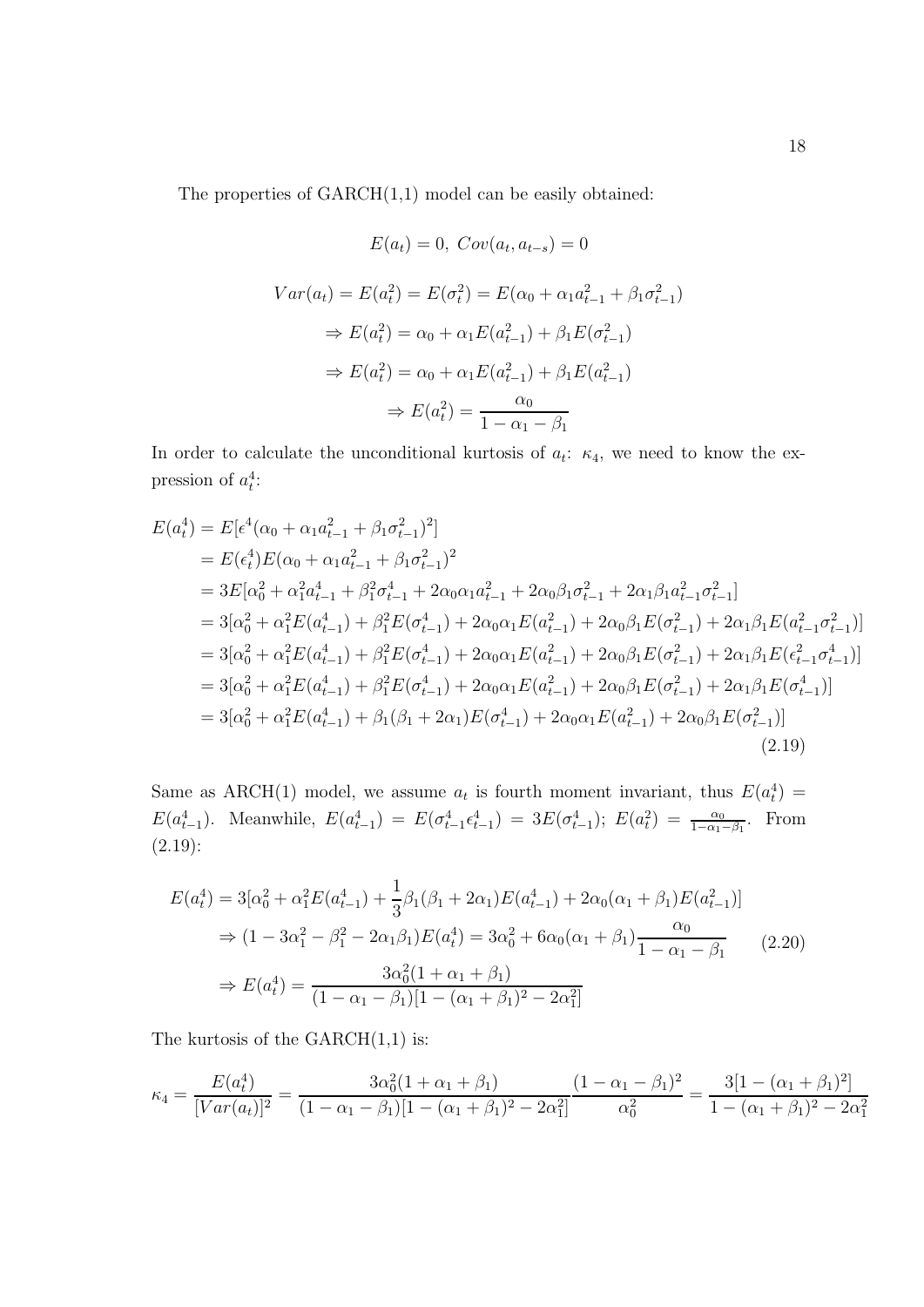if  $1 - (\alpha_1 + \beta_1)^2 - 2\alpha_1^2 > 0$  and  $\alpha_1 \neq 0$ ,  $1 - (\alpha_1 + \beta_1)^2 - 2\alpha_1^2 < 1 - (\alpha_1 + \beta_1)^2$ . Therefore,  $\kappa_4 > 3$ , which means the distribution of GARCH(1,1) has a heavier tail than normal distribution. Notice that, as the extension of  $\text{ARCH}(1)$ ,  $\text{GARCH}(1,1)$ also experiences volatility cluster (Tsay, 2014).

The estimation of  $\alpha_0, \alpha_1$  and  $\beta_1$  is simple. We can use the same idea as estimate ARCH(1): use the conditional distribution of  $a_t | \mathcal{F}_{t-1}$  to obtain the joint probability density function of  $a_t$ , under the normality assumption of  $\epsilon_t$ . Then maximize the joint likelihood to obtain  $\hat{\alpha}_0$ ,  $\hat{\alpha}_1$  and  $\hat{\beta}_1$ . Due to the space limitation of this project, we will not discuss the details here, see Tsay (2014).

As ARCH(1), the forecast of  $GARCH(1,1)$  can be simplified. Consider 2-steps ahead forecast  $\sigma_t^2(2)$ :

$$
\sigma_t^2(2) = \alpha_0 + \alpha_1 a_t^2(1) + \beta_1 \sigma_t^2(1)
$$
  
=  $\alpha_0 + \alpha_1 \sigma_t^2(1) \epsilon_{t+1}^2 + \beta_1 \sigma_t^2(1)$   
=  $\alpha_0 + (\alpha_1 + \beta_1) \sigma_t^2(1) + \alpha_1 \sigma_t^2(1) (\epsilon_{t+1}^2 - 1)$  (2.21)

Here, we notice that  $\epsilon_{t+1}^2 \sim N(0, 1)$ , which means  $E(\epsilon_{t+1}^2 - 1) = E(\epsilon_{t+1}^2) - 1 = 0$ . According, we can obtain our 2-step ahead forecast  $\sigma_t^2(2) = \alpha_0 + (\alpha_1 + \beta_1)\sigma_t^2(1)$ .

We can extend the result to *l*-step ahead forecast :

$$
\sigma_t^2(l) = \alpha_0 \frac{1 - (\alpha_1 + \beta_1)^{l-1}}{1 - \alpha_1 - \beta_1} + (\alpha_1 + \beta_1)^{l-1} \sigma_t^2(1)
$$

Therefore, the *l*-step forecast of volatility  $\sigma_t^2(l)$  only depends on the forecast origin *t* and its volatility  $\sigma_t^2$ .

And 
$$
\sigma_t^2(l) \to \frac{\alpha_0}{1 - \alpha_1 - \beta_1}
$$
 as  $l \to \infty$ 

#### 2.4.3 The extensions of GARCH model

.

Many extension of the GARCH model have been developed since it was first introduced.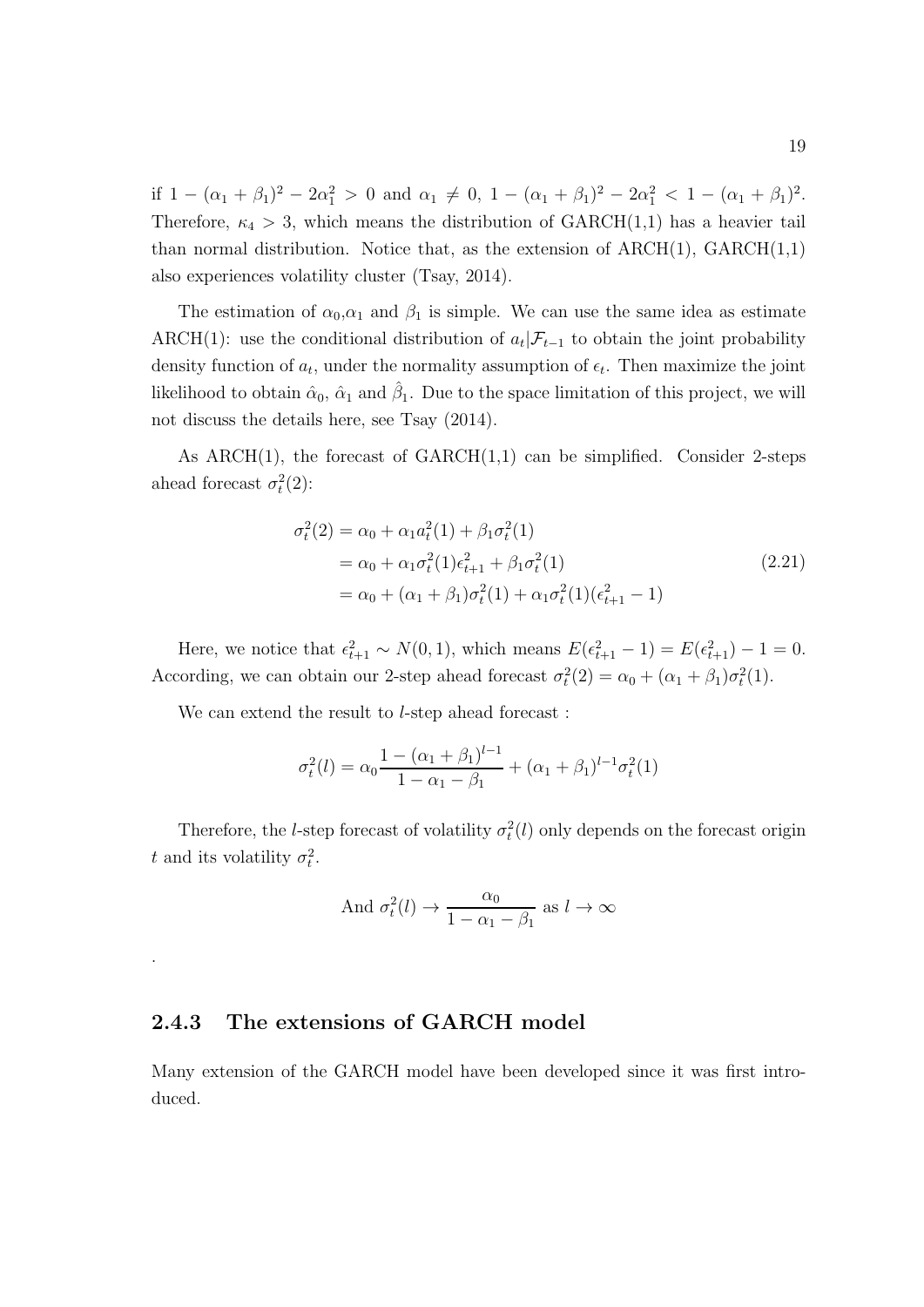#### The GARCH-M model

In finance, we can obtain GARCH-M model by considering the direct impact of the volatility of the return. Here, the "M" stands for "in the mean" (Tsay, 2005). The  $GARCH-M(1,1)$  model is expressed as:

$$
r_t = \mu + c\sigma_t^2 + a_t, \quad a_t = \sigma_t \epsilon_t, \quad \epsilon_t \sim N(0, 1)
$$

$$
\sigma_t^2 = \alpha_0 + \alpha_1 a_{t-1}^2 + \beta_1 \sigma_{t-1}^2
$$

Here,  $\mu$  and *c* are constant parameters and  $\alpha_0 > 0$ ;  $\alpha_1$ ,  $\beta_1 \ge 0$ .

We usually refer to "c" as a risk premium parameter. If "c" is positive, the return  $r_t$  is positively related to its volatility and vice versa.

The formulation of the  $GARCH-M(1,1)$  model implies that there are serial correlations in  $r_t$ , which are introduced by  $\sigma_t^2$  (Tsay, 2014). If the risk parameter  $c = 0$ , the serial correlation will not longer exist.

#### The EGARCH model

The original GARCH model requires its parameters to be non-negative. This restriction has been criticized as being over restrictive. In order to address this problem, Nelson (1991) proposed Exponential GARCH (EGARCH) model, which has no restriction on  $\alpha_i$  and  $\beta_j$ ; it also allows for asymmetric effects between the positive and negative shocks.  $EGARCH(1,1)$  can be defined as:

$$
r_t = \mu_t + a_t, \ \ a_t = \sigma_t \epsilon_t, \ \ \epsilon_t \sim N(0, 1)
$$

$$
(1 - \alpha_1 B)(\log(\sigma_t^2) - \alpha_0) = Bg(\epsilon_t)
$$

Here,  $\alpha_0$  and  $\alpha_1$  are parameters. *B* is a lag operator, which means  $B\log(\sigma_t^2)$  =  $log(\sigma_{t-1}^2)$  and  $Bg(\epsilon_t) = g(\epsilon_{t-1}).$ 

The asymmetric effect is determined by  $g(\epsilon_t)$ , which is defined as the following function:

$$
g(\epsilon_t) = \delta \epsilon_t + \gamma[|\epsilon_t| - E(|\epsilon_t|)]
$$

where  $\delta$  and  $\gamma$  are parameters.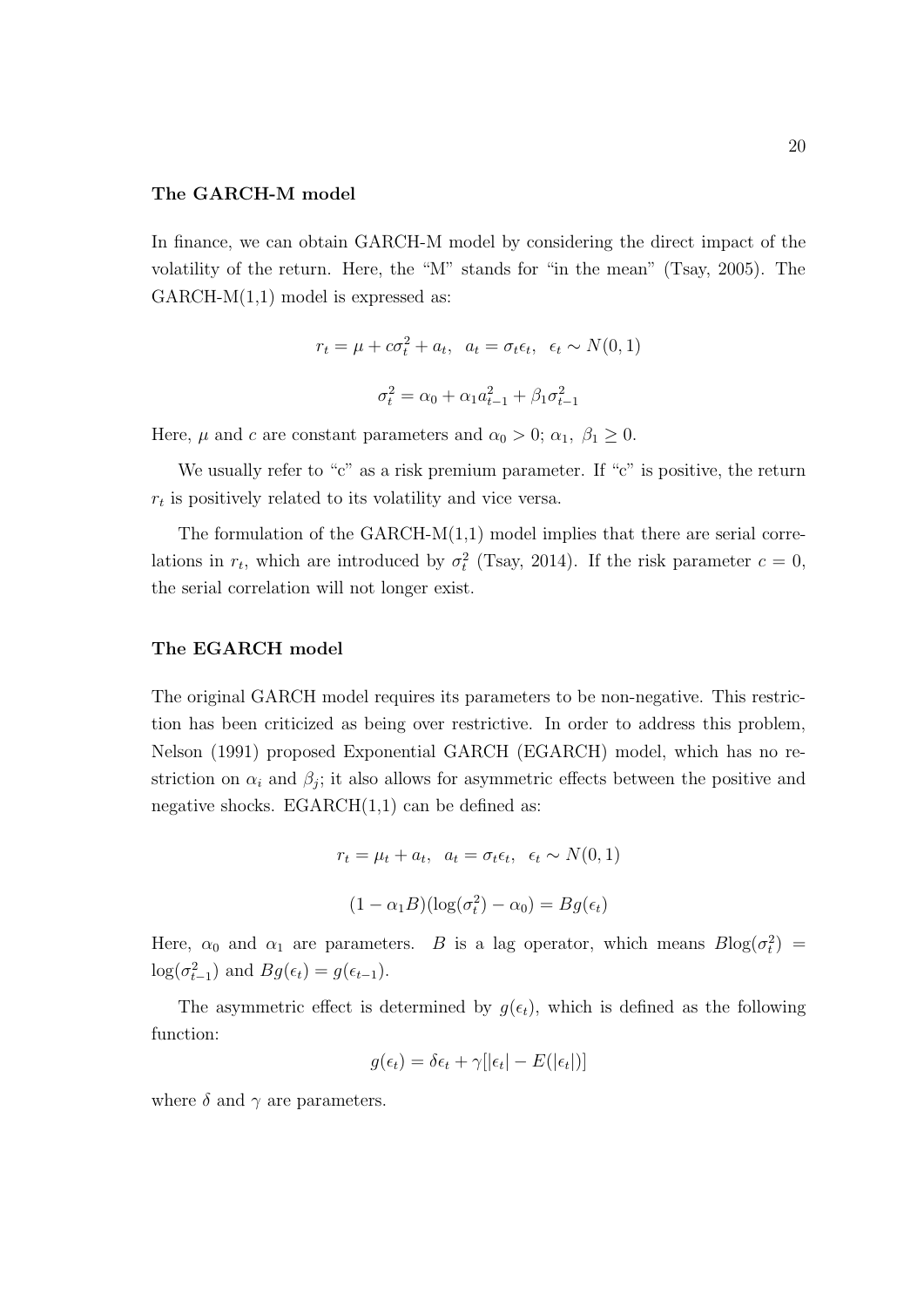Compared to the GARCH model, the conditional variance  $\sigma_t^2$  has become  $\log(\sigma_t^2)$ in the EGARCH model, which allows negative value. Therefore, the constraints on the parameters are relaxed (Tsay, 2014). The asymmetric effect of the shocks is introduced by  $g(\epsilon_{t-1})$ . To better understand this character, we can express  $\log(\sigma_t^2)$ from the  $EGARCH(1,1)$  in another way:

$$
(1 - \alpha_1 B)(\log(\sigma_t^2) - \alpha_0) = Bg(\epsilon_t)
$$
  
\n
$$
\Rightarrow \log(\sigma_t^2) - \alpha_0 - \alpha_1(\log(\sigma_{t-1}^2) - \alpha_0) = g(\epsilon_{t-1})
$$
  
\n
$$
\Rightarrow \log(\sigma_t^2) - \alpha_1 \log(\sigma_{t-1}^2) = \alpha_0(1 - \alpha_1) + g(\epsilon_{t-1})
$$
\n(2.22)

Since  $\epsilon_t \sim N(0, 1)$ ,  $|\epsilon_t|$  is following a folded normal distribution,  $E(|\epsilon_t|) = \sqrt{\frac{2}{\pi}}$ . Thus,  $g(\epsilon_{t-1})$  can be rewritten as:

$$
g(\epsilon_{t-1}) = \begin{cases} \delta \epsilon_{t-1} + \gamma \epsilon_{t-1} - \gamma \sqrt{\frac{2}{\pi}}, & \text{if } \epsilon_{t-1} > 0\\ \delta \epsilon_{t-1} - \gamma \epsilon_{t-1} - \gamma \sqrt{\frac{2}{\pi}}, & \text{if } \epsilon_{t-1} < 0\\ -\gamma \sqrt{\frac{2}{\pi}}, & \text{if } \epsilon_{t-1} = 0 \end{cases}
$$
(2.23)

Note that the sign of  $\epsilon_t$  depends on  $a_t$ .

Plug (2.23) into (2.22):

$$
\log(\sigma_t^2) = \begin{cases} \alpha_1 \log(\sigma_{t-1}^2) + \left[ \alpha_0 (1 - \alpha_1) - \gamma \sqrt{\frac{2}{\pi}} \right] + (\delta + \gamma) \frac{a_{t-1}}{\sigma_{t-1}}, & \text{if } a_{t-1} > 0 \\ \alpha_1 \log(\sigma_{t-1}^2) + \left[ \alpha_0 (1 - \alpha_1) - \gamma \sqrt{\frac{2}{\pi}} \right] + (\delta - \gamma) \frac{a_{t-1}}{\sigma_{t-1}}, & \text{if } a_{t-1} < 0 \\ \alpha_1 \log(\sigma_{t-1}^2) + \left[ \alpha_0 (1 - \alpha_1) - \gamma \sqrt{\frac{2}{\pi}} \right], & \text{if } a_{t-1} = 0 \end{cases} \tag{2.24}
$$

In (2.24), we can transform  $\frac{a_{t-1}}{\sigma_{t-1}}$  to  $|\frac{a_{t-1}}{\sigma_{t-1}}|$  and take exponential on both sides:

$$
\sigma_t^2 = \begin{cases}\n\sigma_{t-1}^{2\alpha_1} \eta \exp[(\gamma + \delta)|\frac{a_{t-1}}{\sigma_{t-1}}|], & \text{if } a_{t-1} > 0 \\
\sigma_{t-1}^{2\alpha_1} \eta \exp[(\gamma - \delta)|\frac{a_{t-1}}{\sigma_{t-1}}|], & \text{if } a_{t-1} < 0 \\
\sigma_{t-1}^{2\alpha_1} \eta, & \text{if } a_{t-1} = 0\n\end{cases}
$$

Here,  $\eta = \exp \left[ \alpha_0 (1 - \alpha_1) - \gamma \sqrt{\frac{2}{\pi}} \right]$ π + .

The coefficient  $-\delta$  shows that positive and negative  $a_{t-1}$  offer asymmetric effects to  $\sigma_t^2$ .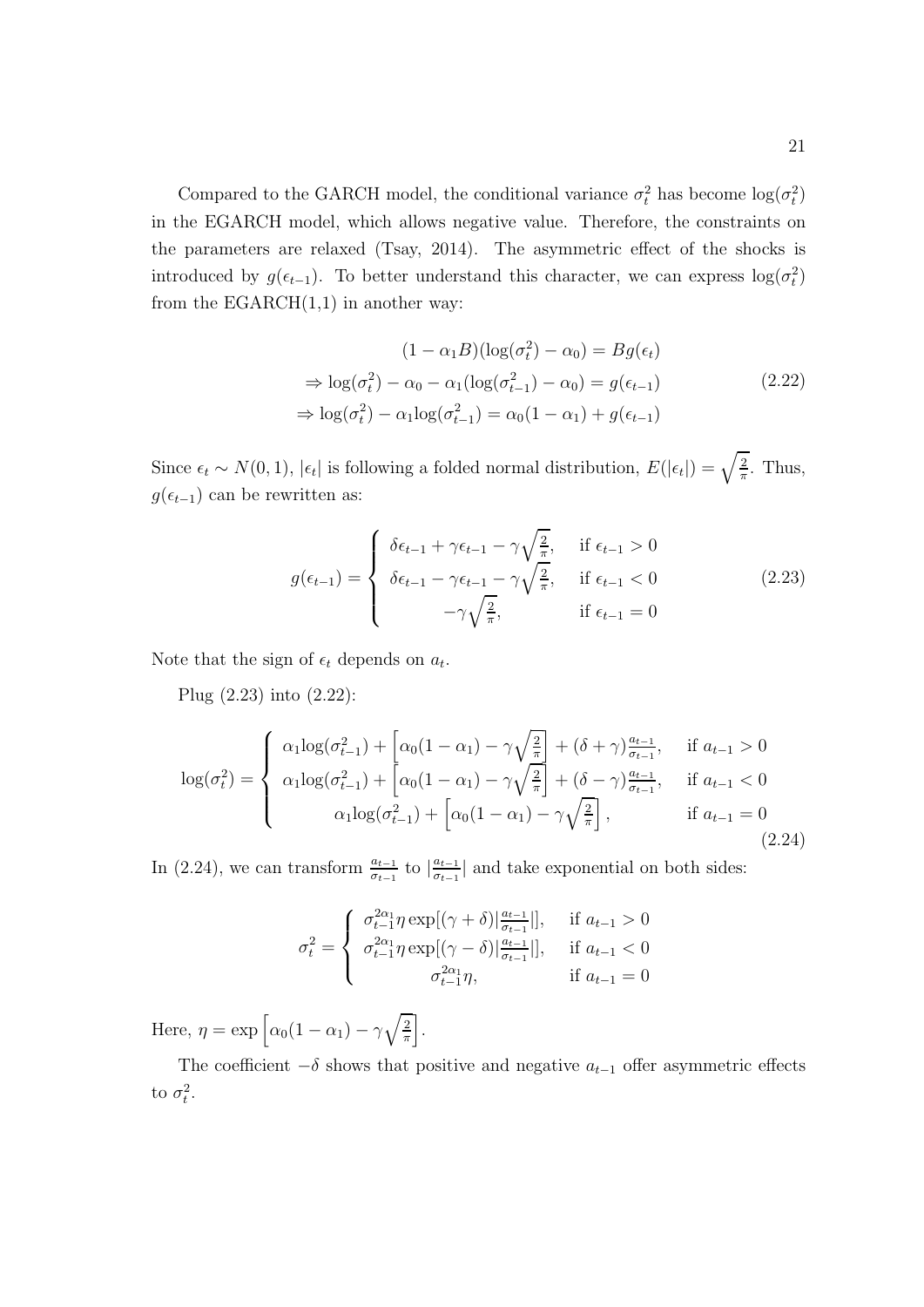#### The TGARCH model

Threshold GARCH (TGARCH) model, which was proposed by Zakoian (1994), is another useful model in financial time series for the volatility with asymmetric responses to positive and negative returns. In practice, the volatility of a stock return often rises higher in response to negative returns other than positive. In financial time series, we call this phenomenon leverage effect(Ding et al., 1993).

The  $TGARCH(1,1)$  model is defined as:

$$
r_t = \mu_t + a_t, \ a_t = \sigma_t \epsilon_t, \ \epsilon_t \sim N(0, 1)
$$

$$
\sigma_t^2 = \alpha_0 + (\alpha_1 + \gamma_1 \mathbb{I}_{t-1}) a_{t-1}^2 + \beta_1 \sigma_{t-1}^2
$$

 $\alpha_0 > 0$ ;  $\alpha_1$ ,  $\gamma_1$ ,  $\beta_1 \geq 0$ . I<sub>t-1</sub> is an indicator function:

$$
\mathbb{I}_{t-1} = \begin{cases} 1, & \text{if } a_{t-1} < 0 \\ 0, & \text{otherwise} \end{cases}
$$

From the model, it is easy to see that a negative  $a_{t-1}$  contributes  $(\alpha_1 + \gamma_1)a_{t-1}^2$  to  $\sigma_t^2$  while a positive  $a_{t-1}$  only contributes  $a_1 a_{t-1}^2$ .

#### The APARCH model

The TGARCH model belongs to the family of asymmetric power autoregressive conditional heteroscedastic (APARCH) model which was proposed by Ding et al. (1993). The APARCH $(1, \theta, 1)$  model is commonly used in practice. It is expressed as:

$$
r_t = \mu_t + a_t, \ a_t = \sigma_t \epsilon_t, \ \epsilon_t \sim N(0, 1)
$$

$$
\sigma_t^{\theta} = \alpha_0 + \alpha_1(|a_{t-1}| + \gamma_1 a_{t-1})^{\theta} + \beta_1 \sigma_{t-1}^2
$$

Note that  $\alpha_0 > 0; \theta, \alpha_1, \beta_1 \geq 0$  and  $-1 < \gamma_1 < 1$ .

Notice that, when  $\gamma_1 = 0$ , the APARCH model does not have the asymmetric effect of  $a_t$ ; positive and negative  $a_{t-1}$  have the same effect on  $\sigma_t^{\theta}$ . Parameter  $\theta$  plays an essential role in the APARCH model, but it does not have a specific interpretation.

Ding et al. (1993) mentioned that there is no any obvious reason for the conditional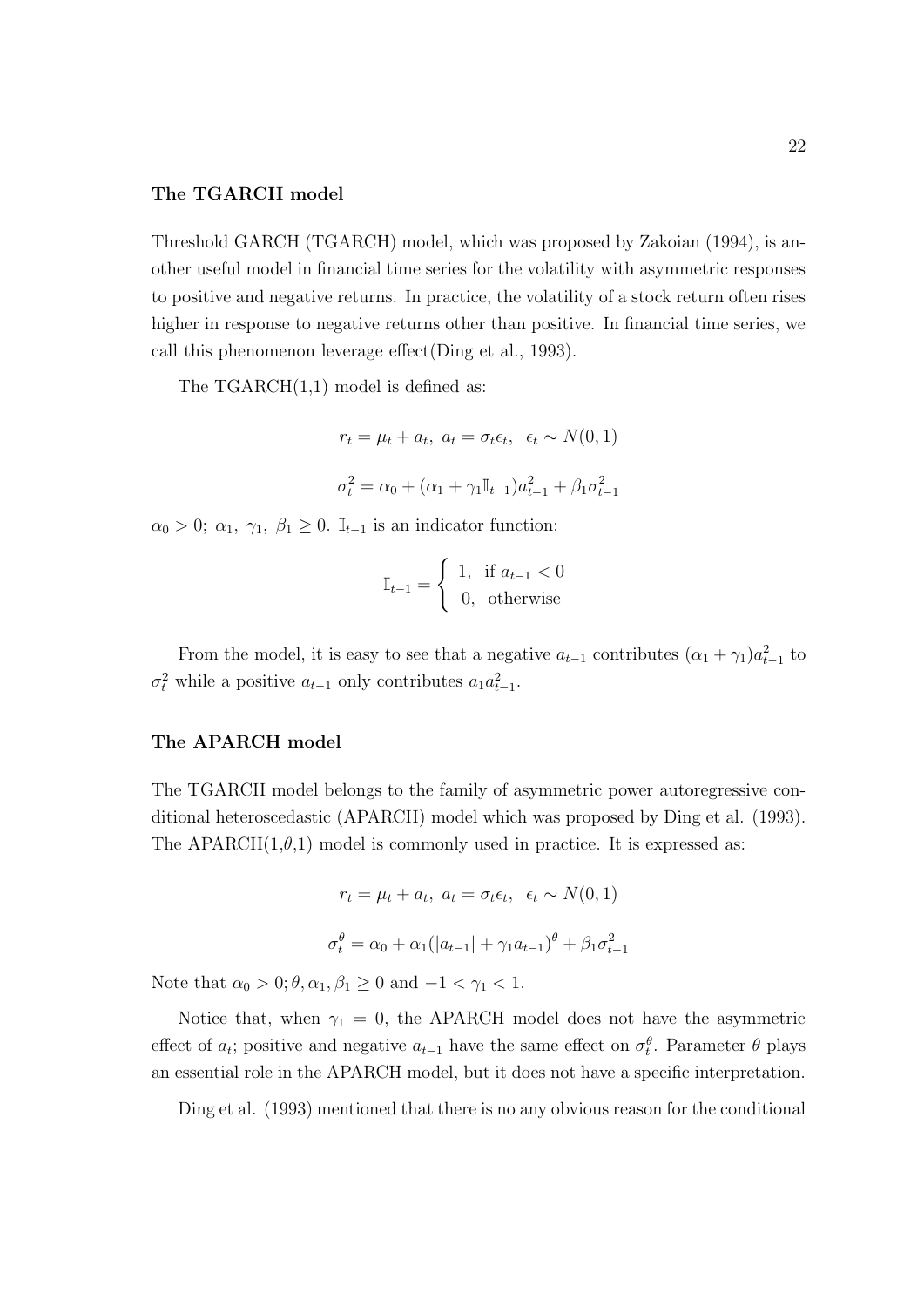variance  $\sigma_t^2$  to be linearly correlated with  $a_t^2$  in the GARCH model, and their proposed general model covers most cases. Tsay (2014) pointed out that although there is no good interpretation for  $\theta$ , it does improve the goodness of fit.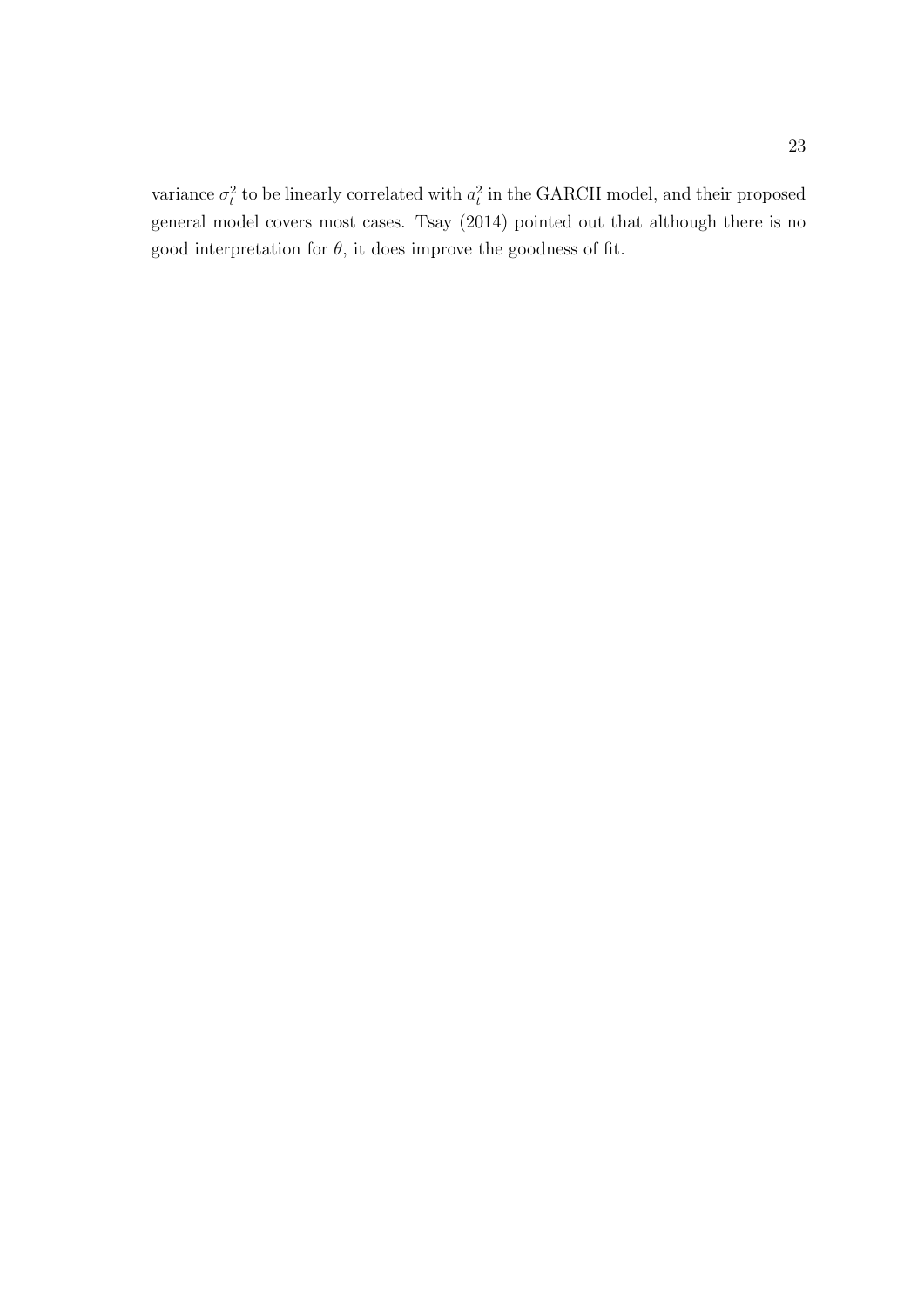## Chapter 3

## Data and empirical results

### 3.1 Data selection

S&P 500 index is a stock market indicator whose objective is to measure market capitalization of the leading 500 companies that trade in the American stock markets. The S&P 500 index is based on the last transaction price of each stock. This index covers about 80% available market capitalization, provides a broad view of U.S. financial market health.

For this practicum, we use the data of S&P 500 index from August 01, 2018 to February 01, 2019 (127 days), excluding weekends and holidays, through the Bloomberg terminal. The opening and closing times of S&P 500 index are the same as NYSE, which is 9:00 and 4:15 pm, respectively. Although some stocks in S&P 500 index have pre-market and post-market trading sessions, the majority trades at any time during the trading period. Therefore, we do not consider price changes out of the normal trading period.

We divide our observation into two periods, one for estimation and the other for evaluation. This means that the parameters are estimated based on the data from the estimation period, and one-step-ahead forecasts are based on the models produced in the estimation section. This method is introduced in the work of Hasen et al. (2005). Because the availability of real data in the evaluation period, we can use this for examining the forecasting performance of our models.

For intraday data, we separate the normal trading time of a day into 81 five-minute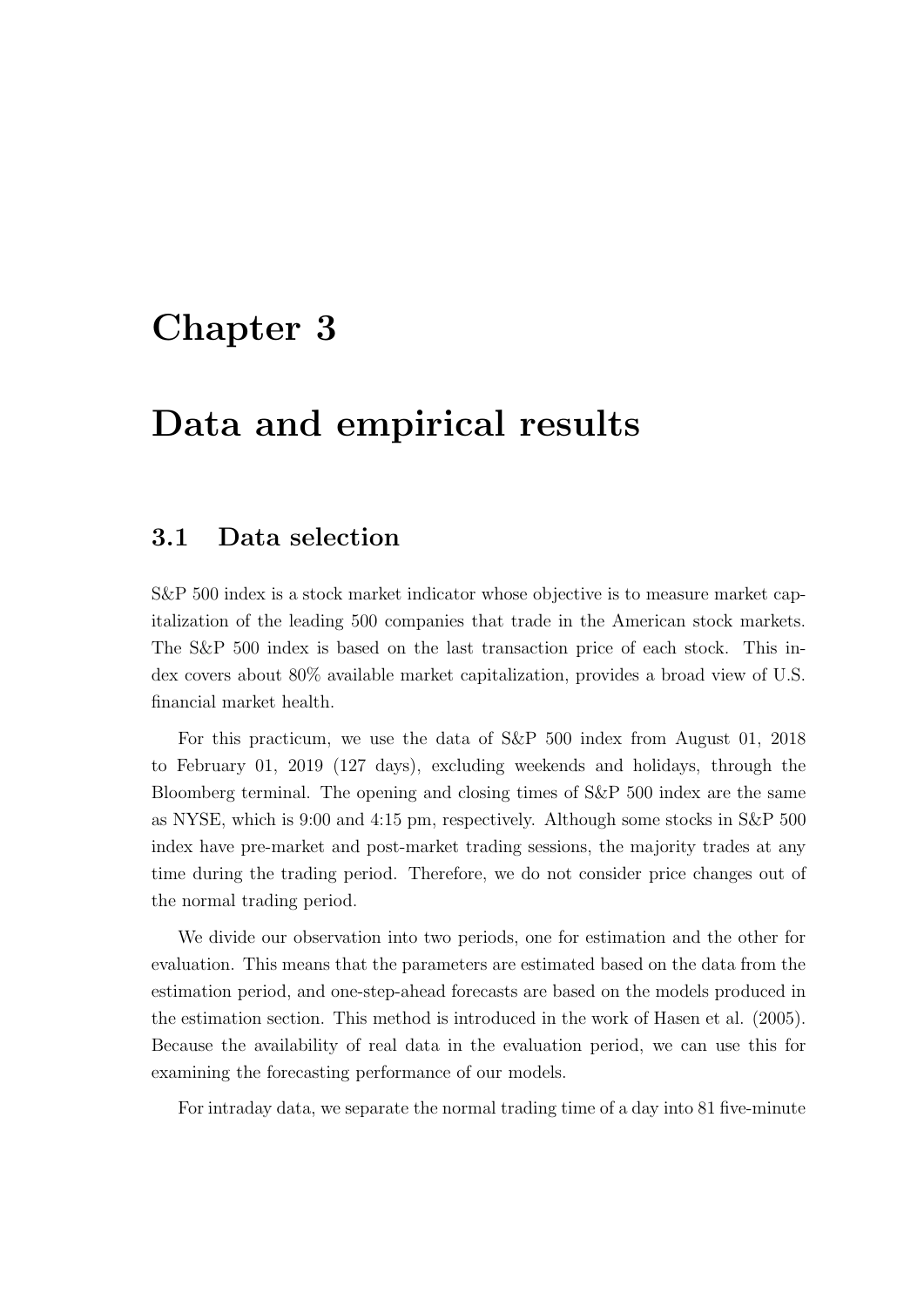intervals. The last price in every five minutes interval is selected as the interval closing price. The estimation of the weight parameter in realized volatility model,  $\hat{c} \approx 0.2609$ , which is higher than what Martens (2002) obtained from 1990-1994 S&P 500 future index,  $\hat{c} \approx 0.2099$ . It indicates that the overnight returns are more volatile in late 2018, than in early 1990s.

### 3.2 Descriptive statistic

The graphs of Figure 3.1 are the time series, histogram, and auto-correlogram of the daily return and realized volatility for the data from the estimation period. The summary statistics are presented in Table 3.1.

The daily return exhibits signs of volatility after October 2018. Seven large shocks can be observed: four of them are positive, and the others are negative. The autocorrelogram shows there is no strong correlation in the return series except the seventh lag.

The realized volatility also experienced a significant increase in October 2018. Before this date, the volatility was stable and below 0.5. Afterward, it abruptly changed up and down between 0.4 and 5. The auto-correlogram structure presents a weak periodic pattern in the series.

|                    | Daily return | Realized volatility |
|--------------------|--------------|---------------------|
| Mean               | $-0.074$     | 0.792               |
| Minimum            | $-3.342$     | 0.074               |
| Maximum            | 2.271        | 4.729               |
| Standard deviation | 1.060        | 0.964               |
| <b>Skewness</b>    | $-0.752$     | 1.857               |
| Kurtosis           | 1.586        | 3.211               |

Table 3.1: Summary statistics of the daily return and realized volatility of S&P 500 index from August 1st, 2018 to December 7th, 2019.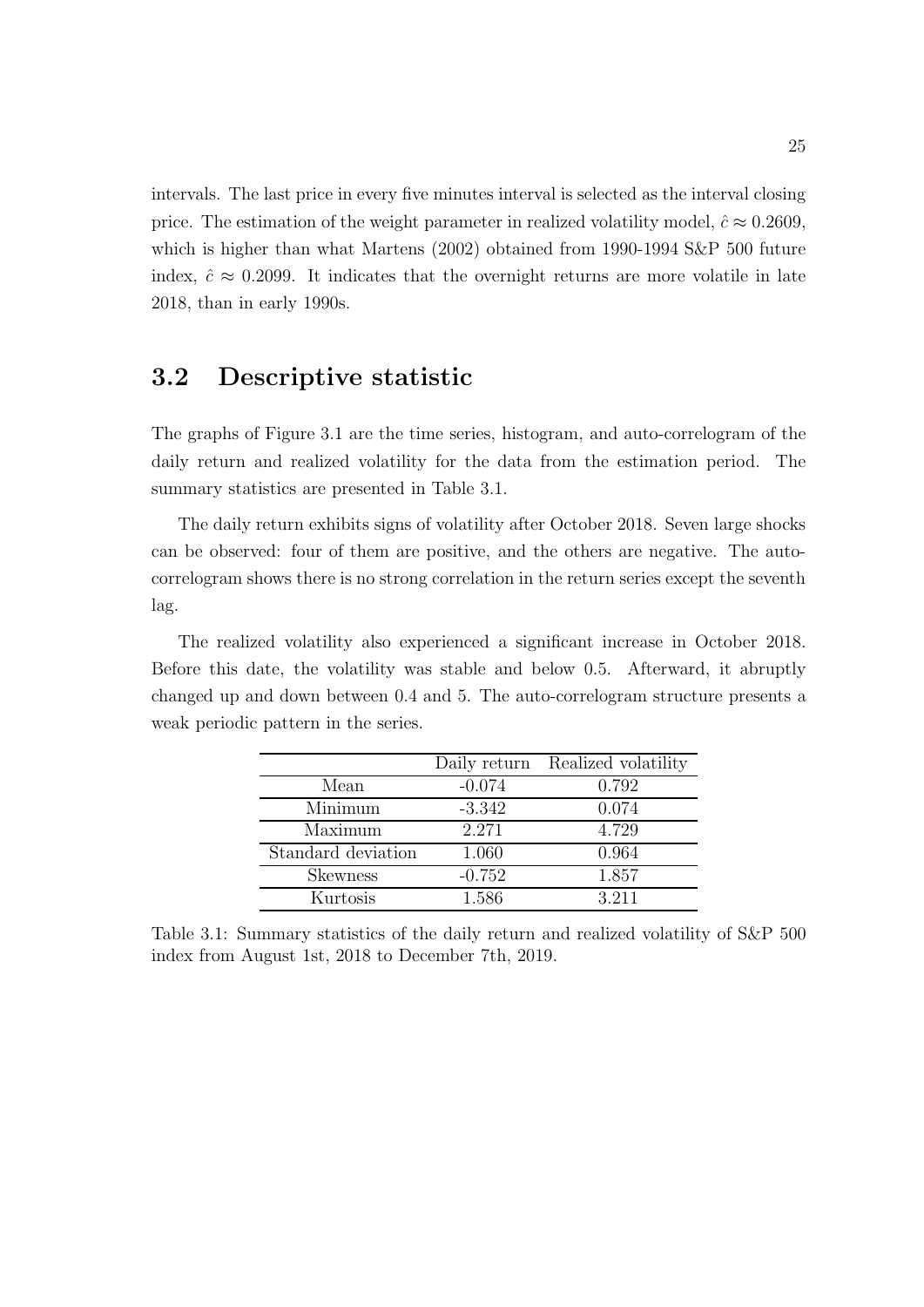

Figure 3.1: The daily return (first row) and daily realized volatility (second row) with linear plot (first column), histogram (second column) and auto-correlogram (third column). The graphs relate to the data of S&P 500 index from Aug 1st, 2018 to Dec 7th, 2019.

### 3.3 Forecast methodology and criteria

As mentioned in the previous section, we separate our data into two periods: one for estimation and the other for evaluation. Our forecasting was conducted as follows. We obtained 37 sub-samples which contained 90 days of observations each. An individual sub-sample was used for estimating one-day-ahead volatility. For example, the first sub-sample contained data from the  $1^{st}$  of August to  $7^{th}$  of December 2018; we use the model whose estimates are based on this sub-sample to forecast the volatility of 10*th* of December 2018. The second sub-sample, which contained observations from 2*nd* of August to 10*th* of December 2018, was used for building a model to forecast the volatility of 11*th* of December 2018. This forecasting method used the idea of "rolling windows": we conducted forecasting based on the sub-samples. A sub-sample moves one trading day ahead each time with a constant sub-sample size 90. The process repeats until we obtain 37 out-of-sample forecast result. Please note that the models, which are estimated based on the sub-samples, belong to the GARCH model family.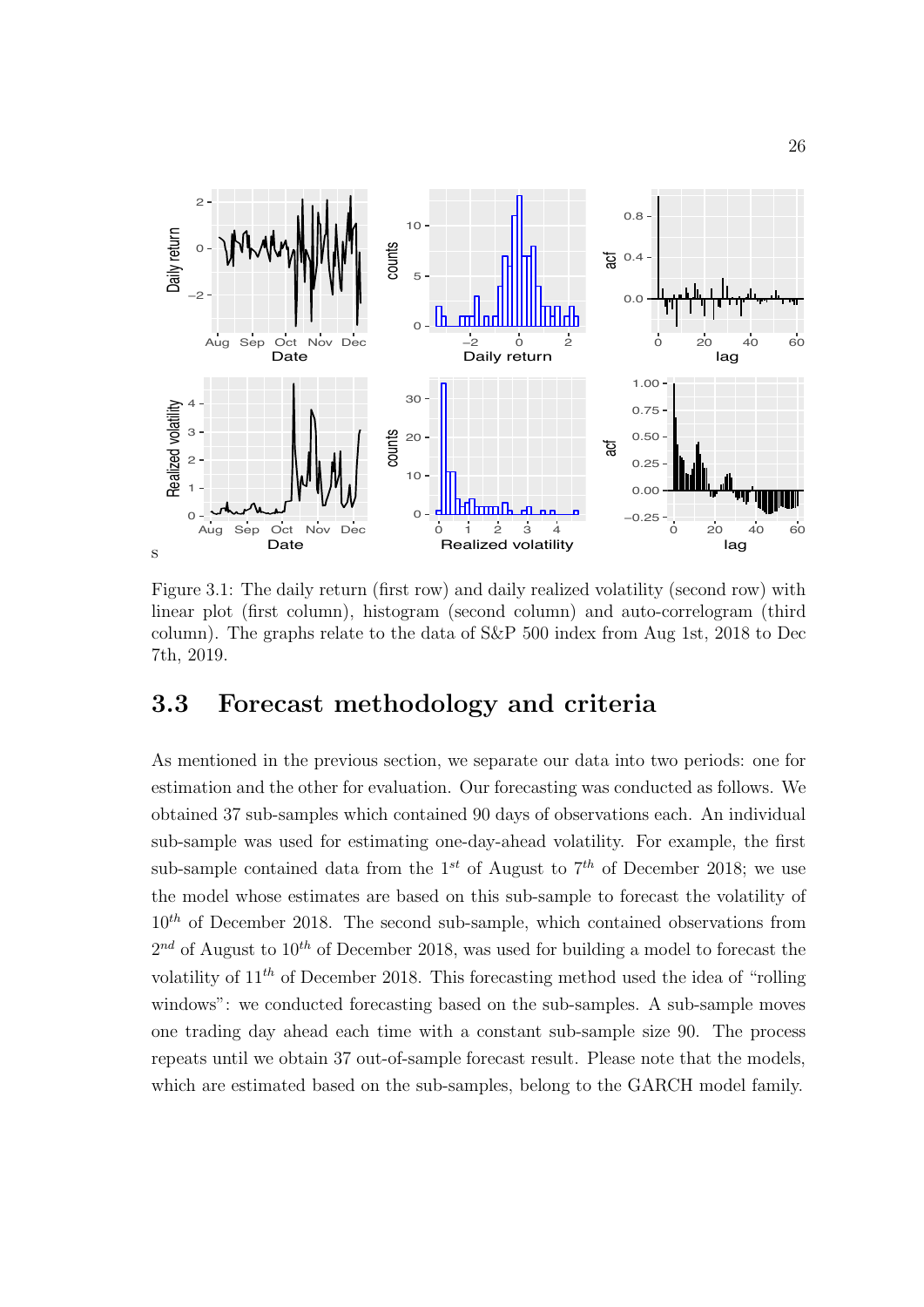The next step was to evaluate the performance of our forecasting. Although the true volatility  $\sigma_t^2$  is not observable, the realized volatility  $RV_t$  is an observable unbiased estimator of  $\Delta_t \sigma_t^2$ , which has been proved in Chapter 2. Therefore, it is reasonable to use  $RV<sub>t</sub>$  to evaluate our forecast performance. Here, we consider two forecast criteria:

$$
HRMSE = \sqrt{\frac{1}{37} \sum_{t=91}^{127} \left(1 - \frac{RV_t}{\Delta_t \hat{\sigma}_t^2}\right)^2}
$$
  
\n
$$
HMAE = \frac{1}{37} \sum_{t=91}^{127} \left|1 - \frac{RV_t}{\Delta_t \hat{\sigma}_t^2}\right|
$$
\n(3.1)

Here,  $\Delta_t \hat{\sigma}_t^2$  represents the forecast volatility of day *t*. The above two forecast criteria are also considered by Andersen et al. (1999) and Martens (2002).

Now, we need a benchmark to be used to compare those two forecast criteria for GARCH models. Therefore, with the realized volatility as the data of our benchmark, we process one-day ahead forecast through ARMA model, then use equation (3.1) to calculate the benchmark forecast criteria.

Here, we introduce an autoregressive (AR) model (Shumway and Stoffer, 2017):

$$
x_t = \phi_0 + \sum_{i=1}^k \phi_i x_{t-i} + a_t
$$

where  $a_t \sim N(0, \sigma_a^2)$ .

In this model, The value of  $x_t$  only depends on the past lagged series  $\{x_{t-i}\}\,$ ,  $i =$ 1*,...,k*.

Another possibility is to use the moving average (MA) model (Shumway and Stoffer, 2017):

$$
x_t = \alpha_0 - \sum_{j=1}^{s} \alpha_j a_{t-j}^2 + a_t
$$

where  ${a_t} \sim N(0, \sigma_a^2)$ . In MA model, the value of  $x_t$  depends on the past error term *{a<sup>t</sup>*−*<sup>j</sup>}, j* = 1*,...,s*.

Although those two models look different, they can be easily transformed into each other by expanding the series  $\{x_{t-i}\}.$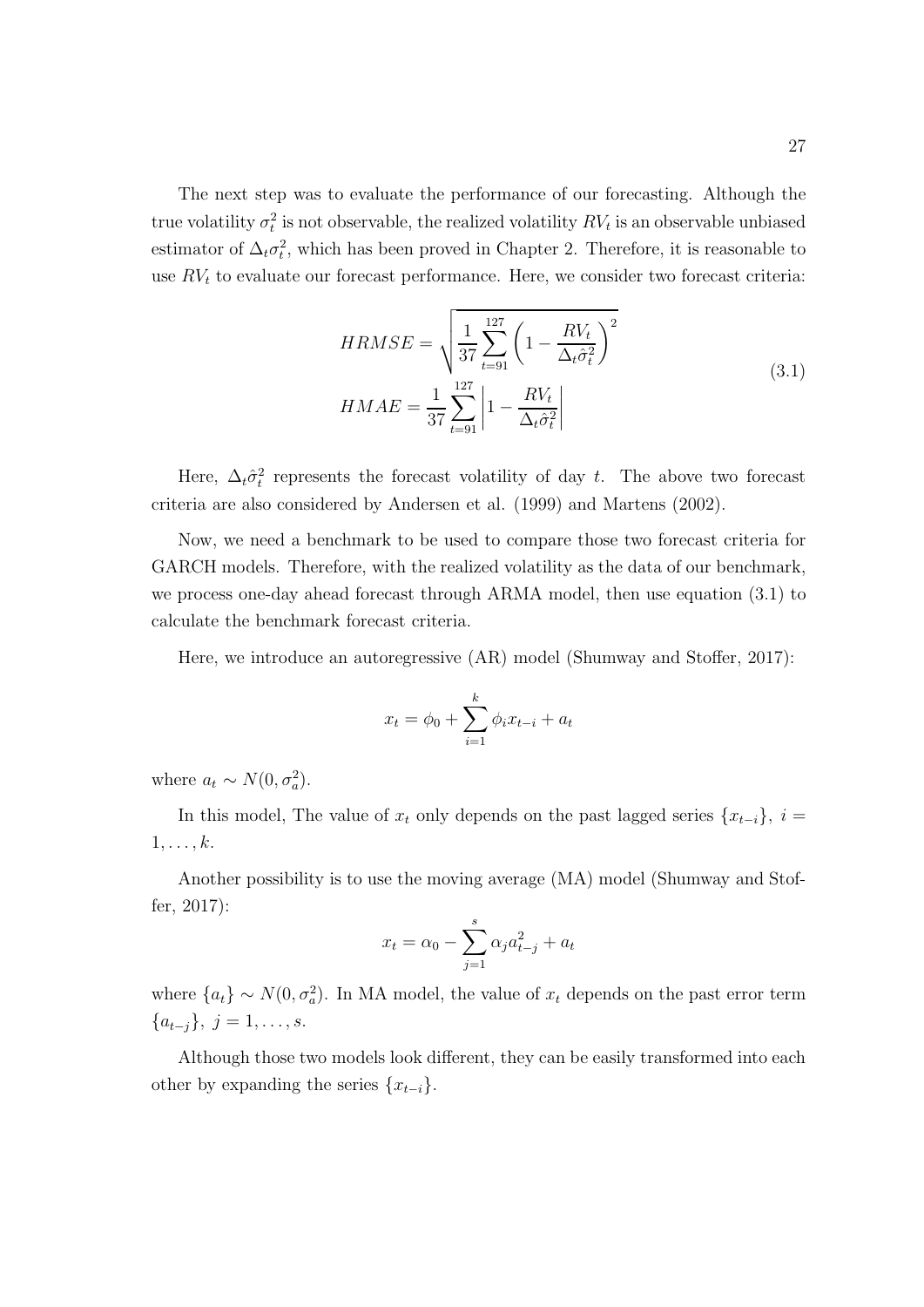In practice, we often require a high order of AR or MA model with many parameters to describe the data adequately. By combining the AR and MA process, we can often achieve an appropriate model with a relatively small amount of parameters (Tsay, 2014). This model is named as the autoregressive moving average (ARMA) model:

$$
x_{t} = \phi_0 + \sum_{i=1}^{k} \phi_i x_{t-i} + a_t - \sum_{j=1}^{s} \alpha_j a_{t-j}
$$

 $a_t$  is the white noise process with mean 0 and variance  $\sigma_a^2$  at time *t*. In this model, the value of  $x_t$  does not only depend on the past lagged values  $x_{t-1}, x_{t-2}, \ldots, x_{t-i}$  but also the error terms from the current and past periods, which improves the efficiency of predicting (Tsay, 2014).

It is worth noticing that the volatility  $\sigma_t^2$  from GARCH model can be written in a ARMA-like model form (Tsay, 2014). From equation (2.16), let  $\psi_t = a_t^2 - \sigma_t^2$ :

$$
\sigma_t^2 = \alpha_0 + \sum_{i=1}^m \alpha_i a_{t-i}^2 + \sum_{j=1}^s \beta_j \sigma_{t-j}^2
$$
  
=  $\alpha_0 + \sum_{i=1}^m \alpha_i (\sigma_{t-i}^2 + \psi_{t-i}) + \sum_{j=1}^s \beta_j \sigma_{t-j}^2$  (3.2)  
=  $\alpha_0 + \sum_{i=1}^m \alpha_i \sigma_{t-i}^2 + \sum_{j=1}^s \beta_j \sigma_{t-j}^2 + \sum_{i=1}^m \alpha_i \psi_{t-i}$ 

It is obvious that  $\psi_t$  is not a white noise process, thus the above transformation is not exactly a ARMA model.

### 3.4 Volatility model of the daily returns

In this section, we will give an example of conducting one-step-ahead forecast of volatilities. In this example, we try to forecast the volatility of December 10*th* 2018 (day 91) with the daily return data.

Figure 3.2 shows the time series of the logged daily close price of S&P 500 index during the estimation period. This graph has several features. First, the logged close price shows a downward trend; it experienced a rapid drop at the beginning of October, 2018. Second, the price exhibits a weak cyclical pattern with an variable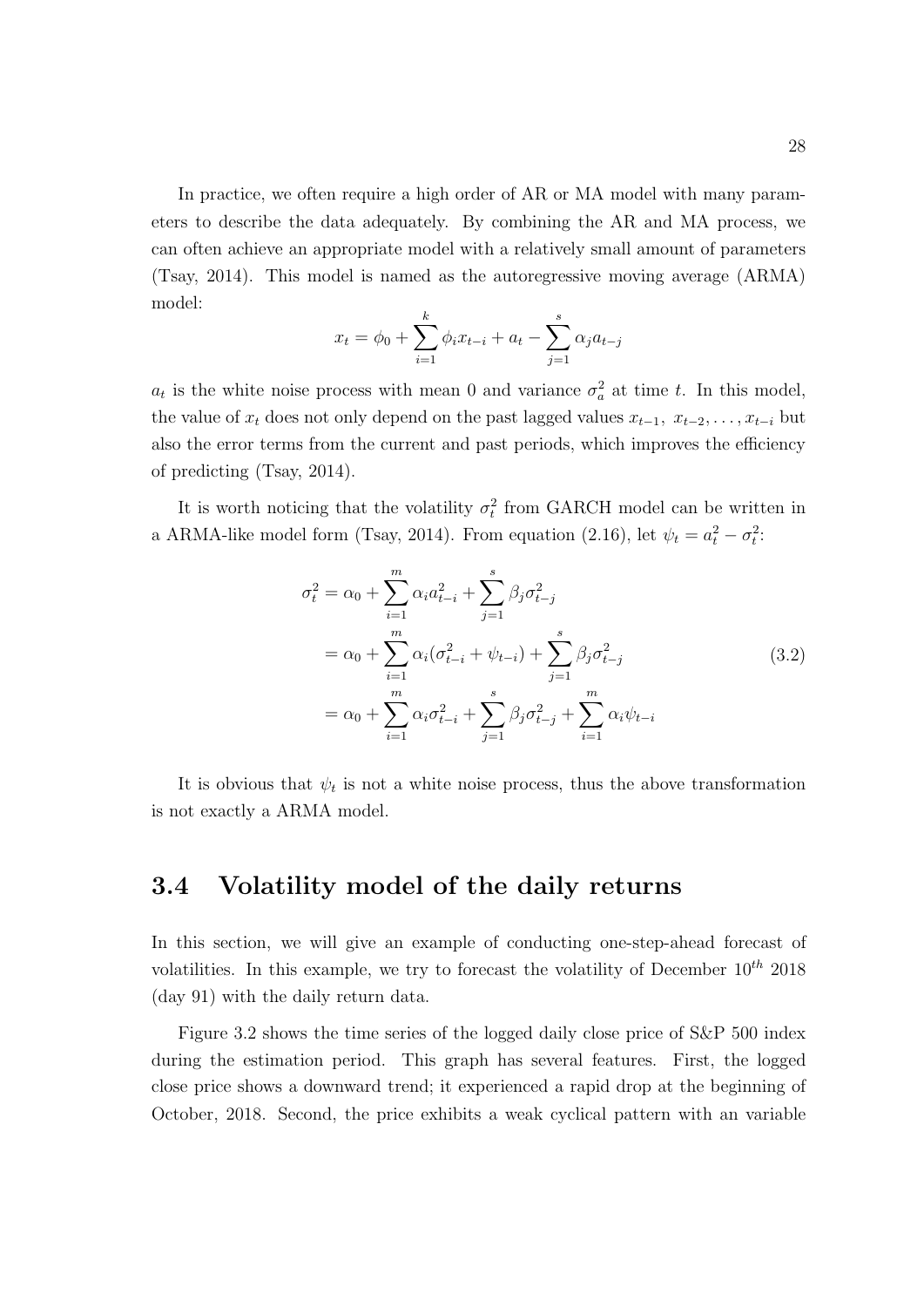duration. A possible explanation for this weak periodic pattern is that it is an artifact due to the data size. However, since the project is about forecasting volatility in a short term; it is common that the time series shows a weak or no cyclic pattern.

Before building a model for volatility, we first consider removing the time trend and periodic pattern.



Figure 3.2: The logged daily close price of S&P 500 index from August 1st, 2018 to December 7th, 2019.

We begin with removing the time trend from our data. Let  $C_t$  be the logged close price at time t, and use time index t as an explanatory:

$$
C_t = \alpha_0 + \alpha_1 t + z_t
$$

Here,  $z_t$  is the innovation from the time series at time  $t$ .

Table 3.2 is the summary statistics of the fitted linear regression model:

$$
C_t = 7.98 - 0.0009 t + z_t
$$

with standard error  $0.004712$  and  $8.993 * 10^{-5}$ , respectively. The intercept is positive and the time slope is negative, while they are both significant. The standard error of *z<sup>t</sup>* is 0.02216.

Figure 3.3 shows the time series and auto-correlogram of the innovation series *zt*. From the time series plot in Figure 3.3, it is obvious that the time trend has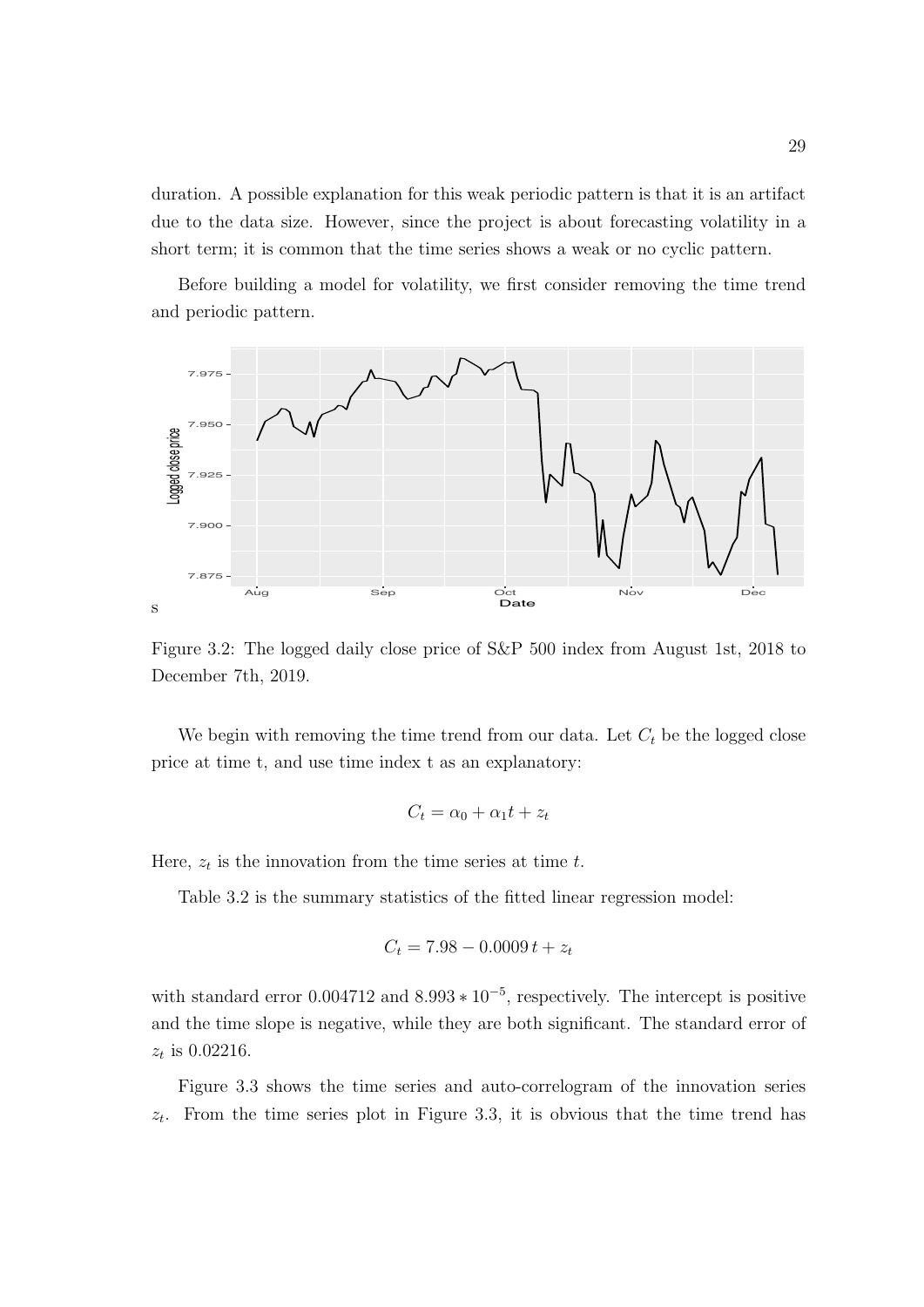| CaII:                                                                                            |                                                        |                           |          |                       |  |  |  |
|--------------------------------------------------------------------------------------------------|--------------------------------------------------------|---------------------------|----------|-----------------------|--|--|--|
|                                                                                                  | $lm(formula = logclose \sim time)$                     |                           |          |                       |  |  |  |
| Residuals:                                                                                       |                                                        |                           |          |                       |  |  |  |
| Min                                                                                              | 1Q                                                     | Median                    | 3Q       | Max                   |  |  |  |
| $-0.046274$                                                                                      | $-0.017494$                                            | $-0.002738$               | 0.016663 | 0.040219              |  |  |  |
| Coefficients:                                                                                    |                                                        |                           |          |                       |  |  |  |
|                                                                                                  | Estimate                                               | Std. Error                | t value  | $P(>  t )< 2e-16$ *** |  |  |  |
| (Intercept)                                                                                      | $7.980e+00$ $4.712e-03$                                |                           | 1693.649 |                       |  |  |  |
| time                                                                                             |                                                        | $-8.736e-04$ $-8.993e-05$ | $-9.714$ | 1.39e-15 ***          |  |  |  |
| Signif. codes: $0 \cdot$ ***' $0.001 \cdot$ **' $0.01 \cdot$ '' $0.05 \cdot$ ' $0.1 \cdot$ ' $1$ |                                                        |                           |          |                       |  |  |  |
| Residual standard error: 0.02216 on 88 degrees of freedom                                        |                                                        |                           |          |                       |  |  |  |
|                                                                                                  | Multiple R-squared: 0.5174, Adjusted R-squared: 0.5119 |                           |          |                       |  |  |  |
|                                                                                                  | F-statistic: 94.35 on 1 and 88 DF, p-value: 1.393e-15  |                           |          |                       |  |  |  |

Table 3.2: Summary statistics of the sample trend model.

been removed. In the auto-correlogram, the correlation first decay slowly; then starts to increase since the 16th lag. This phenomenon occur in circles, which suggests a periodical pattern in the series; now we will try to remove it.



Figure 3.3: The time series and auto-correlogram of the innovation *zt*.

The auto-correlogram in Figure 3.3 suggests every circle contains 62 observations. Let *w* as a frequency index:  $w = \frac{1}{62}$  and *t* as a time index:  $t = 1, \ldots, 90$ . The periodic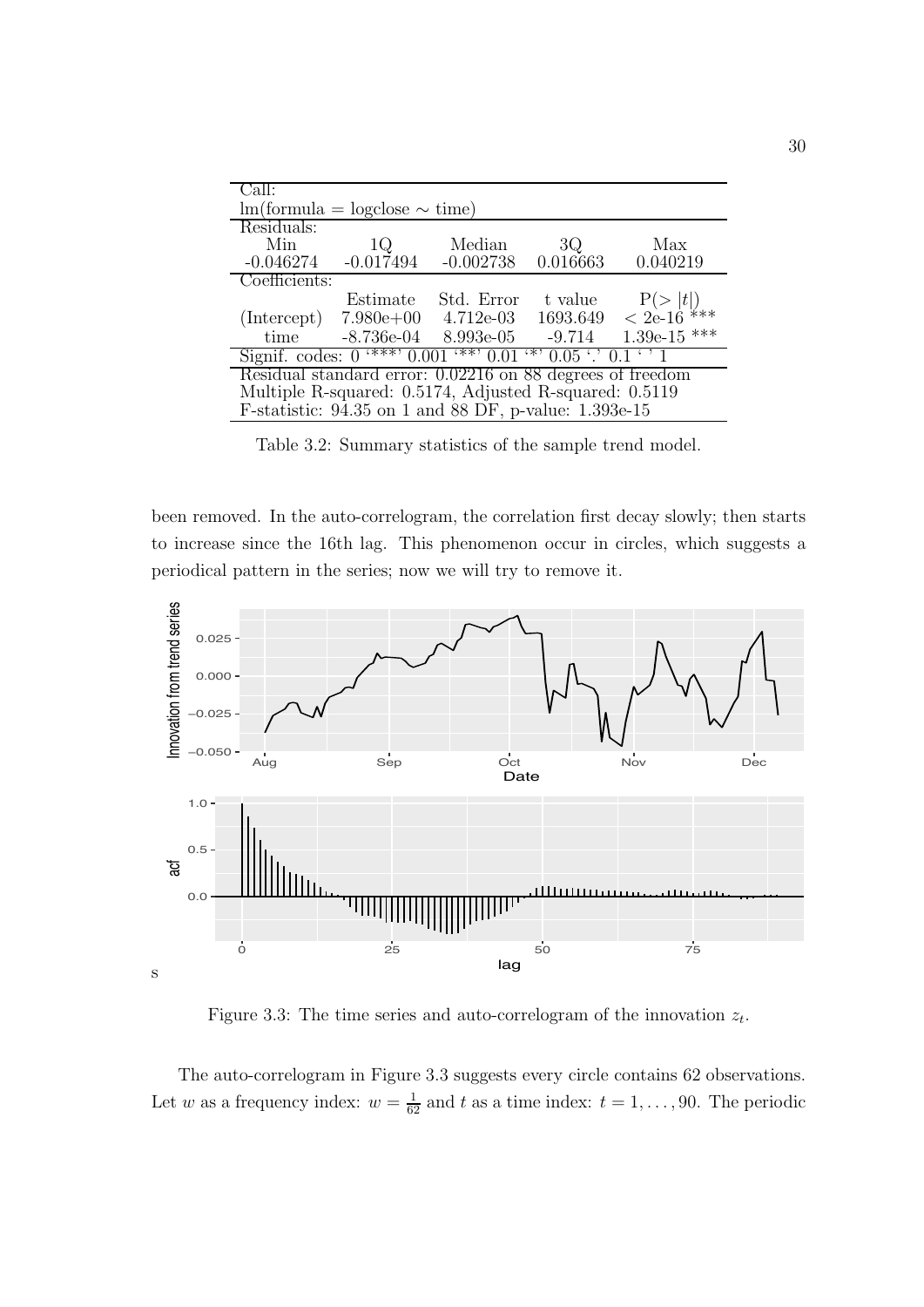model is defined as (Shumway and Stoffer, 2017):

$$
p_t = \beta_0 + \beta_1 \cos(2\pi wt) + \beta_2 \sin(2\pi wt)
$$

Please note that  $z_t = p_t + x_t$ .  $x_t$  is the logged close price after removing time trend and periodic pattern.

Table 3.3 shows the summary statistics of our periodic model. Under 5% significant level,  $\beta_0$ ,  $\beta_1$  and  $\beta_2$  are all significant. The standard error of residuals is 0.01509. The fitted periodic model can be written as:

$$
p_t = 0.0034 - 0.0187 \cos(2\pi wt) - 0.0140 \sin(2\pi wt)
$$

Figure 3.4 maps the fitted series (the smooth line in the top graph) and residuals (bottom graph) of the periodic model.

| Call:                                                                                                                                    |             |            |          |                |  |  |  |
|------------------------------------------------------------------------------------------------------------------------------------------|-------------|------------|----------|----------------|--|--|--|
| $\text{Im}(\text{formula} = \text{m1\$residuals} \sim \cos(2^* \text{pi}/62^* \text{time}) + \sin(2^* \text{pi}/62^* \text{time}))$      |             |            |          |                |  |  |  |
| Residuals:                                                                                                                               |             |            |          |                |  |  |  |
| Min                                                                                                                                      | 1Q          | Median     | 3Q       | Max            |  |  |  |
| $-0.042836$                                                                                                                              | $-0.008003$ | 0.001489   | 0.009395 | 0.042753       |  |  |  |
| Coefficients:                                                                                                                            |             |            |          |                |  |  |  |
|                                                                                                                                          | Estimate    | Std. Error | t value  | P(> t )        |  |  |  |
| (Intercept)                                                                                                                              | 0.003436    | 0.001669   | 2.059    | $0.0425$ *     |  |  |  |
| $\cos(2*\pi i/62*\text{time})$                                                                                                           | $-0.018671$ | 0.002288   | $-8.160$ | $2.33e-12$ *** |  |  |  |
| $\sin(2*\pi i/62*\text{time})$<br>$-0.014029$<br>0.002321<br>$-6.043$                                                                    |             |            |          | 3.66e-08 ***   |  |  |  |
| Signif. codes: $0^{(\ast \ast \ast)}$ 0.001 $\overline{(\ast \ast)}$ 0.01 $\overline{(\ast)}$ 0.05 $\overline{()}$ 0.1 $\overline{')}$ 1 |             |            |          |                |  |  |  |
| Residual standard error: 0.01509 on 87 degrees of freedom                                                                                |             |            |          |                |  |  |  |
| Multiple R-squared: 0.5417, Adjusted R-squared: 0.5311                                                                                   |             |            |          |                |  |  |  |
| F-statistic: $51.41$ on 2 and 87 DF, p-value: $1.826e-15$                                                                                |             |            |          |                |  |  |  |

Table 3.3: Summary statistics of the sample periodic model.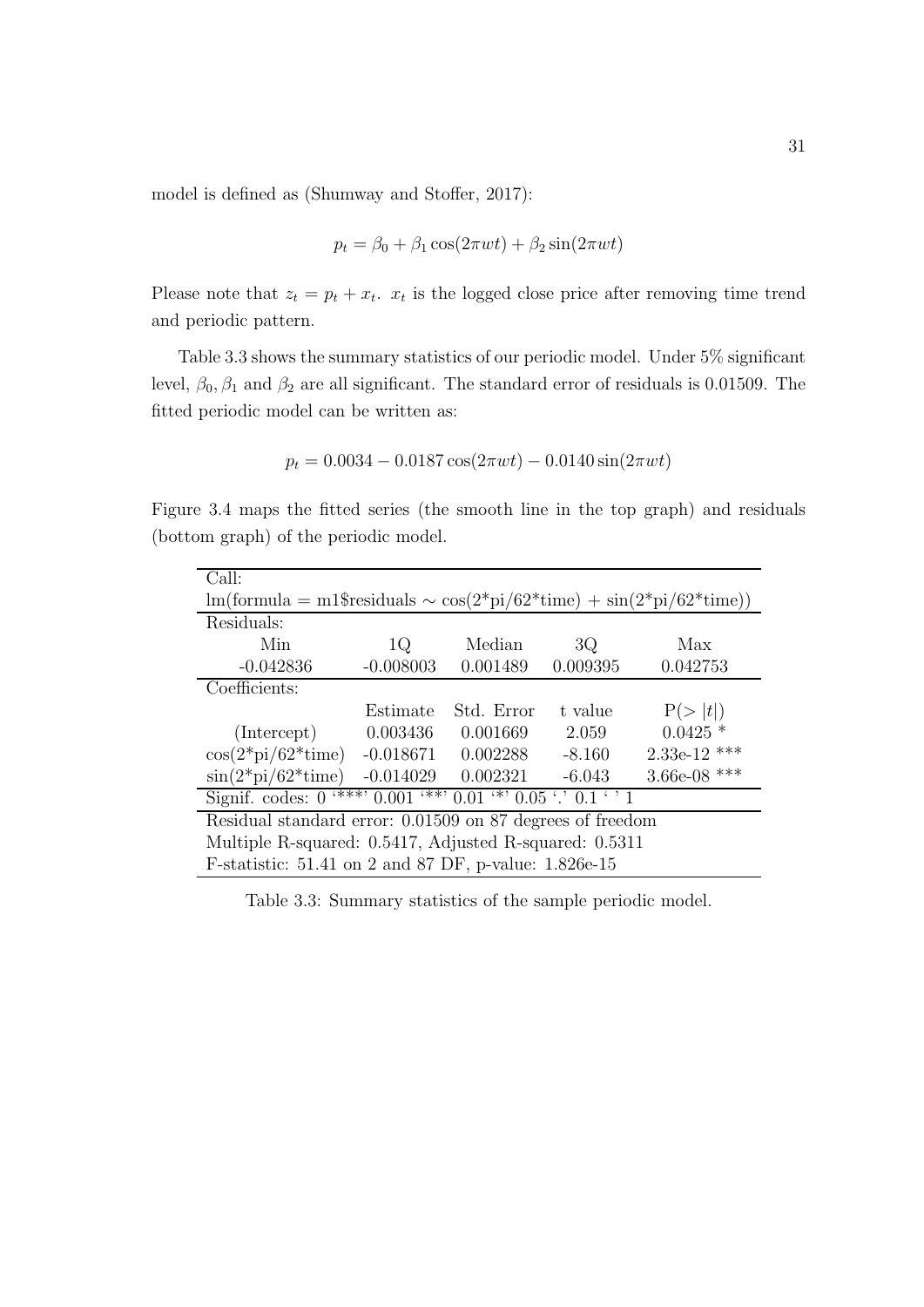

Figure 3.4: The fitted series of our periodic model and innovation  $z_t$  (first row); Residuals from the fitted periodic model (second row).

Now, we can express the daily return as:

$$
r_t = 100(\log(P_{d,t}) - \log(P_{d,t-1}))
$$

Here,  $log(P_{d,t})$  is the modified logged close price on day t, which has been detrended and deperiodiced.

In section 2.4.2, we consider the return series  $r_t$  satisfies:

$$
r_t = \mu_t + a_t, \ a_t = \sigma_t \epsilon_t, \ \epsilon_t \sim N(0, 1)
$$

In order to predict  $a_t$ , we first need to remove  $\mu_t$ , which is the conditional mean of  $r_t$ :  $\mu_t = E(r_t|\mathcal{F}_{t-1})$ , from the series.

From Figure 3.5, it is obvious that the mean of *r<sup>t</sup>* moves up and down over time. Since we already eliminated the time trend and periodical pattern from  $r_t$ , it is possible that other factors influence our series.

In the statistical jargon we often say that a time series  $x_t$  is auto-correlated at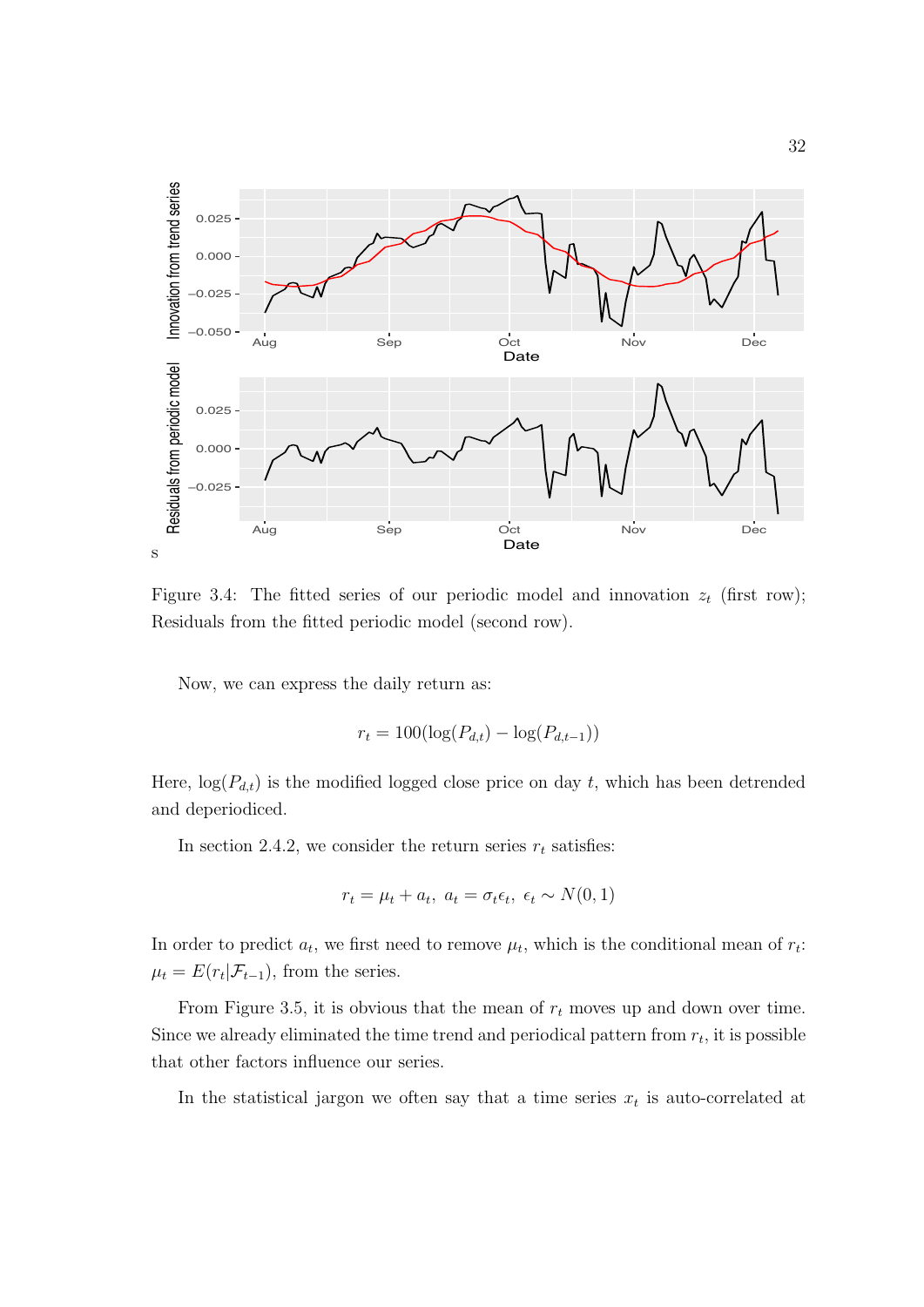lag-k if  $\rho_k = \frac{Cov(x_t, x_{t-k})}{\sqrt{Var(x_t)Var(x_{t-k})}} \neq 0$ , which indicates that  $x_t$  depends on  $x_{t-k}$ . The collection of  $\rho_k$  is called: auto-correlation function (ACF). In contrast, by controlling the contribution from the values of shorter lags  $x_{t-i}$ ,  $0 < i < k$ , partial correlation function (partial ACF) gives the partial correlation between  $x_t$  and  $x_{t-k}$  with their own value (Tsay 2005).



Figure 3.5: The time series of the sample daily return *rt*.

In Figure 3.6, the first row and second row present the sample ACF and PACF of the daily return series, respectively. The ACFs and PACFs do not appear any high values. The eighth lag is significantly correlated, which should be considered in modeling the mean series  $\mu_t$ . Here, we consider three models for  $\mu_t$ : AR model, MA model and ARMA model.

Tsay (2014) mentioned that ACF is useful for identify MA process because ACF cuts off at lag-p for a  $MA(p)$  series. For AR process, PACF cuts off at lag-q for a  $AR(q)$  series. According to those rules, we initially consider  $AR(9)$ ,  $MA(9)$  as the candidate models for our sample. ARMA process combines AR and MA processes. Comparing to AR and MA models, it can often obtain a good fit of data with a smaller number of parameters. In our case, we initially considered  $ARMA(4,4)$  as a candidate model for covering a sufficient amount of correlations.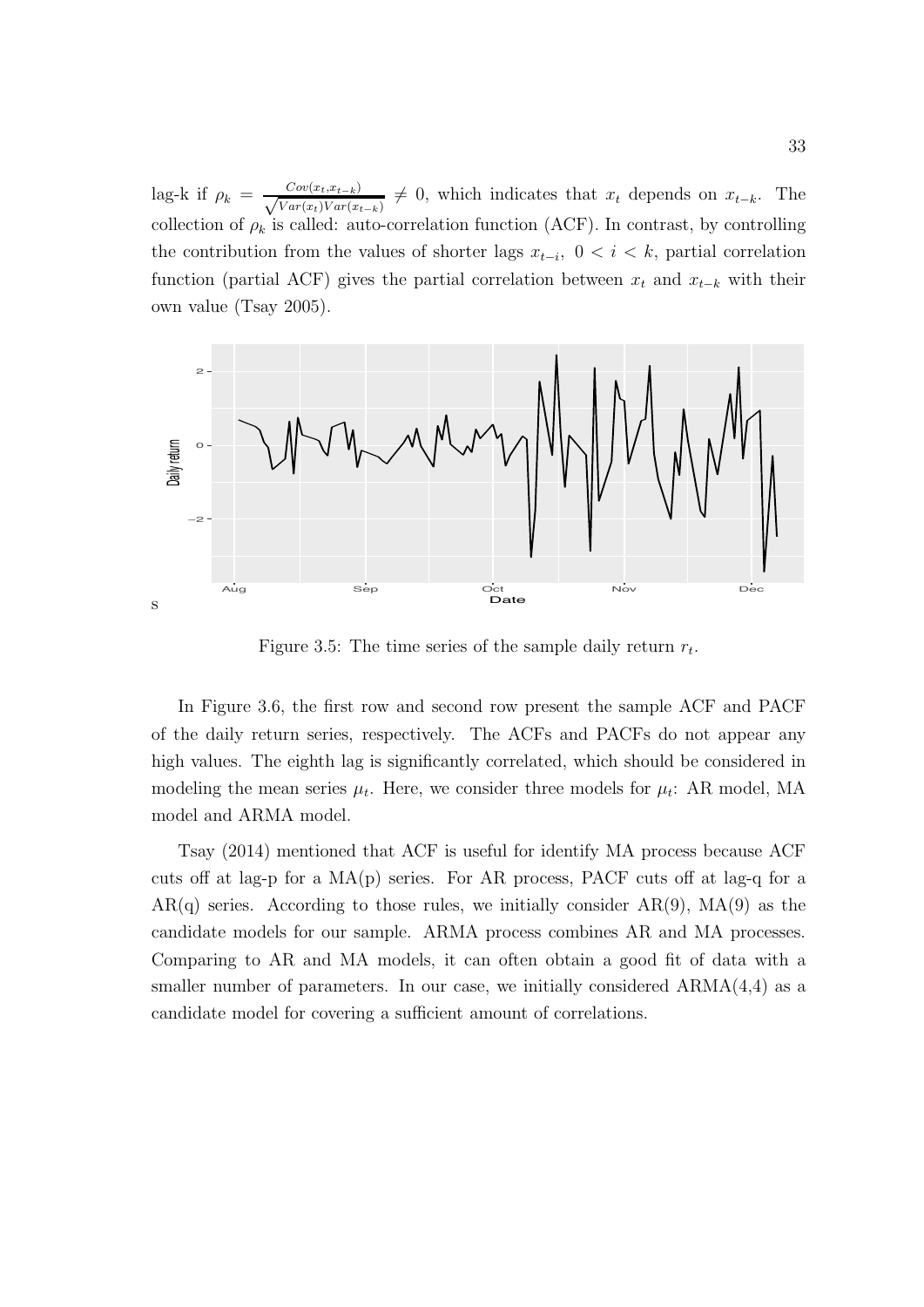

Figure 3.6: The auto-correlogram and partial auto-correlogram of the sample daily return series: *rt*.

Through model fitting, we notice that the coefficients of some lags in the models are not significant. After removing their corresponding coefficients and refitting the models, we obtain an  $AR(8)$ , a  $MA(9)$  and an  $ARMA(2,2)$  model.

| Model                                                                                                     | Estimate  | Std. Error | t value   | t <br>Ρ      |  |  |
|-----------------------------------------------------------------------------------------------------------|-----------|------------|-----------|--------------|--|--|
| $AR(8)$ :                                                                                                 |           |            |           |              |  |  |
| ar1                                                                                                       | $-0.0301$ | 0.0100     | $-0.3011$ | 0.7633       |  |  |
| ar2                                                                                                       | 0.0424    | 0.1008     | 0.4210    | 0.6738       |  |  |
| ar3                                                                                                       | $-0.1370$ | 0.1058     | $-1.2942$ | 0.1956       |  |  |
| ar4                                                                                                       | $-0.2325$ | 0.1077     | $-2.1590$ | $0.0308*$    |  |  |
| ar <sub>5</sub>                                                                                           | $-0.0993$ | 0.1063     | $-0.9341$ | 0.3502       |  |  |
| ar <sub>6</sub>                                                                                           | $-0.1210$ | 0.1051     | $-1.1518$ | 0.2494       |  |  |
| ar7                                                                                                       | 0.0002    | 0.1063     | 0.0015    | 0.9988       |  |  |
| ar <sub>8</sub>                                                                                           | $-0.3606$ | 0.1053     | $-3.4256$ | $0.0006$ *** |  |  |
| intercept                                                                                                 | $-0.0122$ | 0.0536     | $-0.2272$ | 0.8202       |  |  |
| $\sigma^2$ estimated as 0.8986: log-likelihood = -122.27, aic = 264.55                                    |           |            |           |              |  |  |
| (***)<br>(**)<br>(米)<br>0.01<br>$0.05$ $\cdot$ $\cdot$ 0.1 $\cdot$ $\cdot$ 1<br>0.001<br>Signif. codes: 0 |           |            |           |              |  |  |

Table 3.4: Summary statistics of the AR(8) model.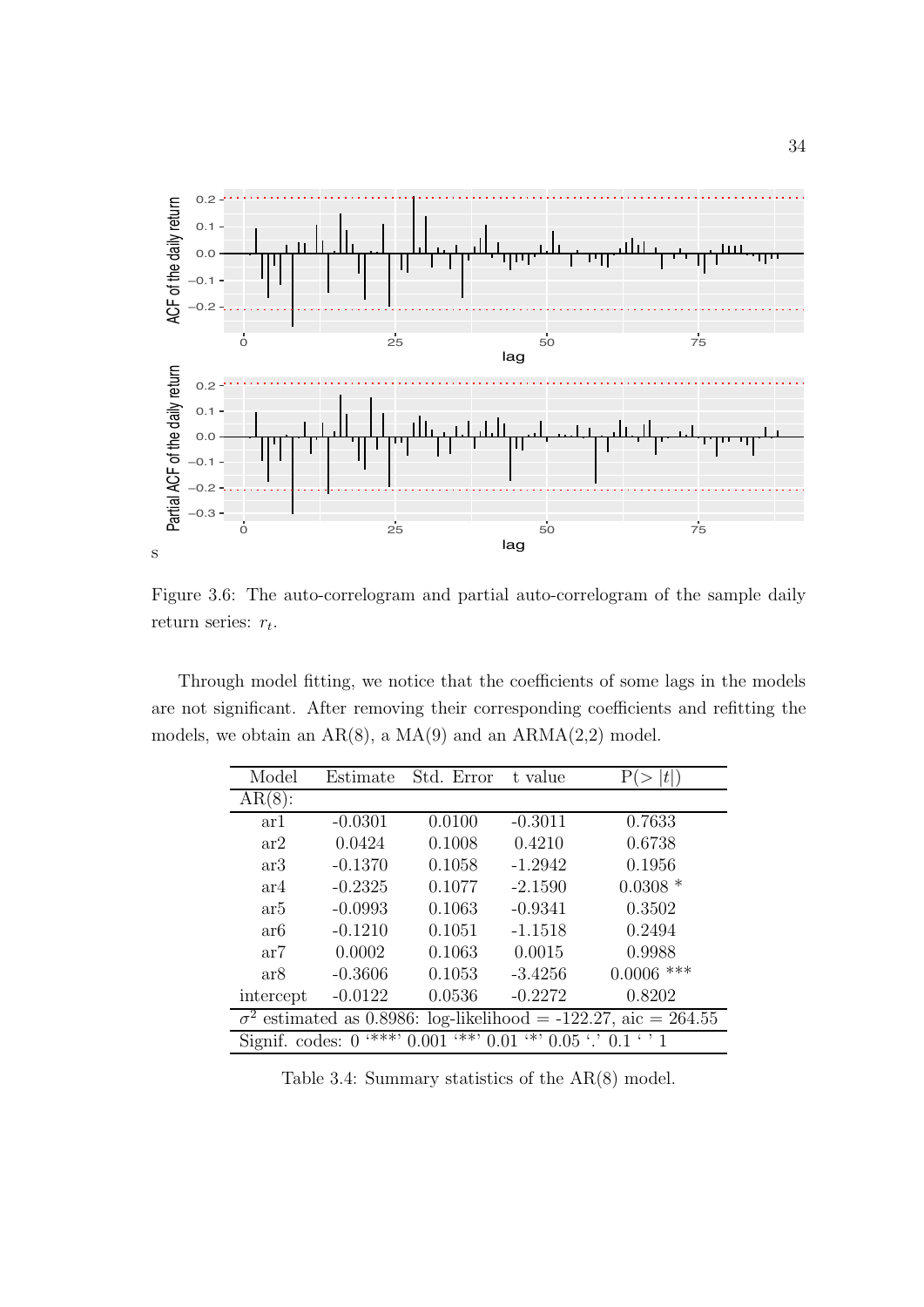| Model                                                                                                 | Estimate  | Std. Error | t value   | t               |  |
|-------------------------------------------------------------------------------------------------------|-----------|------------|-----------|-----------------|--|
| $MA(9)$ :                                                                                             |           |            |           |                 |  |
| ma1                                                                                                   | 0.0039    | 0.1316     | 0.0295    | 0.9764          |  |
| ma2                                                                                                   | $-0.0602$ | 0.1156     | $-0.5208$ | 0.6025          |  |
| $_{\rm ma3}$                                                                                          | $-0.3737$ | 0.1306     | $-2.8621$ | $0.0042$ **     |  |
| ma4                                                                                                   | $-0.1940$ | 0.1331     | $-1.4568$ | 0.1452          |  |
| ma <sub>5</sub>                                                                                       | $-0.1347$ | 0.1106     | $-1.2181$ | 0.2232          |  |
| ma <sub>6</sub>                                                                                       | $-0.2601$ | 0.1090     | $-2.3866$ | $0.0170*$       |  |
| ma7                                                                                                   | 0.2141    | 0.1304     | 1.6415    | 0.1007          |  |
| ma8                                                                                                   | $-0.4857$ | 0.1178     | $-4.1230$ | $3.739e-05$ *** |  |
| ma9                                                                                                   | 0.2904    | 0.1137     | 2.5546    | $0.0106*$       |  |
| intercept                                                                                             | $-0.0035$ | 0.0131     | $-0.2635$ | 0.7922          |  |
| $\sigma^2$ estimated as 0.7098: log-likelihood = -116.5, aic = 255.01                                 |           |            |           |                 |  |
| (***)<br>$\overline{(**)}$ 0.01<br>$4*$ , 0.05 $\cdot$ , 0.1 $\cdot$ , 1<br>Signif. codes: 0<br>0.001 |           |            |           |                 |  |

Table 3.5: Summary statistics of the MA(9) model.

| Model                                                                                                         | Estimate      | Std. Error | t value   |                 |  |  |  |  |
|---------------------------------------------------------------------------------------------------------------|---------------|------------|-----------|-----------------|--|--|--|--|
|                                                                                                               | $ARMA(2,2)$ : |            |           |                 |  |  |  |  |
| ar 1                                                                                                          | $-0.1745$     | 0.1948     | $-0.8960$ | 0.3703          |  |  |  |  |
| ar2                                                                                                           | $-0.7067$     | 0.2135     | $-3.3102$ | $0.0009$ ***    |  |  |  |  |
| ma1                                                                                                           | 0.1784        | 0.1416     | 1.2598    | 0.2077          |  |  |  |  |
| ma2                                                                                                           | 0.8695        | 0.1640     | 5.3021    | $1.145e-07$ *** |  |  |  |  |
| intercept                                                                                                     | $-0.0259$     | 0.1180     | $-0.2193$ | 0.8264          |  |  |  |  |
| $\sigma^2$ estimated as 1.047: log-likelihood = -128.54, aic = 269.08                                         |               |            |           |                 |  |  |  |  |
| $x^*$ 0.001<br>$x^{**}$ , 0.01 $x^{**}$<br>$0.05$ $\cdot$ $\cdot$ 0.1 $\cdot$ $\cdot$ 1<br>Signif. codes: $0$ |               |            |           |                 |  |  |  |  |

Table 3.6: Summary statistics of the ARMA(2,2) model.

Table 3.4, Table 3.5 and Table 3.6 show the summary statistics of the AR(8),  $MA(9)$  and  $ARMA(2,2)$  models, respectively. After removing the insignificant coefficients, we refit those three models again. The summary statistics are presented in Table 3.7.

By comparing the log-likelihood of those three models with zero-coefficients removed, we notice that the performance of the  $AR(8)$  model is better than the  $ARMA(2,2)$ model, but worse than MA(9) model. This result is understandable considering the  $MA(9)$  model contains two more lags than the  $AR(8)$  model. Furthermore, according to the AIC, MA(9) is still the most parsimonious model and it should be preferred over  $AR(8)$  and  $ARMA(2,2)$ .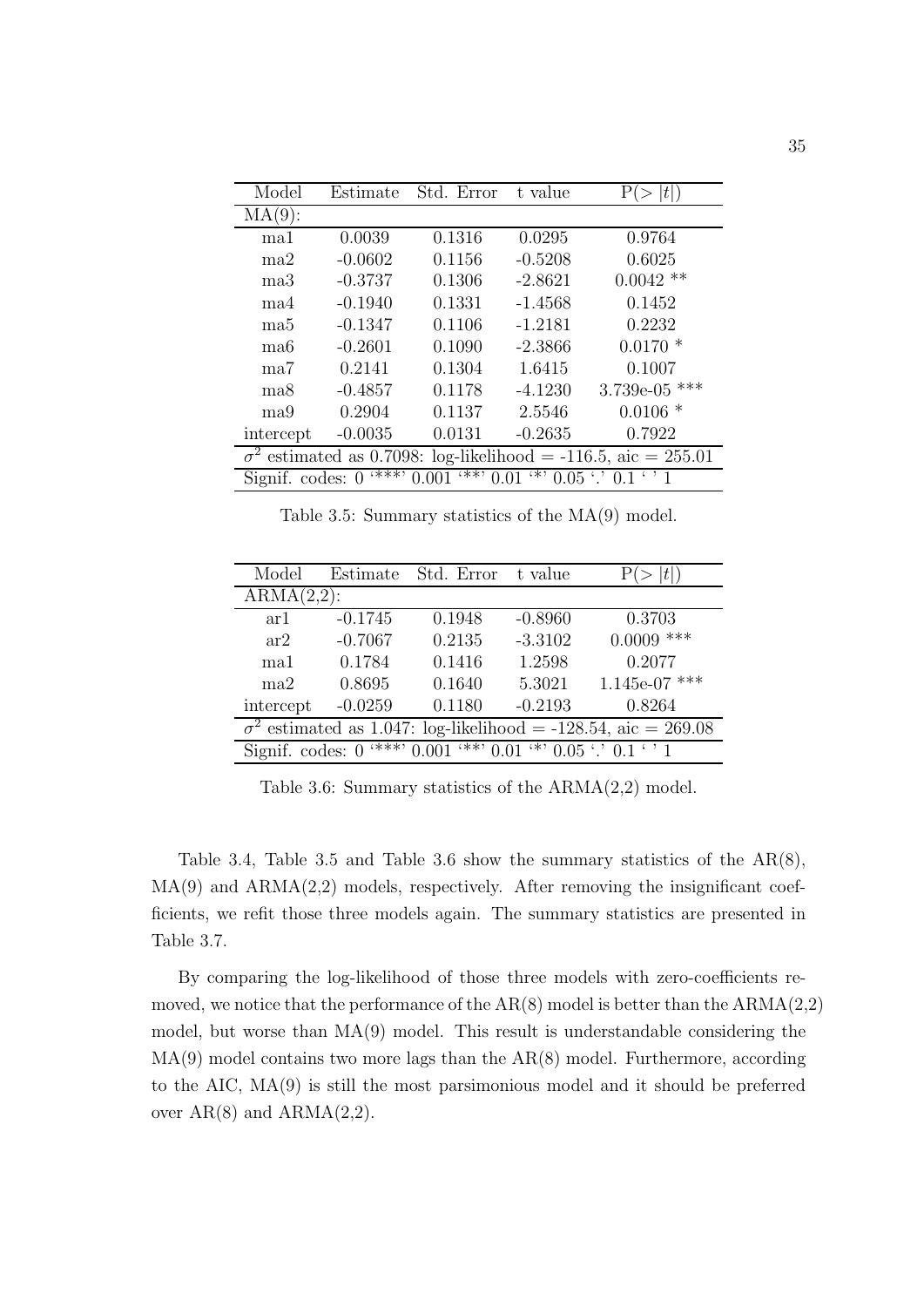|                                                                              |                                                                       | Model Estimate Std. Error t value                                                              |  | P(> t )                                                                                          |  |  |  |
|------------------------------------------------------------------------------|-----------------------------------------------------------------------|------------------------------------------------------------------------------------------------|--|--------------------------------------------------------------------------------------------------|--|--|--|
|                                                                              | AR(8): $r_t = \phi_1 r_{t-4} + \phi_2 r_{t-8} + a_t$                  |                                                                                                |  |                                                                                                  |  |  |  |
| ar4                                                                          |                                                                       | $-0.2338$ $0.1088$ $-2.1480$                                                                   |  | $0.0317*$                                                                                        |  |  |  |
| ar8                                                                          |                                                                       | $-0.3503$ $0.1068$ $-3.2798$                                                                   |  | $0.0010$ **                                                                                      |  |  |  |
|                                                                              |                                                                       |                                                                                                |  | arl, arl, ar3, ar5, ar6, ar7 and intercept are insignificant, whose coefficients are set to be 0 |  |  |  |
|                                                                              |                                                                       |                                                                                                |  | $\sigma^2$ estimated as 0.9452: log-likelihood = -124.36, aic = 252.73                           |  |  |  |
|                                                                              |                                                                       | MA(9): $r_t = \alpha_1 a_{t-3} + \alpha_2 a_{t-6} + \alpha_3 a_{t-8} + \alpha_4 a_{t-9} + a_t$ |  |                                                                                                  |  |  |  |
| ma3                                                                          | $-0.3198$                                                             | $0.1077 - 2.9686$                                                                              |  | $0.0030$ **                                                                                      |  |  |  |
|                                                                              |                                                                       | ma6 -0.3082 0.1169 -2.6370                                                                     |  | $0.0084$ ***                                                                                     |  |  |  |
|                                                                              |                                                                       | ma8 -0.5327 0.0928 -5.7423                                                                     |  | $9.34e-09$ ***                                                                                   |  |  |  |
|                                                                              |                                                                       | ma9 0.3205 0.1158 2.7682                                                                       |  | $0.0056$ **                                                                                      |  |  |  |
|                                                                              |                                                                       |                                                                                                |  | ma1, ma2, ma4, ma5, ma7 and intercept are insignificant, whose coefficients are set to be 0      |  |  |  |
|                                                                              |                                                                       |                                                                                                |  | $\sigma^2$ estimated as 0.79: log-likelihood = -119.43, aic = 246.85                             |  |  |  |
|                                                                              |                                                                       | ARMA(2,2): $r_t = \phi_1 r_{t-2} + \alpha_1 a_{t-2} + a_t$                                     |  |                                                                                                  |  |  |  |
| ar2                                                                          |                                                                       | $-0.5393$ $0.2688$ $-2.0063$                                                                   |  | $0.0448*$                                                                                        |  |  |  |
| ma2                                                                          |                                                                       | $0.7003$ $0.2224$ $3.1490$                                                                     |  | $0.0016$ **                                                                                      |  |  |  |
| arl, mal and intercept are insignificant, whose coefficients are set to be 0 |                                                                       |                                                                                                |  |                                                                                                  |  |  |  |
|                                                                              | $\sigma^2$ estimated as 1.065: log-likelihood = -129.17, aic = 262.34 |                                                                                                |  |                                                                                                  |  |  |  |
| Signif. codes: $0$ '***' $0.001$ '**' $0.01$ '*' $0.05$ '.' $0.1$ ' ' 1      |                                                                       |                                                                                                |  |                                                                                                  |  |  |  |

Table 3.7: Summary statistics of the  $AR(8)$ ,  $MA(9)$  and  $ARMA(2,2)$  model once zero-coefficients are removed from the models.

Figure 3.7 shows the ACF and PACF of the residuals  $a_t$  from the refitted AR(8) model (first row), MA(9) model (second row) and ARMA(2,2) model (third row). According to Figure 3.7, MA(9) performs better on removing auto-correlations while AR(8) is better on removing partial auto-correlations. To this end, it seems that either  $MA(9)$  or  $AR(8)$  is a good choice for our sample. Because  $AR(8)$  has lower number of parameters, I am going to select it as the model of our data.

Therefore, our fitted model is:

$$
r_t = -0.2338r_{t-1} - 0.3503r_{t-8} + a_t
$$

Here  $\{a_t\}$  is a white noise process with mean 0 and variance  $\sigma_t^2$ .

Table 3.7 and Figure 3.7 (first row) shows that the AR(8) model describes the data efficiently, and the residual series *a<sup>t</sup>* presents no significant correlation.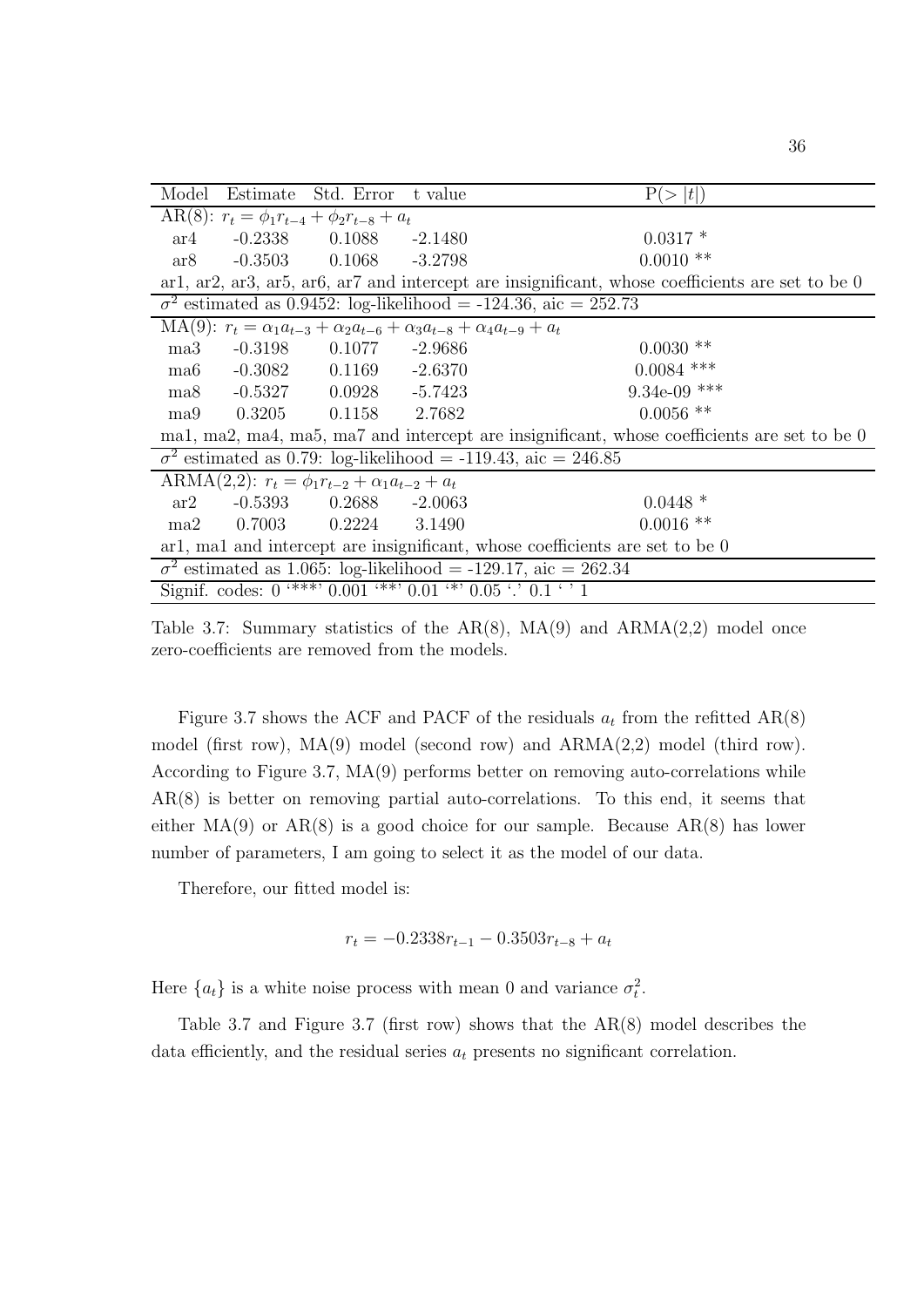

Figure 3.7: The auto-correlogram and partial auto-correlogram of the residuals from  $AR(8)$  (first row),  $MA(9)$  (second row) and  $ARMA(2,2)$  (third row) models.



Figure 3.8: The auto-correlogram and partial auto-correlogram of the squared residual series from  $AR(8)$ :  $a_t^2$ .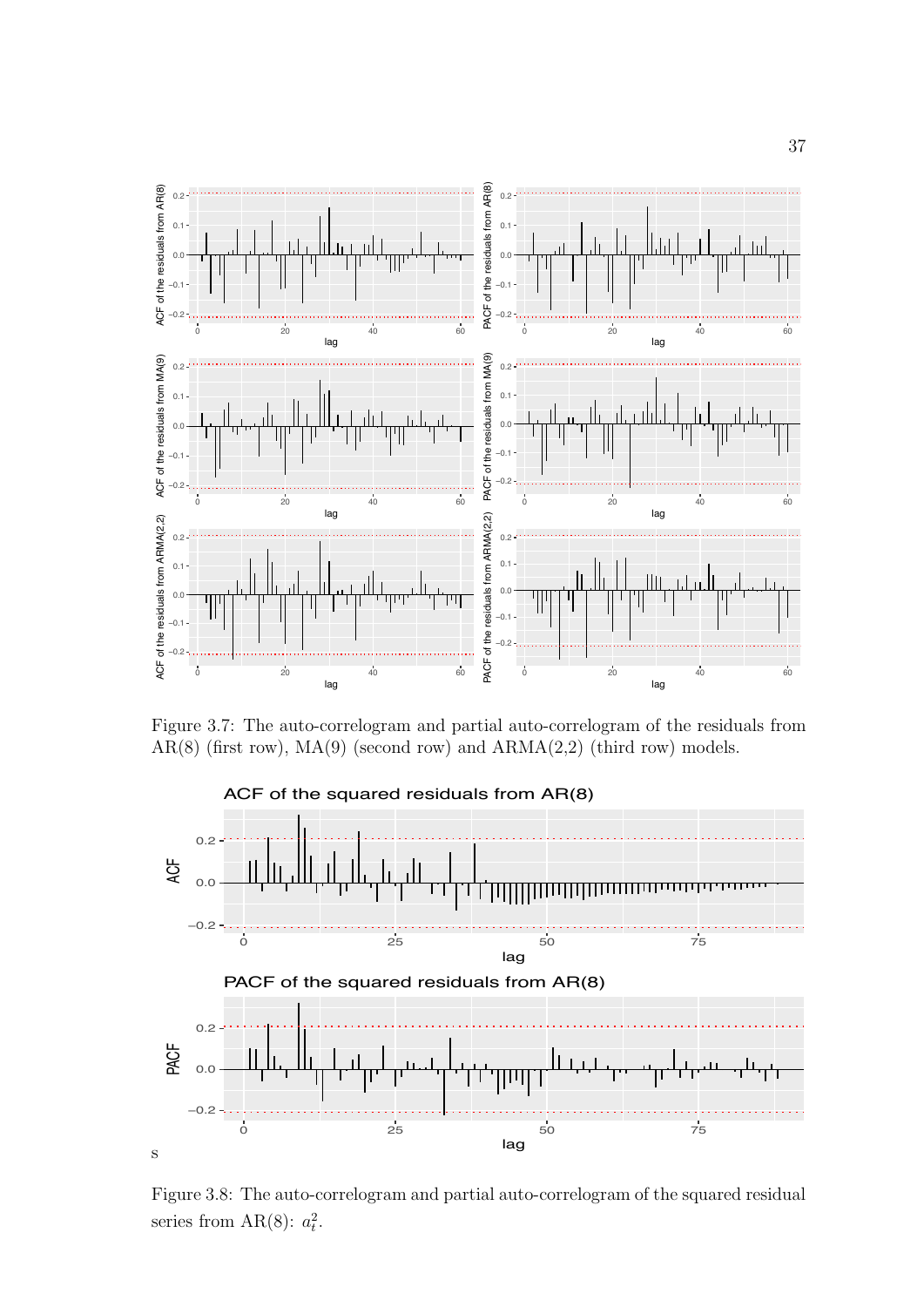$$
E(a_t^2) = E(\sigma_t^2)
$$

where  $\sigma_t^2$  is the volatility.

Figure 3.8 shows the sample ACF and PACF of the series  $a_t^2$ . Clearly, both plots indicate that the squared residual series  $a_t^2$  may have some serial correlations. Consequently, the sample ACF and PACF of  $a_t^2$  suggests that the volatility  $\sigma_t^2$  could be modeled as ARCH effects (Tsay 2005).

We will start with a simple model:  $GARCH(1,1)$  for volatility. The model is specified as:

$$
r_t = \mu_t + a_t, \ a_t = \sigma_t \epsilon_t, \ \epsilon_t \sim N(0, 1)
$$

$$
\sigma_t^2 = \alpha_0 + \alpha_1 a_{t-1}^2 + \beta_1 \sigma_{t-1}^2
$$

According to Table 3.7 and Table 3.8, our fitted model is:

$$
r_t = -0.2338r_{t-1} - 0.3503r_{t-8} + a_t, \ a_t = \sigma_t \epsilon_t
$$
  

$$
\sigma_t^2 = 0.1307a_{t-1}^2 + 0.8489\sigma_{t-1}^2
$$
 (3.3)

The estimates of  $\alpha_1$  and  $\beta_1$  are all significant.

Figure 3.9 shows the sample time series, ACF and PACF of the standardized residuals series:  $\epsilon_t = \frac{a_t}{\sigma_t}$ .

The ACF and PACF plots suggest that no serial correlation remains in  $\epsilon_t$  or  $\epsilon_t^2$ . In Table 3.8, the Ljung-Box test of the standardized residuals gives  $Q(10)=3.515$ ,  $Q(20)=15.4627$ . Ljung-Box statistics of  $\epsilon_t^2$  series also shows  $Q(10)=4.2168$ , and  $Q(20)=6.72$ . Consequently, the  $AR(8)$ -GARCH $(1,1)$  model in equation  $(3.3)$  is adequate for describing the auto-correlation and conditional heteroscedasticity of our sample under 95% confidence level.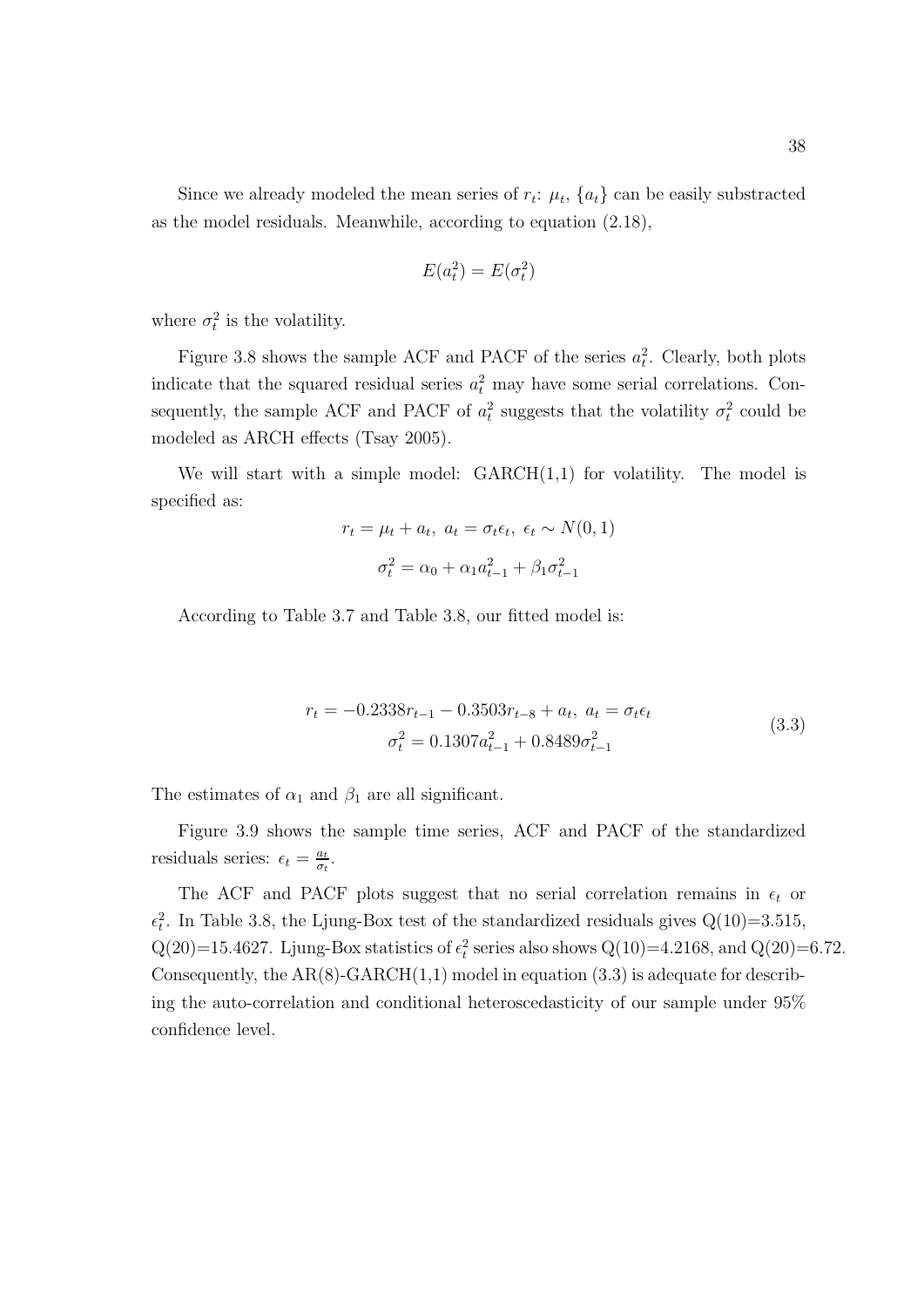

Figure 3.9: Model checking of the GARCH (1,1) model in equation (3.1).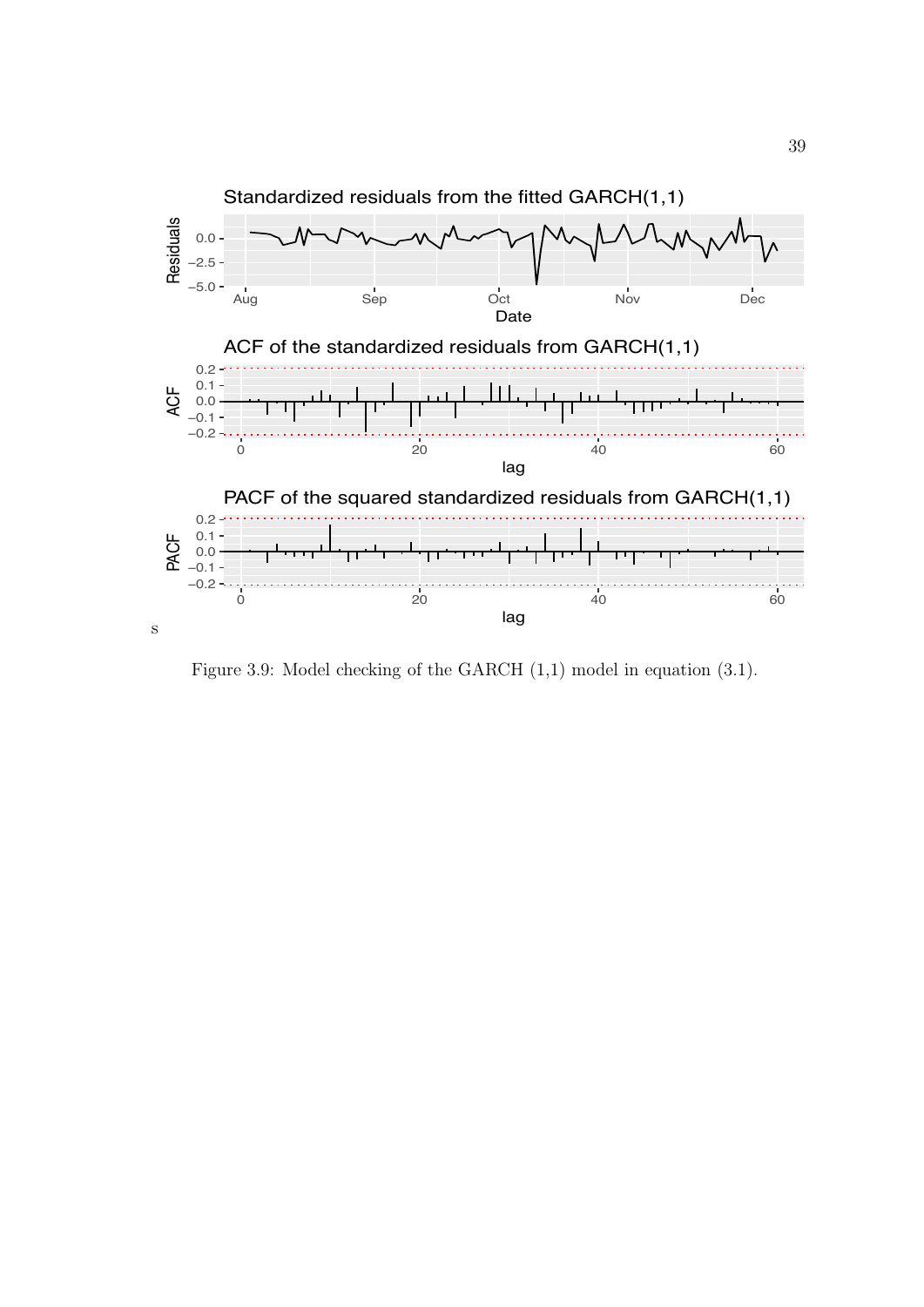| Formula $\sim$ garch $(1,1)$                                                           |                                       |            |              |            |  |  |
|----------------------------------------------------------------------------------------|---------------------------------------|------------|--------------|------------|--|--|
| Conditional Distribution: Normal                                                       |                                       |            |              |            |  |  |
| Error Analysis:                                                                        |                                       |            |              |            |  |  |
|                                                                                        | Estimate                              | Std. Error | t value      | P(> t )    |  |  |
| $\alpha_0$                                                                             | 0.0446                                | 0.0266     | 1.678        | $0.0933$ . |  |  |
| $\alpha_1$                                                                             | 0.1307                                | 0.0663     | 1.970        | $0.0489*$  |  |  |
| $\beta_1$                                                                              | 0.8489<br>0.0664<br>12.793            |            | $<2e-16$ *** |            |  |  |
| Log-likelihood: -116.704; normalized: -1.3113; AIC: 2.68; BIC: 2.7739                  |                                       |            |              |            |  |  |
| Standardised Residuals Tests:                                                          |                                       |            |              |            |  |  |
|                                                                                        |                                       |            | Statistic    | p-Value    |  |  |
| Jarque-Bera Test                                                                       | R                                     | $\chi^2$   | 131.3341     | $\theta$   |  |  |
| Shapiro-Wilk Test                                                                      | R                                     | W          | 0.9134       | 1.8751e-05 |  |  |
| Ljung-Box Test                                                                         | R                                     | Q(10)      | 3.5149       | 0.9666     |  |  |
| Ljung-Box Test                                                                         | R                                     | Q(15)      | 9.9062       | 0.8256     |  |  |
| Ljung-Box Test                                                                         | Q(20)<br>$\rm R$<br>15.4627<br>0.7493 |            |              |            |  |  |
| Ljung-Box Test                                                                         | $R^2$                                 | Q(10)      | 4.2168       | 0.937      |  |  |
| Ljung-Box Test                                                                         | $R^2$                                 | Q(15)      | 5.4486       | 0.9876     |  |  |
| Ljung-Box Test                                                                         | $\mathbb{R}^2$                        | Q(20)      | 6.72         | 0.9975     |  |  |
| LM Arch Test                                                                           | $\rm R$                               | $TR^2$     | 3.7885       | 0.987      |  |  |
| $***$ , 0.001<br>$(**$ , 0.01 $(*)$ 0.05 $\cdot$ , 0.1 $\cdot$ , 1<br>Signif. codes: 0 |                                       |            |              |            |  |  |

Table 3.8: Summary statistics of the GARCH(1,1) model of sample squared residuals  $a_t^2$ .

From R output,  $\hat{a}_{90} = -1.8248$  and  $\hat{\sigma}_{90} = 2.0595$ . With equation (3.1), we can obtain the volatility of 10*th* of December, 2018 (day 91):

$$
\hat{\sigma}_{91}^2 = 0.1307(-1.8248)^2 + 0.8489(2.0595)^2 = 4.0359
$$

If we repeat the process presented above, we can obtain one-day-ahead forecast volatilities  $\hat{\sigma}_t^2$  from  $11^{th}$  of December 2018 to  $1^{st}$  of February 2019.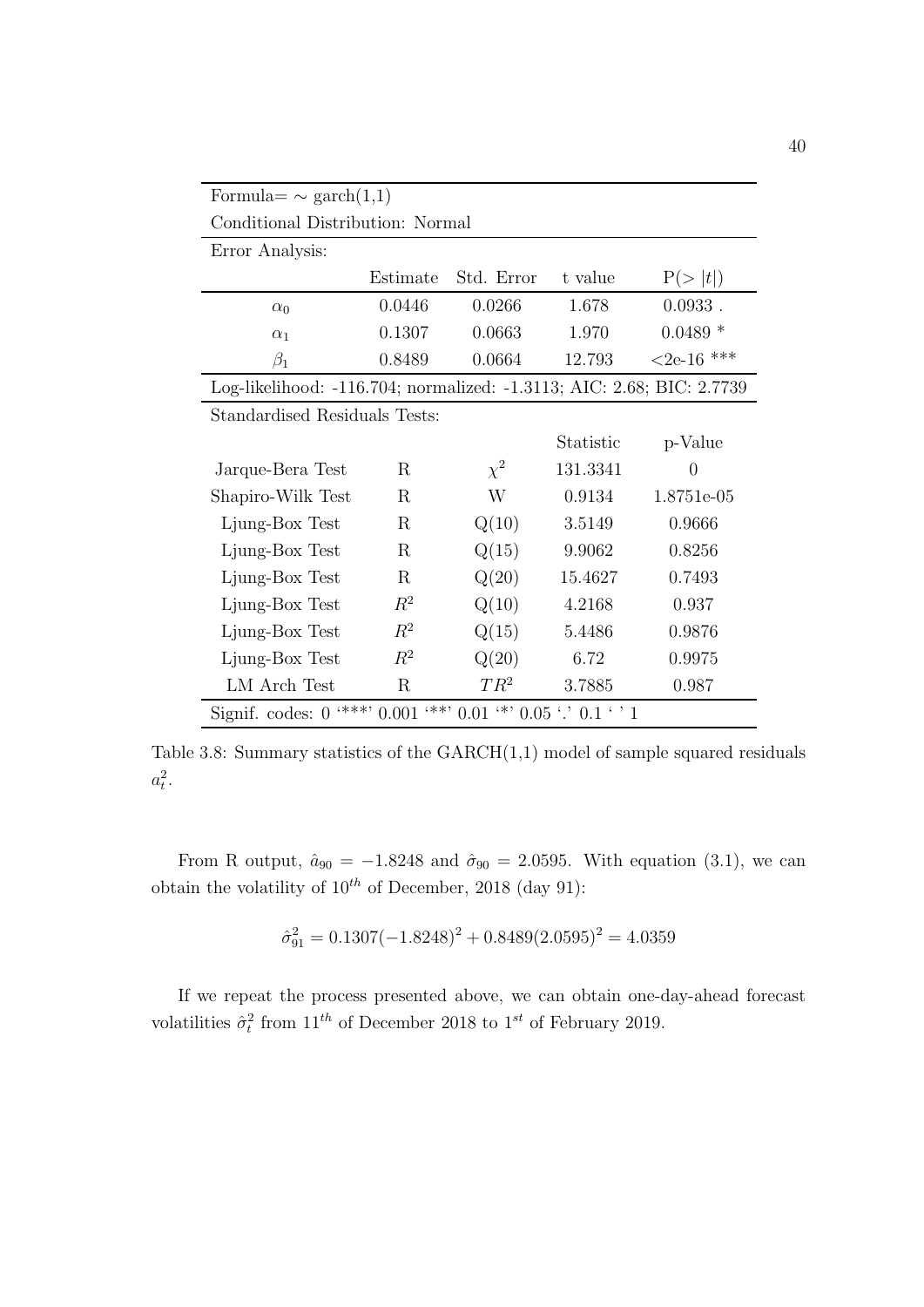### 3.5 ARMA model of the realized volatility

In this section, we forecast the realized volatility of December  $10^{th}$ , 2018 (day 91) *RV*91; this case is considered as an example of processing one-step-ahead forecast of realized volatility.

First, we check the time series, ACF and PACF of the sample realized volatility  $RV_t$ ,  $t = 1, \ldots, 90$ , which are shown in Figure 3.10.



Figure 3.10: The time series, auto-correlogram and partial auto-correlogram of the sample realized volatility  $RV_t$  from August  $1^{st}$ , 2018 to December  $7^{th}$ , 2019.

From the time series in Figure 3.10, the realized volatility does not appear any linear trend or periodical pattern, which is also supported by the sample ACF. However, in the sample ACF and PACF, the first lag presents a high value, which suggests us to take the first difference of the series:  $D_t = RV_t - RV_{t-1}$  (Tsay, 2014). Figure 3.11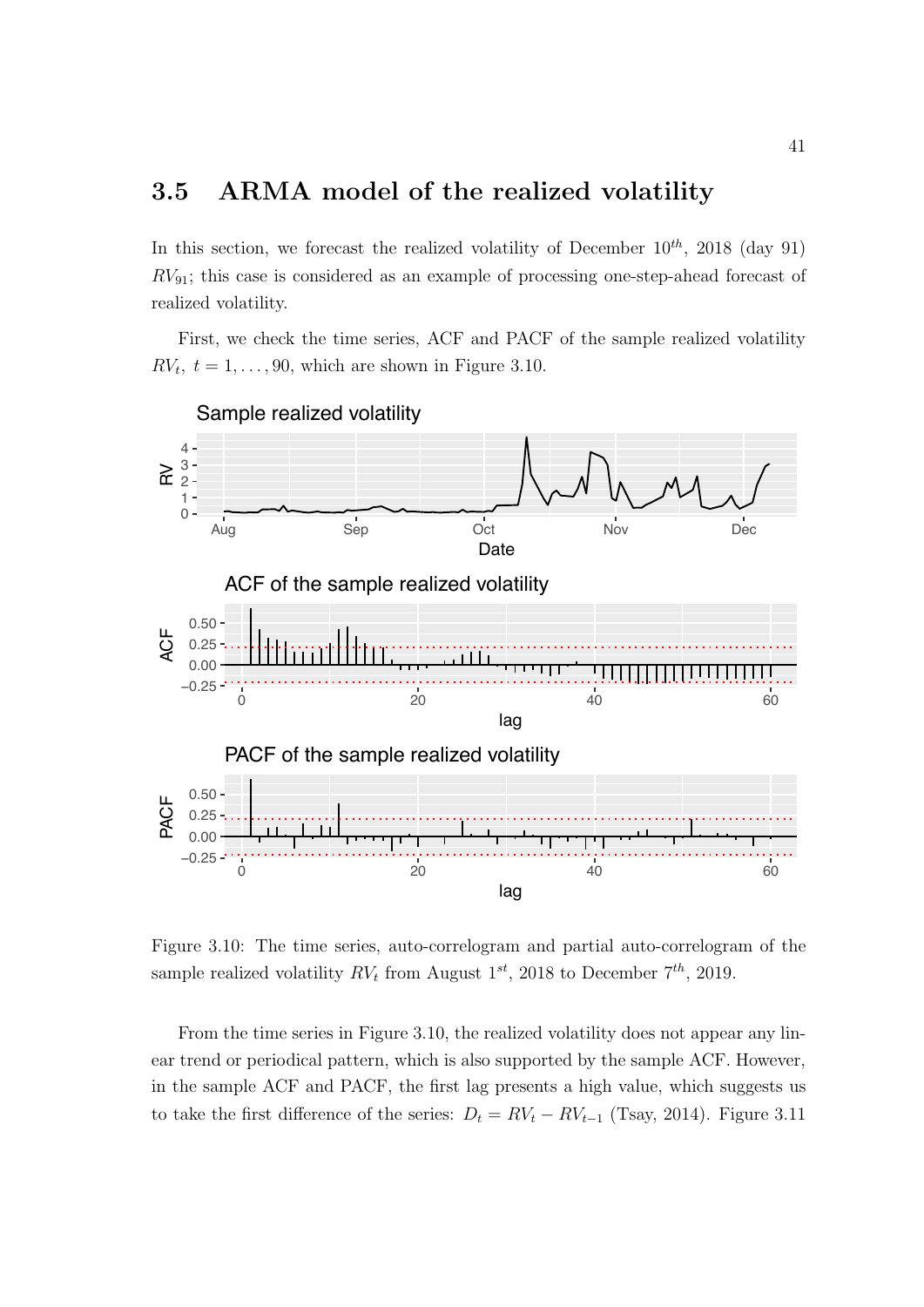presents the time series, auto-correlogram and partial auto-correlogram of the first difference of the sample realized volatility.



Figure 3.11: The time series, auto-correlogram and partial auto-correlogram of the first difference of the sample realized volatility: *Dt*.

According to the time series in Figure 3.11, *D<sup>t</sup>* does not show any linear trend or periodical pattern. In the ACF plot, the sixth, ninth, eleventh and fifteenth lags are significant; in the PACF plot, the second, sixth, tenth and twenty-fourth lags are significant, although none of them appears high value. Therefore, we first consider two models,  $AR(10)$  and  $MA(9)$  for the series  $D_t$ .

Table 3.9 and Table 3.10 show the summary statistics of the  $AR(10)$  and  $MA(9)$ models. After removing the insignificant coefficients, we refit the models again. The summary statistics of the refitted models are presented in Table 3.11.

Figure 3.12 presents the ACFs and PACFs of the residuals from the refitted AR(10)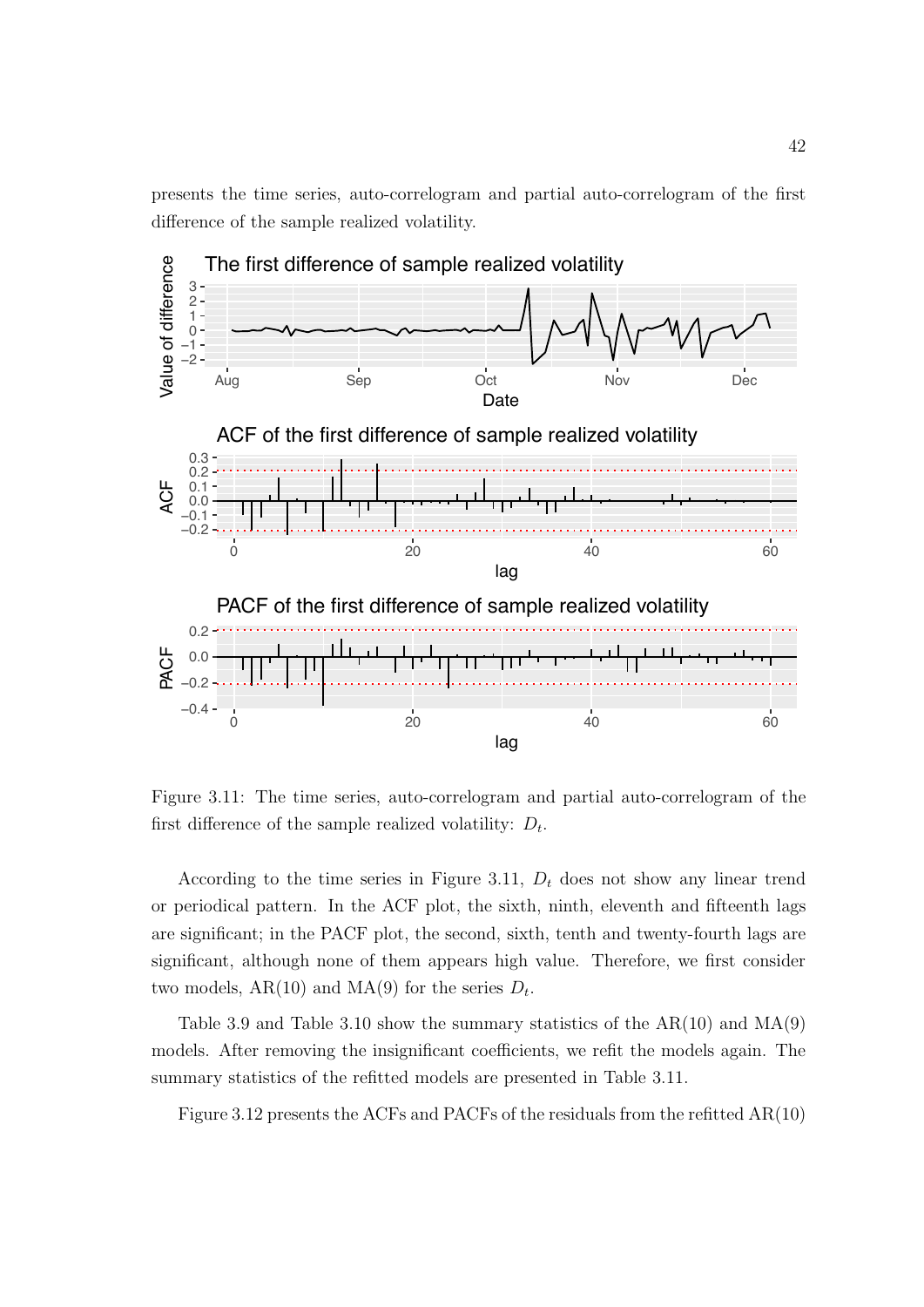| Model                                                                                               | Estimate  | Std. Error | t value   | t <br>Р          |
|-----------------------------------------------------------------------------------------------------|-----------|------------|-----------|------------------|
| $AR(10)$ :                                                                                          |           |            |           |                  |
| ar1                                                                                                 | $-0.2656$ | 0.0948     | $-2.8014$ | $***$<br>0.0051  |
| ar2                                                                                                 | $-0.4430$ | 0.0977     | $-4.5350$ | ***<br>5.760e-06 |
| ar3                                                                                                 | $-0.3352$ | 0.1021     | $-3.2828$ | $***$<br>0.0010  |
| ar4                                                                                                 | $-0.3229$ | 0.1067     | $-3.0269$ | $0.0025$ **      |
| ar5                                                                                                 | $-0.0722$ | 0.1024     | $-0.7053$ | 0.4806           |
| ar6                                                                                                 | $-0.4114$ | 0.0987     | $-4.1690$ | $3.060e-05$ ***  |
| ar7                                                                                                 | $-0.2323$ | 0.1026     | $-2.2630$ | $0.0236*$        |
| ar <sub>8</sub>                                                                                     | $-0.3880$ | 0.0987     | $-3.9313$ | ***<br>8.448e-05 |
| ar9                                                                                                 | $-0.2594$ | 0.0955     | $-2.7174$ | $***$<br>0.0066  |
| ar10                                                                                                | $-0.4328$ | 0.0928     | $-4.6634$ | ***<br>3.110e-06 |
| intercept                                                                                           | 0.0160    | 0.0153     | 1.0428    | 0.2971           |
| $\sigma^2$ estimated as 0.3252: log-likelihood = -77.98, aic = 179.96                               |           |            |           |                  |
| (***)<br>(**)<br>$(\ast)$<br>$\cdot$ , 1<br>0.01<br>$0.05$ $\degree$ 0.1<br>Signif. codes:<br>0.001 |           |            |           |                  |

Table 3.9: Summary statistics of the  $AR(10)$  model with sample  $D_t$ .

| Model                                                                 | Estimate                  | Std. Error    | t value   | Ρ<br> t                                                        |
|-----------------------------------------------------------------------|---------------------------|---------------|-----------|----------------------------------------------------------------|
| MA(9):                                                                |                           |               |           |                                                                |
| ma1                                                                   | $-0.1458$                 | 0.1130        | $-1.2906$ | 0.1969                                                         |
| ma2                                                                   | $-0.3212$                 | 0.1397        | $-2.2998$ | $0.0215*$                                                      |
| $_{\rm ma3}$                                                          | $-0.2610$                 | 0.1468        | $-1.7781$ | $0.0754$ .                                                     |
| ma4                                                                   | 0.0028                    | 0.1330        | 0.0209    | 0.9834                                                         |
| ma5                                                                   | 0.5024                    | 0.1460        | 3.4425    | $0.0006$ ***                                                   |
| ma6                                                                   | $-0.3275$                 | 0.1148        | $-2.8522$ | $0.0043$ **                                                    |
| ma7                                                                   | $-0.4616$                 | 0.1275        | $-3.6192$ | $0.0003$ ***                                                   |
| ma8                                                                   | $-0.1640$                 | 0.1197        | $-1.3700$ | 0.1707                                                         |
| ma9                                                                   | 0.4325                    | 0.1343        | 3.2196    | $0.0013$ **                                                    |
| $\sigma^2$ estimated as 0.3311: log-likelihood = -81.37, aic = 182.73 |                           |               |           |                                                                |
|                                                                       | (***)<br>Signif. codes: 0 | (**)<br>0.001 | 0.01      | $\xrightarrow{(*)} 0.05 \xrightarrow{'} 0.1 \xrightarrow{'} 1$ |

Table 3.10: Summary statistics of the MA(9) model with sample *Dt*.

and MA(9) model. It is obvious that those two models explain the auto-correlations in the series  $D_t$  well, there is no significant correlation left.

In Table 3.11, although AR(10) model contains three more parameters, its AIC does not improve significantly compared to  $MA(9)$  model. Consequently, it seems MA(9) model is a good option for our data. The time series of the residuals from MA(9) shows in Figure 3.13.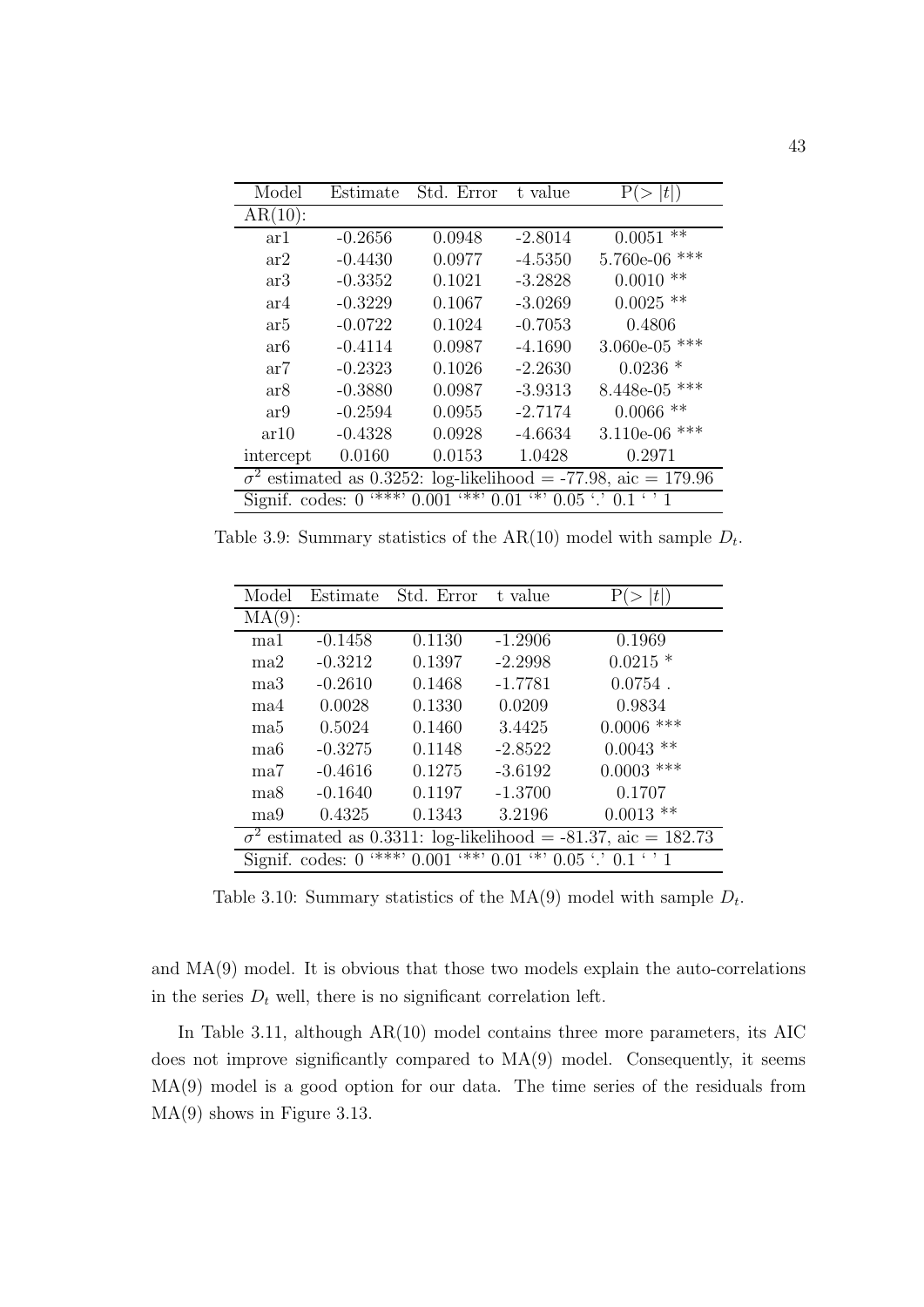| Model                                                                   | Estimate  | Std. Error        | t value   | Pι<br> t        |
|-------------------------------------------------------------------------|-----------|-------------------|-----------|-----------------|
| $AR(10)$ :                                                              |           |                   |           |                 |
| $\mathrm{ar}1$                                                          | $-0.2476$ | 0.0940            | $-2.6332$ | $0.0085$ **     |
| ar2                                                                     | $-0.4190$ | 0.0946            | $-4.4290$ | $9.469e-06$ *** |
| ar3                                                                     | $-0.3035$ | 0.0950            | $-3.1933$ | $0.0014$ **     |
| ar4                                                                     | $-0.2910$ | 0.0999            | $-2.9133$ | $0.0036$ **     |
| ar6                                                                     | $-0.3829$ | 0.0928            | $-4.1257$ | 3.697e-05 ***   |
| ar7                                                                     | $-0.2021$ | 0.0966            | $-2.0914$ | $0.0365*$       |
| ar8                                                                     | $-0.3659$ | $0.0960 -3.8122$  |           | $0.0001$ ***    |
| $\arg$                                                                  | $-0.2444$ | $0.0949 -2.5747$  |           | $0.0100*$       |
| ar10                                                                    | $-0.4253$ | $0.0934 -4.5530$  |           | $5.289e-06$ *** |
| ar5 and intercept are insignificant, whose coefficients are set to be 0 |           |                   |           |                 |
| $\sigma^2$ estimated as 0.3311: log-likelihood = -78.73, aic = 175.46   |           |                   |           |                 |
| MA(9):                                                                  |           |                   |           |                 |
| ma2                                                                     | $-0.4962$ | 0.1512            | $-3.2808$ | **<br>0.0010    |
| ma <sub>5</sub>                                                         | 0.4377    | 0.1165            | 3.7580    | $0.0002$ ***    |
| ma <sub>6</sub>                                                         | $-0.3627$ | 0.0974            | $-3.7229$ | $0.0002$ ***    |
| ma7                                                                     | $-0.3996$ | $0.1425 - 2.8039$ |           | $0.0050$ **     |
| ma8                                                                     | $-0.1825$ | 0.0979            | $-1.8651$ | 0.0622          |
| ma9                                                                     | 0.3415    | 0.1501            | 2.2758    | $0.0229*$       |
| ma1, ma3 and ma4 are insignificant, whose coefficients are set to be 0  |           |                   |           |                 |
| $\sigma^2$ estimated as 0.3155: log-likelihood = -83.21, aic = 178.41   |           |                   |           |                 |
| Signif. codes: $0$ '***' $0.001$ '**' $0.01$ '*' $0.05$ '.' $0.1$ ' ' 1 |           |                   |           |                 |

Table 3.11: Summary statistics of the  $AR(10)$  and  $MA(9)$  model with sample  $D_t$  once zero-coefficients are removed from the models.

The fitted model can be written as:

$$
D_{t} = -0.4962a_{d,t-2} + 0.4377a_{d,t-5} - 0.3627a_{d,t-6} - 0.3996a_{d,t-7}
$$
  
- 0.1825a\_{d,t-8} + 0.3415a\_{d,t-9} + a\_{d,t} (3.4)

Here,  $a_{d,t-i}$  ∼  $N(0, \sigma_a^2)$  and  $D_t = RV_t - RV_{t-1}$ .

From R output,  $RV_{90} = 3.0861$ ,  $a_{d,89} = 1.1609$ ,  $a_{d,86} = 0.2258$ ,  $a_{d,85} = -0.3925$ ,  $a_{d,84} = 0.4182$ ,  $a_{d,83} = -0.1179$  and  $a_{d,82} = 0.2652$ . Plug them into equation (3.4), we can obtain the one-step-ahead forecast of the realized volatility of December 10*th*, 2018 (day 91):

$$
\hat{RV}_{91} = RV_{90} - 0.4962a_{d,89} + 0.4377a_{d,86} - 0.3627a_{d,85} - 0.3996a_{d,84} - 0.1825a_{d,83} + 0.3415a_{d,82}
$$

$$
\Rightarrow \hat{RV}_{91} = 2.6962
$$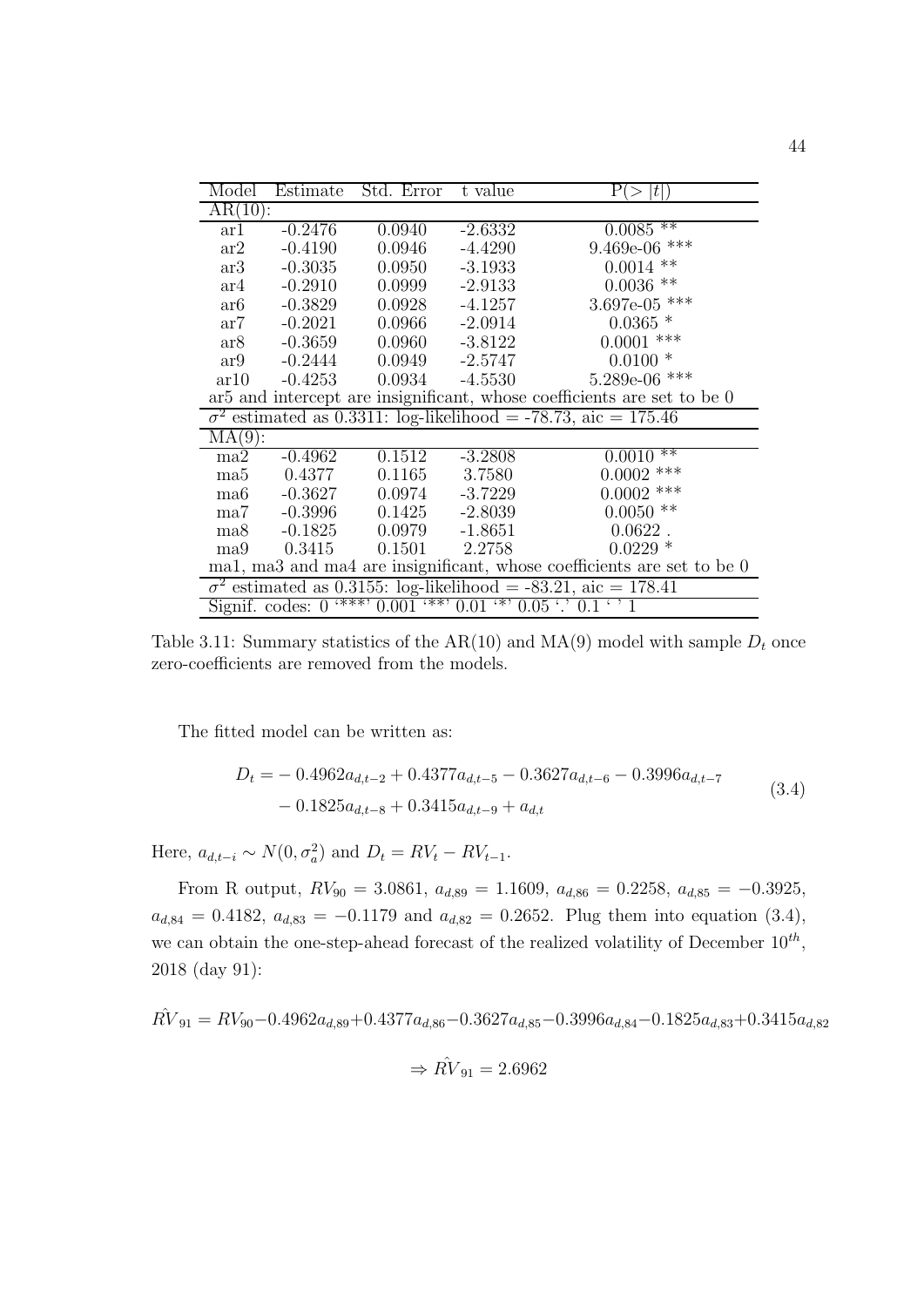

Figure 3.12: The auto-correlogram and partial auto-correlogram of the residuals from AR(10) model (first row) and  $MA(9)$  model (second row) about the sample series  $D_t$ .



Figure 3.13: The time series of the residuals from MA(9) model about sample *RVt*.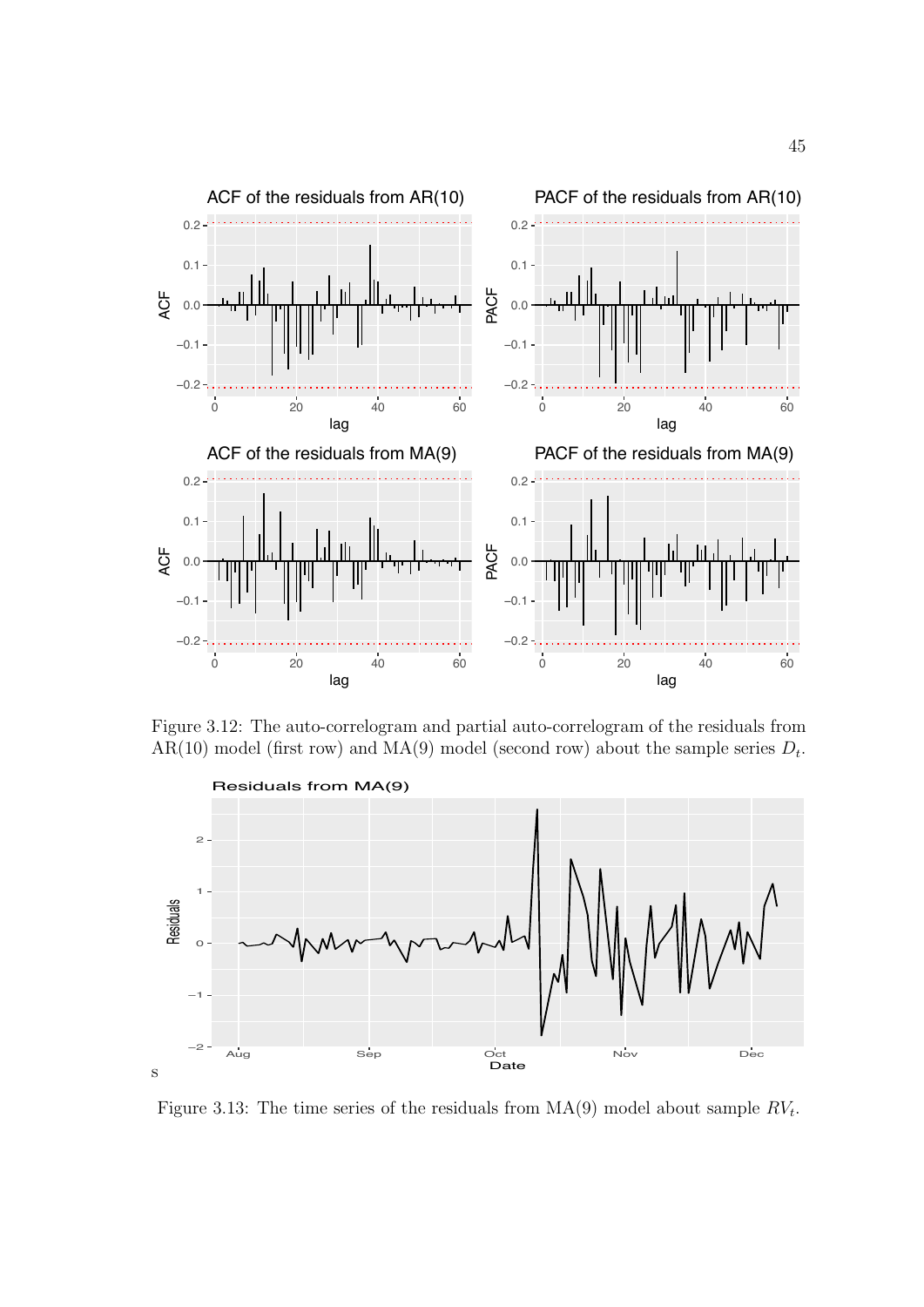### Chapter 4

### Forecast evaluation and conclusion

As mentioned in Chapter 3, our forecasting results are constructed based on the data from the estimation period. Using the daily return and the realized volatility, we conducted one-day ahead forecasting through the GARCH family models and the ARMA model, respectively. Our evaluation period is from the 10*th* of December, 2018 to the 1*st* of February, 2019, which contains 37 trading days. We calculated the realized volatility of each trading day from the evaluation period to compare with our forecasting results for assessment. The forecasting results are presented in Figure 4.1 as a dashed line along with the realized volatility displayed as a solid line.

As revealed in Figure 4.1, the volatility that is forecasted based on the daily return did not accurately predict all the shocks that occurred during the evaluation period. The forecasts on dates before December 28*th* 2018 appear to be lower than the actual volatility, although the forecasts since December 28*th* 2018 are higher than the actuality.

The volatility that is forecasted based on the realized volatility describes well the general changes of the actual volatility from the evaluation period, although the forecasting values are generally higher than the actual volatility. This forecast based on realized volatility also fairly predict the three shocks occurred during the period of study although they seem to be one day behind the actual occurring date.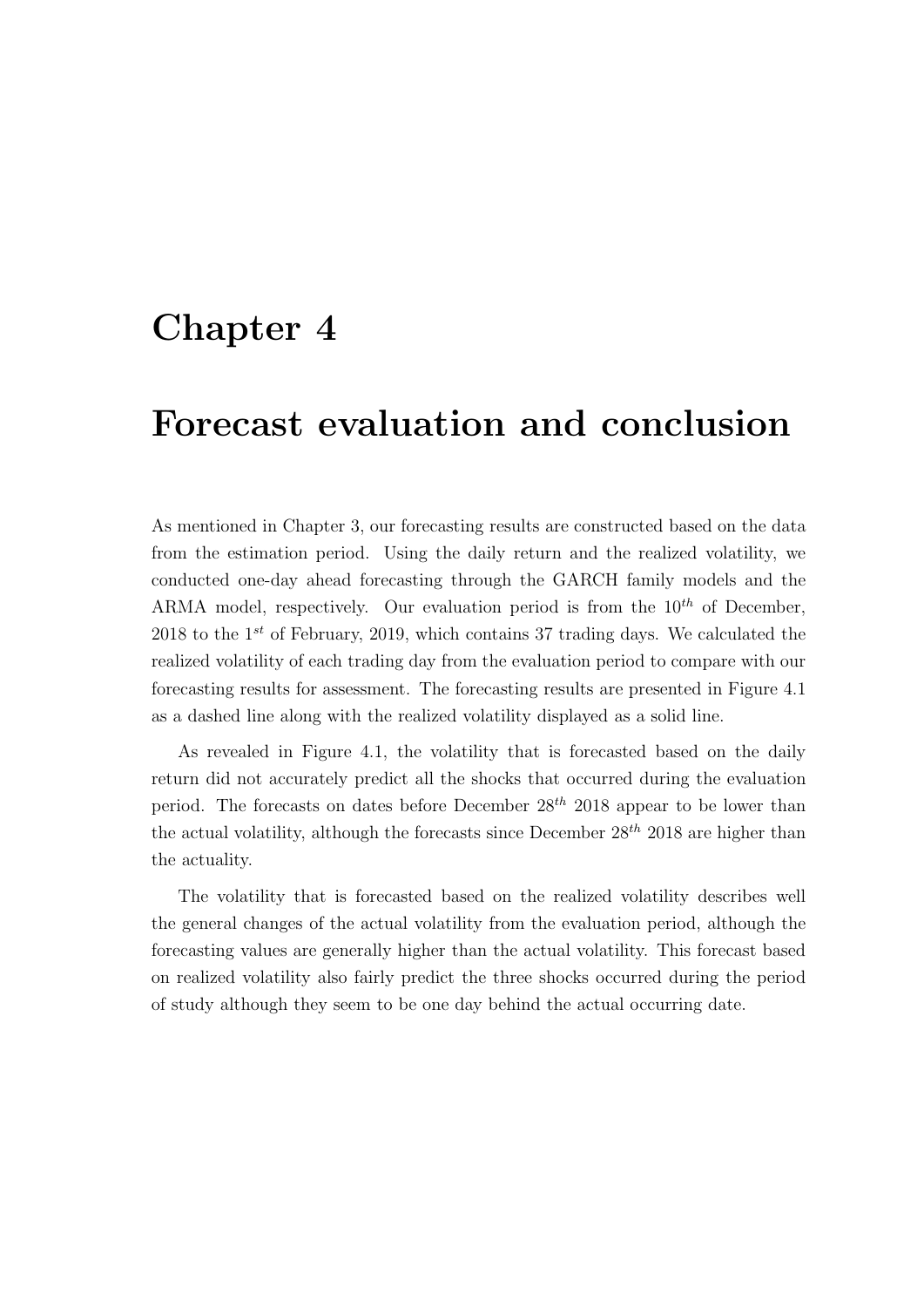

Figure 4.1: One-day ahead forecasting results of historical volatility (first row) and realized volatility (second row) from the evaluation period (displayed in red dash). The black solid line presents the realized volatility.

|                                  | Evaluation criteria |            |
|----------------------------------|---------------------|------------|
| Data.                            |                     | HMAE HRMSE |
| Daily return with $GARCH(1,1)$   | 0.7072              | 0.9360     |
| Realized volatility with $MA(9)$ | 0.5989              | 0.7747     |

Table 4.1: Evaluation criteria: HMAE and HRMSE with prediction results.

Table 4.1 shows two forecasting evaluaton criteria: HMAE and HRMSE, which are also used in the studies of Andersen et al. (1999) and Martens (2002). The forecasts conducted based on the realized volatility has HMAE: 0.5989 and HRMSE: 0.7747, which are lower than the forecasts result based on the daily return. It indicates that the predictions based on the realized volatility perform better compared to the forecasts based on the daily return (Martens, 2002). This result matches our interpretation of Figure 4.1 and suggests that the volatility forecasting based on the daily return is not as good as the one based on realized volatility. Some previous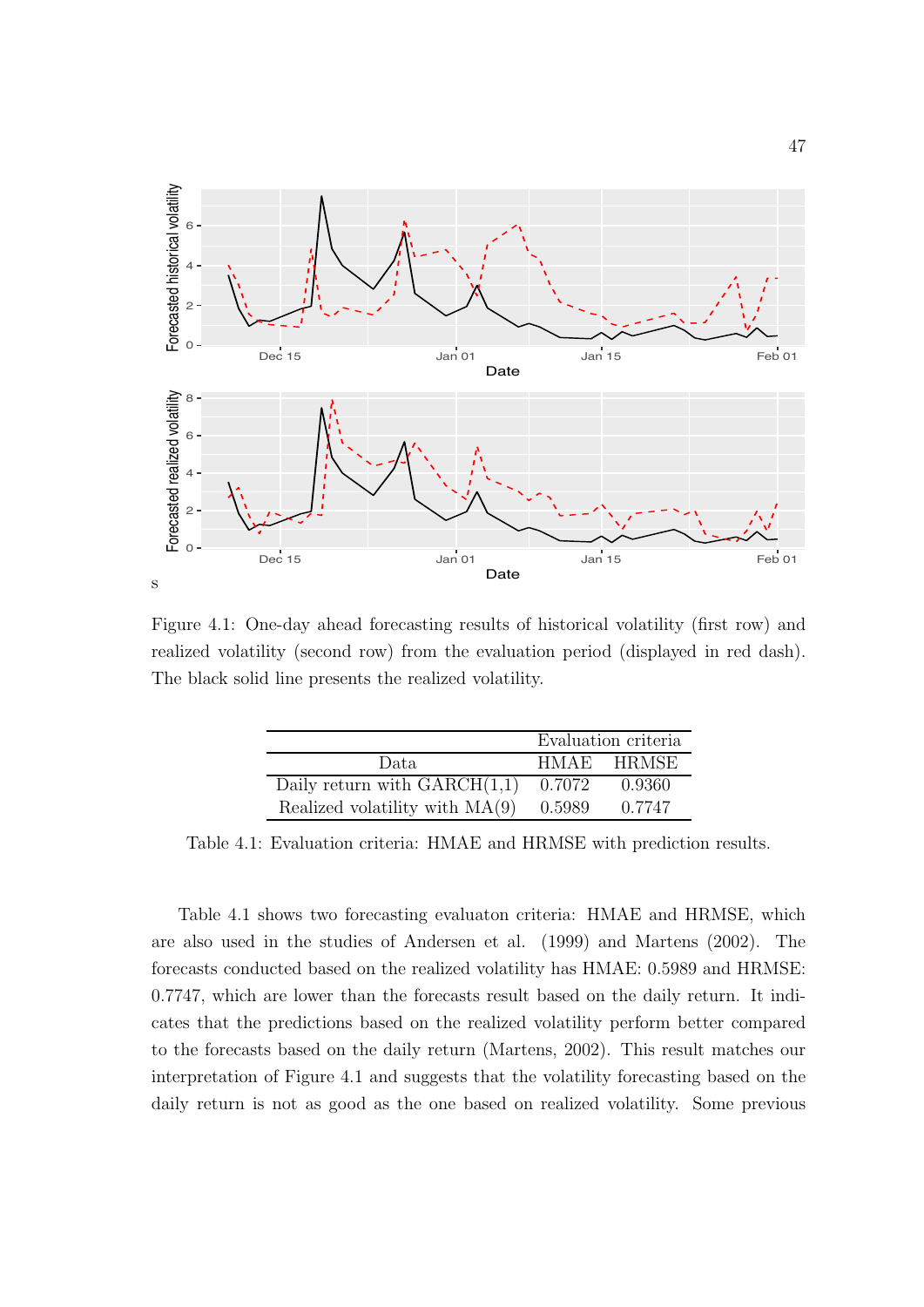studies, which are conducted by Andersen and Bollerslev (1998), Martens (2002) and Koopman et al. (2005), also show similar results.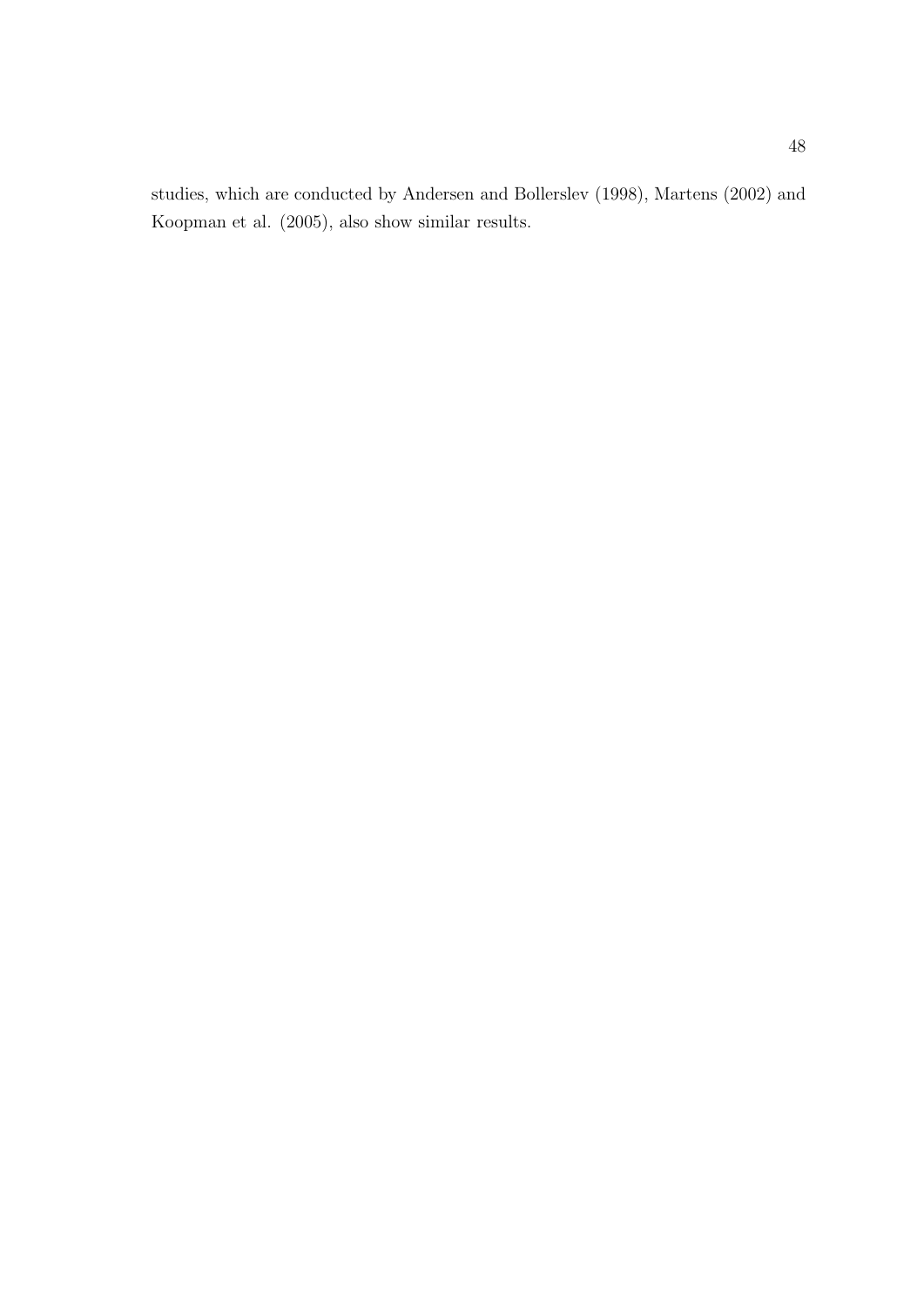## Bibliography

- [1] T. G. Andersen and T. Bollerslev. Answering the skeptics: Yes, standard volatility models do provide accurate forecasts. *International economic review*, pages 885–905, 1998.
- [2] T. G. Andersen, T. Bollerslev, and S. Lange. Forecasting financial market volatility: Sample frequency vis-a-vis forecast horizon. *Journal of empirical finance*, 6(5):457–477, 1999.
- [3] N. M. Areal and S. J. Taylor. The realized volatility of FTSE-100 futures prices. *Journal of futures markets: futures, options, and other derivative products*, 22(7):627–648, 2002.
- [4] T. Bollerslev. Generalized autoregressive conditional heteroskedasticity. *Journal of econometrics*, 31(3):307–327, 1986.
- [5] Z. Ding, C. W. Granger, and R. F. Engle. A long memory property of stock market returns and a new model. *Journal of empirical finance*, 1(1):83–106, 1993.
- [6] R. F. Engle. Autoregressive conditional heteroscedasticity with estimates of the variance of United Kingdom inflation. *Econometrica: journal of the econometric society*, pages 987–1007, 1982.
- [7] K. R. French, G. W. Schwert, and R. F. Stambaugh. Expected stock returns and volatility. *Journal of financial economics*, 19(1):3–29, 1987.
- [8] P. Hansen and A. Lunde. Volatility estimation using high frequency data with partial availability. Technical report, Discussion Paper, Brown University Working Paper, 2002.
- [9] S. J. Koopman, B. Jungbacker, and E. Hol. Forecasting daily variability of the S&P 100 stock index using historical, realised and implied volatility measurements. *Journal of Empirical Finance*, 12(3):445–475, 2005.